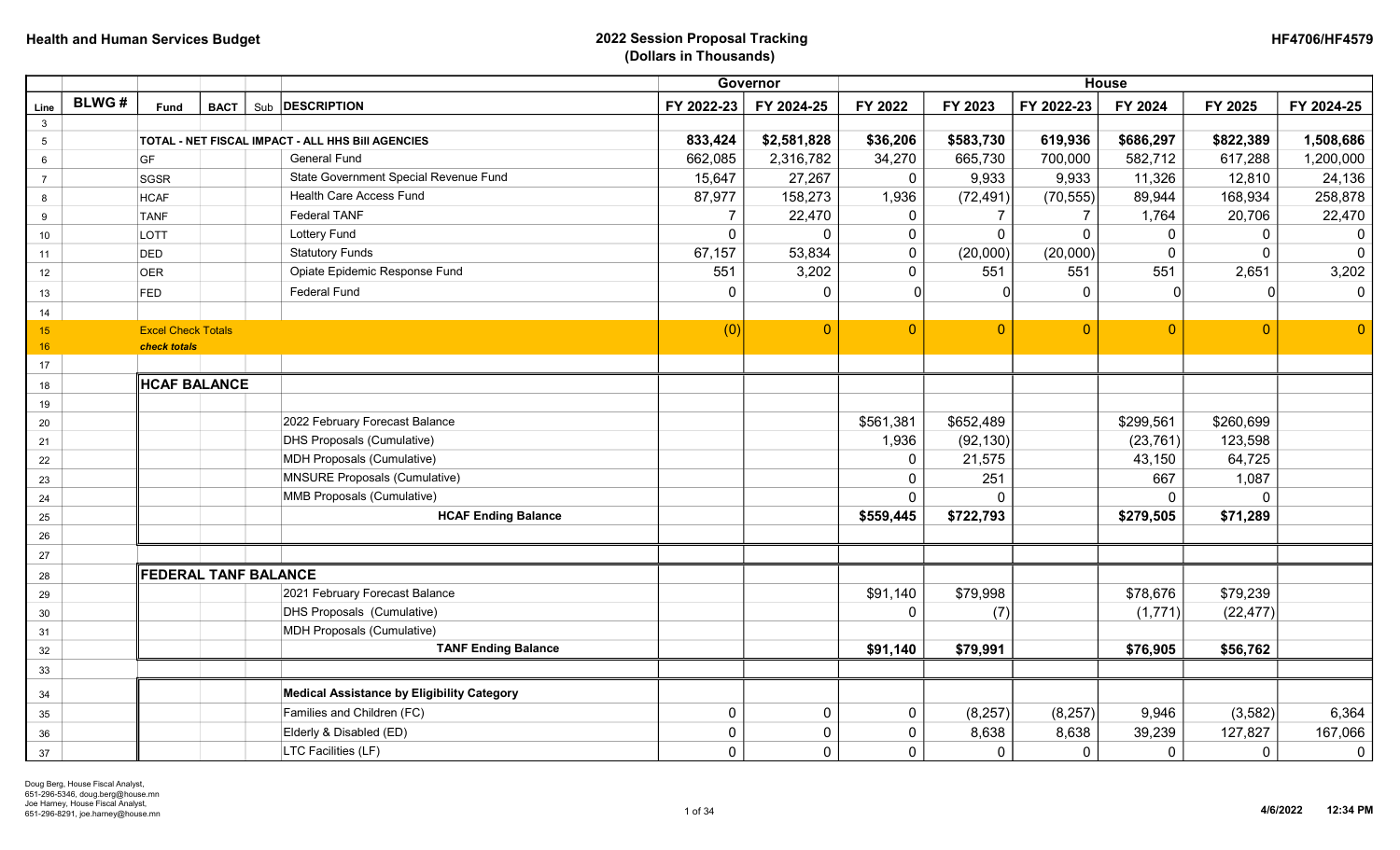|      |              |                         |             |                                                                     |                          | Governor       |                          |                |                          | <b>House</b>             |                          |                |
|------|--------------|-------------------------|-------------|---------------------------------------------------------------------|--------------------------|----------------|--------------------------|----------------|--------------------------|--------------------------|--------------------------|----------------|
| Line | <b>BLWG#</b> | <b>Fund</b>             | <b>BACT</b> | Sub <b>DESCRIPTION</b>                                              | FY 2022-23               | FY 2024-25     | FY 2022                  | FY 2023        | FY 2022-23               | FY 2024                  | FY 2025                  | FY 2024-25     |
| 38   |              |                         |             | LTC Waivers (LW)                                                    | 0                        | $\mathbf 0$    | 0                        | 2,948          | 2,948                    | 6,906                    | 13,686                   | 20,592         |
| 39   |              |                         |             | Adults without Children (AD)                                        | 0                        | $\mathbf 0$    | 0                        | (2,007)        | (2,007)                  | 557                      | (1,735)                  | (1, 178)       |
| 40   |              |                         |             |                                                                     | $\mathbf 0$              | 0              | 0                        | 1,322          | 1,322                    | 56,648                   | 136,196                  | 192,844        |
|      |              |                         |             |                                                                     |                          |                |                          |                |                          |                          |                          |                |
|      |              | Early Childhood Finance |             |                                                                     |                          |                |                          |                |                          |                          |                          |                |
|      |              |                         |             | Health and Huimans Services Policy & Finance                        |                          |                |                          |                |                          |                          |                          |                |
|      |              | Human Services Finance  |             |                                                                     |                          |                |                          |                |                          |                          |                          |                |
| 45   |              |                         |             |                                                                     |                          |                |                          |                |                          |                          |                          |                |
| 112  |              |                         |             | <b>Department of Human Services</b>                                 |                          |                |                          |                |                          |                          |                          |                |
| 113  |              |                         |             |                                                                     |                          |                |                          |                |                          |                          |                          |                |
| 114  | <b>CF-41</b> |                         |             | Change in Child Care Assistance Program Definition of Family        | 56                       | 37,460         | $\sim$                   | $\blacksquare$ | $\overline{\phantom{a}}$ | $\overline{\phantom{a}}$ |                          |                |
| 115  |              |                         |             | <b>GF TOTAL</b>                                                     | 56                       | 37,460         |                          |                |                          |                          |                          |                |
| 116  |              |                         |             | <b>FED TOTAL</b>                                                    | $\overline{\phantom{a}}$ |                | $\overline{\phantom{a}}$ | $\overline{a}$ | $\overline{\phantom{0}}$ | $\overline{\phantom{a}}$ | $\overline{\phantom{a}}$ |                |
| 117  |              | GF                      | 12          | Systems (MEC2 state share @ 55%)                                    | 56                       | 22             | $\overline{\phantom{a}}$ |                |                          |                          |                          |                |
| 118  |              | GF                      | 26          | Northstar State                                                     | $\overline{\phantom{a}}$ | (2, 598)       |                          |                |                          |                          |                          |                |
| 119  |              | GF                      | 42          | <b>Basic Sliding Fee</b>                                            | $\overline{\phantom{a}}$ | 40,036         | $\sim$                   |                | $\overline{\phantom{a}}$ |                          |                          |                |
| 120  |              |                         |             |                                                                     |                          |                |                          |                |                          |                          |                          |                |
| 121  | <b>CF-46</b> |                         |             | <b>Preserving American Indian Families</b>                          | 877                      | 2,010          | $\sim$                   | 877            | 877                      | 1,005                    | 1,005                    | 2,010          |
| 122  |              |                         |             | <b>GF TOTAL</b>                                                     | 877                      | 2,010          | $\overline{\phantom{0}}$ | 877            | 877                      | 1,005                    | 1,005                    | 2,010          |
| 123  |              | GF                      | 12          | Children and Family services FTEs - 8 @ 14L, 3 @ 17L, 1 @ 21K       | 1,289                    | 2,952          |                          | 1,289          | 1,289                    | 1,476                    | 1,476                    | 2,952          |
| 124  |              | GF                      | 12          | Travel for Tribal-State Agreement update                            | $\mathbf 1$              | $\overline{2}$ |                          | $\mathbf{1}$   | $\mathbf{1}$             | 1                        | $\mathbf{1}$             | $\overline{2}$ |
| 125  |              | GF                      | REV1        | Admin FFP @ 32%                                                     | (413)                    | (944)          |                          | (413)          | (413)                    | (472)                    | (472)                    | (944)          |
| 126  |              |                         |             |                                                                     |                          |                |                          |                |                          |                          |                          |                |
|      | <b>CF-50</b> |                         |             | Family First Prevention Services Act (FFPSA) Implementation         |                          |                |                          |                |                          |                          |                          |                |
| 127  |              |                         |             | Phase 3                                                             | 495                      | 786            | $\overline{\phantom{a}}$ | 495            | 495                      | 393                      | 393                      | 786            |
| 128  |              |                         |             | <b>GF TOTAL</b>                                                     | 495                      | 786            | $\overline{\phantom{a}}$ | 495            | 495                      | 393                      | 393                      | 786            |
| 129  |              | GF                      | 12          | Children and Families Admin                                         | 320                      | 732            |                          | 320            | 320                      | 366                      | 366                      | 732            |
| 130  |              | GF                      | 45          | <b>Children Services Grants</b>                                     | $\overline{2}$<br>109    | 4<br>218       |                          | $\overline{2}$ | $\overline{2}$<br>109    | $\overline{2}$<br>109    | $\overline{2}$<br>109    | $\overline{4}$ |
| 131  |              | GF                      | 11          | MNIT FTEs - SSIS (state share @ 52%)<br>Systems (state share @ 52%) | 166                      | 66             |                          | 109            |                          |                          |                          | 218<br>66      |
| 132  |              | GF                      | 11          | Admin FFP @ 32%                                                     |                          |                |                          | 166            | 166                      | 33                       | 33                       |                |
| 133  |              | GF                      | REV1        |                                                                     | (102)                    | (234)          |                          | (102)          | (102)                    | (117)                    | (117)                    | (234)          |
| 134  |              |                         |             |                                                                     |                          |                |                          |                |                          |                          |                          |                |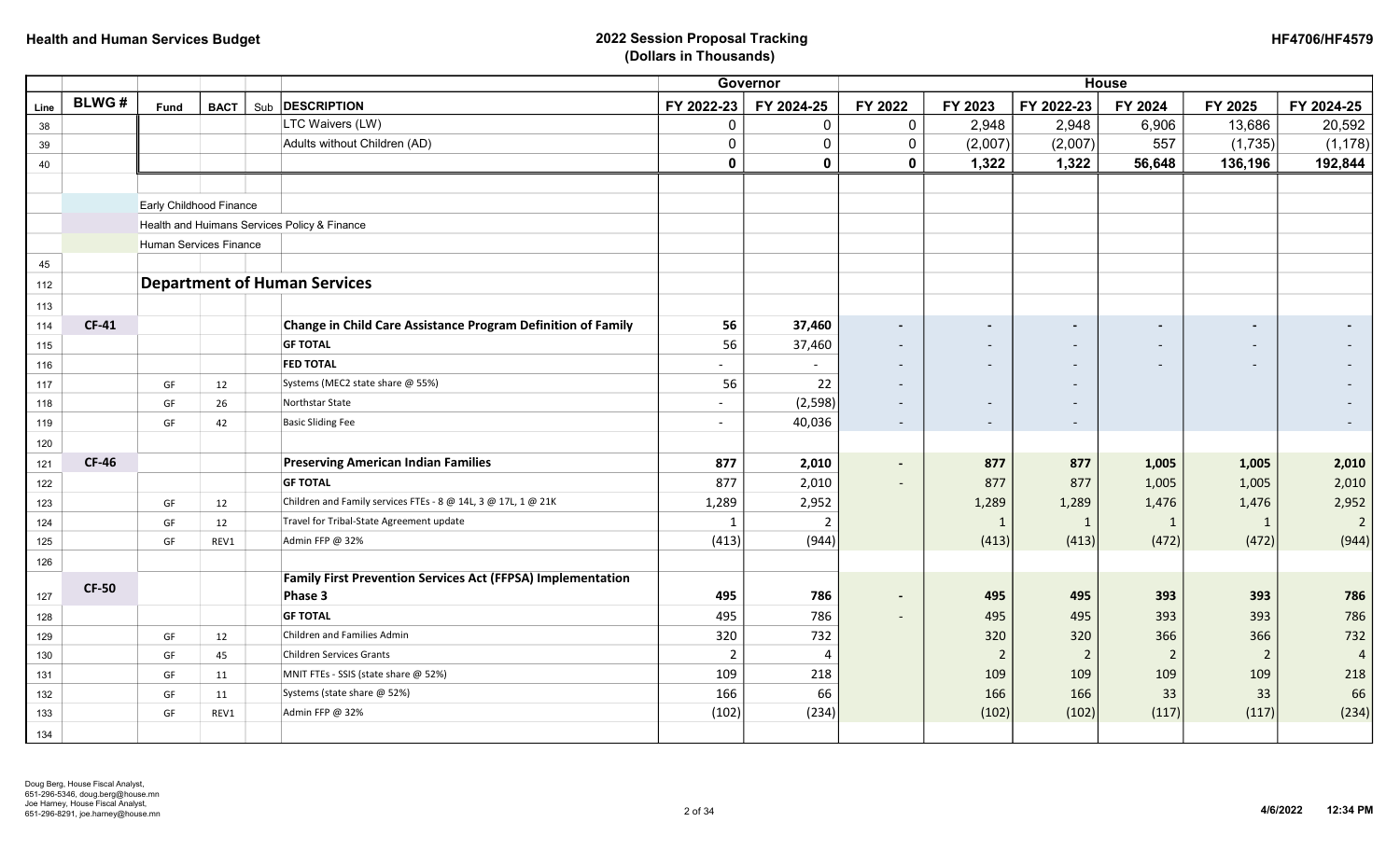|      |              |             |             |                                                                |                          | Governor   |                          |                       |                          | <b>House</b>             |                          |                |
|------|--------------|-------------|-------------|----------------------------------------------------------------|--------------------------|------------|--------------------------|-----------------------|--------------------------|--------------------------|--------------------------|----------------|
| Line | <b>BLWG#</b> | Fund        | <b>BACT</b> | Sub <b>DESCRIPTION</b>                                         | FY 2022-23               | FY 2024-25 | FY 2022                  | FY 2023               | FY 2022-23               | FY 2024                  | FY 2025                  | FY 2024-25     |
|      | <b>CF-51</b> |             |             | American Indian Child Welfare Initiative Planning - Mille Lacs |                          |            |                          |                       |                          |                          |                          |                |
| 135  |              |             |             | <b>Band of Ojibwe</b>                                          | 1,339                    | 2,843      | $\overline{\phantom{a}}$ | 1,339                 | 1,339                    | 2,757                    | 86                       | 2,843          |
| 136  |              |             |             | <b>GF TOTAL</b>                                                | 1,339                    | 2,843      |                          | 1,339                 | 1,339                    | 2,757                    | 86                       | 2,843          |
| 137  |              | GF          | 45          | Children & Families Grants                                     | 1,263                    | 2,671      |                          | 1,263                 | 1,263                    | 2,671                    |                          | 2,671          |
| 138  |              | GF          | 12          | Children & Families Admin                                      | 111                      | 254        |                          | 111                   | 111                      | 127                      | 127                      | 254            |
| 139  |              | GF          | REV1        | Admin FFP @ 32%                                                | (35)                     | (82)       |                          | (35)                  | (35)                     | (41)                     | (41)                     | (82)           |
| 140  |              |             |             |                                                                |                          |            |                          |                       |                          |                          |                          |                |
|      |              |             |             |                                                                |                          |            |                          |                       |                          |                          |                          |                |
|      | <b>CF-54</b> |             |             | <b>Stabilizing Working Minnesotans</b>                         | 669                      | 41,106     |                          | 669                   | 669                      | 3,632                    | 37,474                   | 41,106         |
| 142  |              |             |             | <b>GF TOTAL</b>                                                | 662                      | 18,636     |                          | 662                   | 662                      | 1,868                    | 16,768                   | 18,636         |
| 143  |              |             |             | <b>TANF TOTAL</b>                                              | $\overline{7}$           | 22,470     |                          | $\overline{7}$        | $\overline{7}$           | 1,764                    | 20,706                   | 22,470         |
| 144  |              | GF          | 11          | MAXIS System changes (state share @ 55%)                       | 567                      | 578        |                          | 567                   | 567                      | 406                      | 172                      | 578            |
| 145  |              | GF          | 11          | MEC <sup>2</sup> System changes (state share at 55%)           | 82                       | 32         |                          | 82                    | 82                       | 16                       | 16                       | 32             |
| 146  |              | GF          | 21          | MFIP/DWP Cash Assistance                                       | $\Delta$                 | 12,099     |                          | $\boldsymbol{\Delta}$ | 4                        | 950                      | 11,149                   | 12,099         |
| 147  |              | <b>TANF</b> | 21          | MFIP/DWP Cash Assistance                                       | 7                        | 22,470     |                          | $\overline{7}$        | $\overline{7}$           | 1,764                    | 20,706                   | 22,470         |
| 148  |              | GF          | 22          | MFIP Child Care Assistance Program                             | -1                       | 3,963      |                          | $\mathbf{1}$          | 1                        | 329                      | 3,634                    | 3,963          |
| 149  |              | GF          | 42          | Basic Sliding Fee Child Care                                   | 6                        | 11         |                          | 6                     | 6                        | 6                        | 5                        | 11             |
| 150  |              | GF          | 23          | General Assistance                                             | $\overline{\phantom{a}}$ | 1,939      |                          |                       | $\overline{\phantom{a}}$ | 154                      | 1,785                    | 1,939          |
| 151  |              | GF          | 24          | <b>MSA</b>                                                     | 1                        | 2          |                          | $\mathbf{1}$          | $\mathbf{1}$             | $\overline{1}$           | 1                        | $\overline{2}$ |
| 152  |              | GF          | 25          | <b>Housing Supports</b>                                        | $\mathbf{1}$             | 12         |                          | $\mathbf{1}$          | $\mathbf{1}$             | 6                        | 6                        | 12             |
| 153  |              |             |             |                                                                |                          |            |                          |                       |                          |                          |                          |                |
| 154  | <b>CF-58</b> |             |             | <b>Connecting Minnesotans to Services and Supports</b>         | 5,253                    | 5,274      | $\blacksquare$           | $\blacksquare$        |                          | $\blacksquare$           |                          |                |
| 155  |              |             |             | <b>GF TOTAL</b>                                                | 5,253                    | 5,274      |                          |                       |                          |                          |                          |                |
| 156  |              | GF          | 48          | <b>Community Support Services Grants</b>                       | 5,111                    | 5,111      |                          |                       |                          |                          |                          |                |
| 157  |              | GF          | 12          | Children and Families Admin - 2 FTE @ 14L                      | 209                      | 239        |                          |                       |                          |                          |                          |                |
| 158  |              | GF          | REV1        | FFP @ 32%                                                      | (67)                     | (76)       |                          |                       |                          |                          |                          |                |
| 159  |              |             |             |                                                                |                          |            |                          |                       |                          |                          |                          |                |
| 160  | <b>CF-62</b> |             |             | <b>CCAP Maximum Rate Update</b>                                | 68,551                   | 274,074    | $\overline{\phantom{a}}$ | $\blacksquare$        | $\overline{\phantom{a}}$ | $\overline{\phantom{a}}$ |                          |                |
| 161  |              |             |             | <b>GF TOTAL</b>                                                | 51                       | 267,240    | $\overline{\phantom{a}}$ |                       | $\overline{\phantom{0}}$ |                          | $\overline{\phantom{a}}$ |                |
| 162  |              |             |             | <b>DED TOTAL</b>                                               | 68,500                   | 6,834      |                          |                       | $\overline{\phantom{a}}$ |                          | $\overline{\phantom{a}}$ |                |
| 163  |              | GF          | 11          | System Cost (MEC2 State Share @ 55%)                           | 16                       | 10         | $\overline{\phantom{a}}$ |                       |                          |                          |                          |                |
| 164  |              | DED         | 22          | MFIP Child Care                                                | 41,686                   |            |                          |                       |                          |                          |                          |                |
| 165  |              | DED         | 42          | <b>BSF Child Care</b>                                          | 26,814                   | 6,834      |                          |                       |                          |                          |                          |                |
| 166  |              | GF          | 22          | <b>MFIP Child Care</b>                                         |                          | 175,319    |                          |                       |                          |                          |                          |                |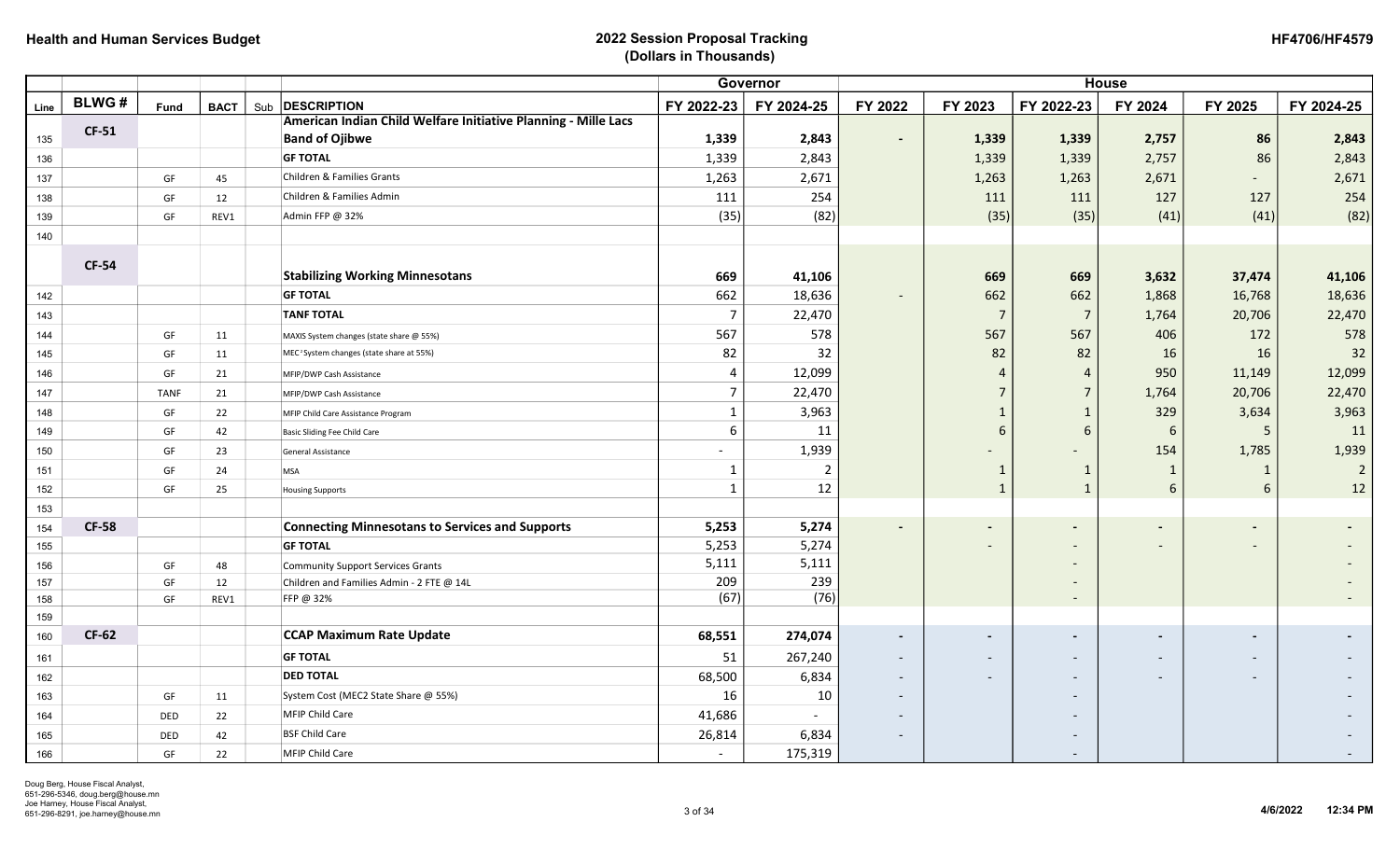|      |              |      |             |                                                                   |                          | Governor   |                          |                          |                          | <b>House</b>             |                              |                          |
|------|--------------|------|-------------|-------------------------------------------------------------------|--------------------------|------------|--------------------------|--------------------------|--------------------------|--------------------------|------------------------------|--------------------------|
| Line | <b>BLWG#</b> | Fund | <b>BACT</b> | Sub <b>DESCRIPTION</b>                                            | FY 2022-23               | FY 2024-25 | FY 2022                  | FY 2023                  | FY 2022-23               | FY 2024                  | FY 2025                      | FY 2024-25               |
| 167  |              | GF   | 42          | <b>BSF Child Care</b>                                             | $ \,$                    | 91,829     |                          |                          |                          |                          |                              |                          |
| 168  |              | GF   | 11          | OIG FTEs - 0.5 @ 14L                                              | 52                       | 120        |                          |                          |                          |                          |                              |                          |
| 169  |              | GF   | REV1        | FFP @ 32%                                                         | (17)                     | (38)       |                          |                          | $\overline{\phantom{a}}$ |                          |                              |                          |
| 170  |              |      |             |                                                                   |                          |            |                          |                          |                          |                          |                              |                          |
| 171  | <b>CF-63</b> |      |             | Forecast the Childcare Assistance Program Basic Sliding Fee       | 81                       | 514,630    | $\sim$                   | $\blacksquare$           | $\blacksquare$           | $\blacksquare$           | $\blacksquare$               |                          |
| 172  |              |      |             | <b>GF TOTAL</b>                                                   | 81                       | 467,630    | $\overline{\phantom{0}}$ | $\sim$                   | $\overline{\phantom{a}}$ | $\overline{\phantom{a}}$ | $\overline{\phantom{a}}$     |                          |
| 173  |              |      |             | <b>FED TOTAL</b>                                                  | $\blacksquare$           | 47,000     | $\overline{\phantom{0}}$ | $\sim$                   |                          | $\overline{\phantom{a}}$ |                              |                          |
| 174  |              | GF   | 12          | System Cost (MEC state share @ 55%)                               | 81                       | 32         |                          |                          |                          |                          |                              |                          |
| 175  |              | GF   | 42          | <b>Basic Sliding Fee</b>                                          | $\overline{\phantom{a}}$ | 480,484    |                          |                          |                          |                          |                              |                          |
| 176  |              | GF   | 22          | <b>MFIP Child Care</b>                                            | $\blacksquare$           | (13,590)   |                          |                          |                          |                          |                              |                          |
| 177  |              | DED  | 42          | <b>Basic Sliding Fee</b>                                          | $\sim$                   | 47,000     |                          |                          |                          |                          |                              |                          |
| 178  |              | GF   | 11          | OIG - FTEs (2.5 @ 14L, 16I, 17L)                                  |                          | 1,036      |                          |                          |                          |                          |                              |                          |
| 179  |              | GF   | REV1        | FFP @ 32%                                                         |                          | (332)      |                          |                          |                          |                          |                              |                          |
| 180  |              |      |             |                                                                   |                          |            |                          |                          |                          |                          |                              |                          |
| 181  | <b>CF-64</b> |      |             | <b>Childcare Stabilization and Supports</b>                       | 31,703                   | 71,379     | $\sim$                   | $\blacksquare$           | $\blacksquare$           | $\overline{\phantom{a}}$ | $\qquad \qquad \blacksquare$ | $\overline{\phantom{a}}$ |
| 182  |              |      |             | <b>GF TOTAL</b>                                                   | 31,703                   | 71,379     | $\sim$                   | $\overline{\phantom{a}}$ |                          | $\overline{\phantom{a}}$ | $\overline{\phantom{a}}$     | $\overline{\phantom{a}}$ |
| 183  |              | GF   | 43          | Grants - Child Care Hardship Grants                               | 31,403                   | 66,024     |                          |                          | $\overline{\phantom{a}}$ |                          |                              | $\overline{\phantom{a}}$ |
| 184  |              | GF   | 12          | CFS FTE 14L                                                       | $\blacksquare$           | 254        |                          |                          | $\overline{\phantom{a}}$ |                          |                              | $\sim$                   |
| 185  |              | GF   | 12          | CF - Admin - PT Contract                                          | $\sim$                   | 220        |                          |                          | $\blacksquare$           |                          |                              | $\sim$                   |
| 186  |              | GF   | 43          | One Stop Child Care Assistance Network                            | $\sim$                   | 1,200      |                          |                          | $\overline{\phantom{a}}$ |                          |                              | $\overline{\phantom{a}}$ |
| 187  |              | GF   | 43          | <b>Workforce Development Grants</b>                               | $\sim$                   | 1,300      |                          |                          | $\overline{a}$           |                          |                              | $\sim$                   |
| 188  |              | GF   | 43          | <b>Shared Servics Alliances</b>                                   | $\overline{\phantom{a}}$ | 1,000      |                          |                          |                          |                          |                              | $\blacksquare$           |
| 189  |              | GF   | 43          | Grants - Technology grants for Child Care providers               | 300                      | 600        |                          |                          | $\overline{\phantom{a}}$ |                          |                              | $\overline{\phantom{a}}$ |
| 190  |              | GF   | REV1        | MNIT admin costs (whole dollars)                                  | $\overline{\phantom{a}}$ | 140        |                          |                          | $\overline{\phantom{a}}$ |                          |                              | $\overline{\phantom{a}}$ |
| 191  |              | GF   | 11          | OIG FTEs 3 @ 14L, 1.5 @ 17L                                       | $\sim$                   | 1,166      |                          |                          | $\blacksquare$           |                          |                              |                          |
| 192  |              | GF   | REV1        | FFP @ 32%                                                         | $\overline{\phantom{a}}$ | (525)      |                          |                          | $\overline{\phantom{a}}$ |                          |                              |                          |
| 193  |              |      |             |                                                                   |                          |            |                          |                          |                          |                          |                              |                          |
|      |              |      |             |                                                                   |                          |            |                          |                          |                          |                          |                              |                          |
| 194  | <b>CF-67</b> |      |             | <b>Investments in Child Welfare Prevention and Systemic Needs</b> | 4,169                    | 93,096     | $\sim$                   | 4,169                    | 4,169                    | 46,558                   | 46,538                       | 93,096                   |
| 195  |              |      |             | <b>GF TOTAL</b>                                                   | 4,169                    | 93,096     | $\sim$                   | 4,169                    | 4,169                    | 46,558                   | 46,538                       | 93,096                   |
| 196  |              | GF   | 45          | Grants - Parent Support Outreach Program (PSOP)                   | $\overline{a}$           | 14,000     |                          |                          |                          | 7,000                    | 7,000                        | 14,000                   |
| 197  |              | GF   | 45          | Grants - Family Group Decision making (FGDM)                      | $\overline{\phantom{a}}$ | 10,000     |                          |                          |                          | 5,000                    | 5,000                        | 10,000                   |
| 198  |              | GF   | 45          | Grants - Family Assessment Response                               | $\blacksquare$           | 47,100     |                          |                          |                          | 23,550                   | 23,550                       | 47,100                   |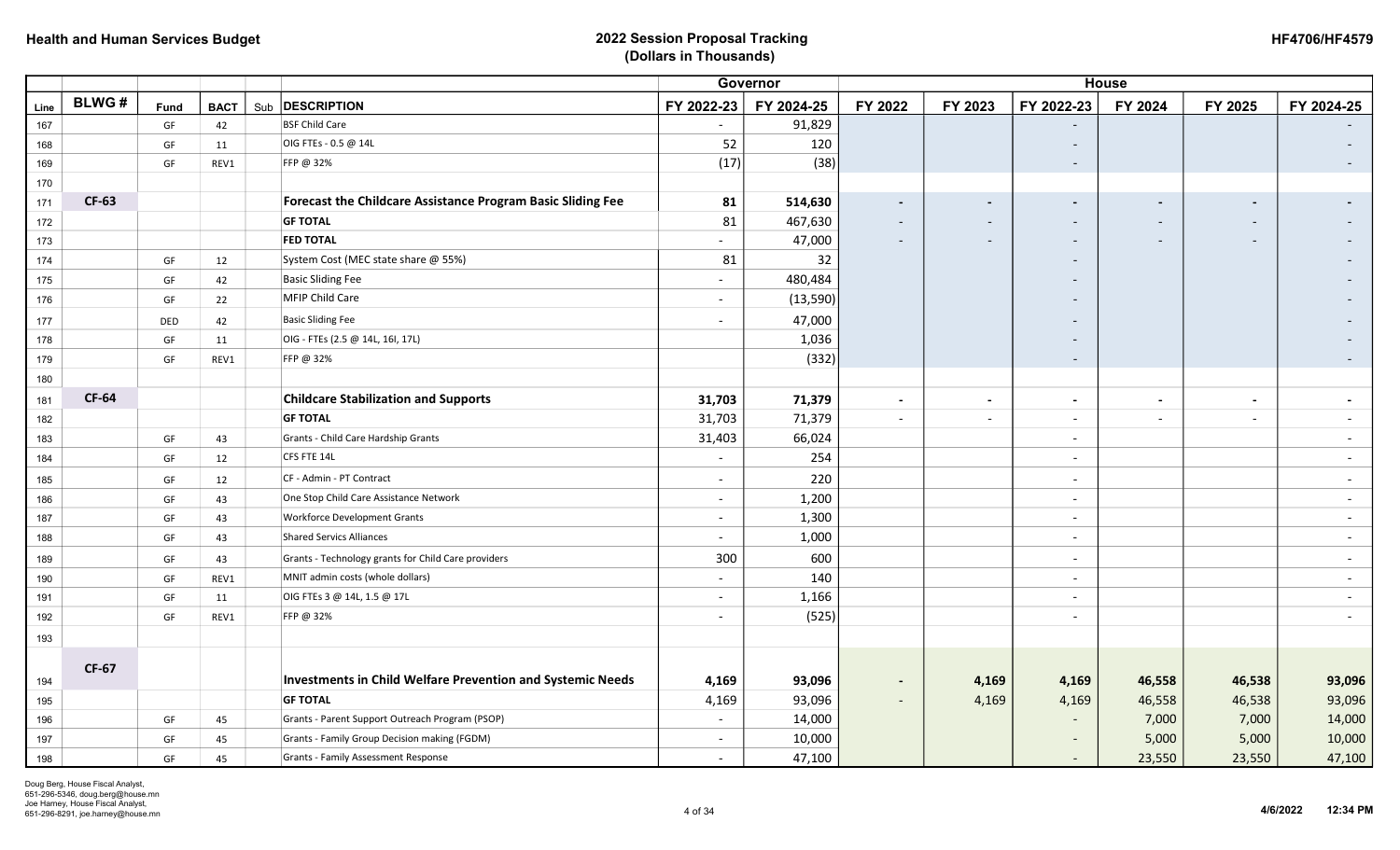| <b>HF4706/HF4579</b> |
|----------------------|
|----------------------|

|      |              |             |             |                                                                                                      |                          | Governor     |                          |         |            | <b>House</b>             |                          |                          |
|------|--------------|-------------|-------------|------------------------------------------------------------------------------------------------------|--------------------------|--------------|--------------------------|---------|------------|--------------------------|--------------------------|--------------------------|
| Line | <b>BLWG#</b> | <b>Fund</b> | <b>BACT</b> | Sub <b>DESCRIPTION</b>                                                                               | FY 2022-23               | FY 2024-25   | FY 2022                  | FY 2023 | FY 2022-23 | FY 2024                  | FY 2025                  | FY 2024-25               |
| 199  |              | GF          | 45          | <b>Parent Mentors</b>                                                                                | $\overline{\phantom{a}}$ | 10,000       |                          |         |            | 5,000                    | 5,000                    | 10,000                   |
| 200  |              | GF          | 45          | Grants - Counties and tribes for support of youth through lowered caseloads                          | 1,000                    | 4,000        |                          | 1,000   | 1,000      | 2,000                    | 2,000                    | 4,000                    |
| 201  |              | GF          | 45          | Grants- counties and tribes to make payments to youth exiting foster care                            | 600                      | 2,400        |                          | 600     | 600        | 1,200                    | 1,200                    | 2,400                    |
| 202  |              | GF          | 12          | CFS Administration - Thriving Families Planning                                                      | $\overline{\phantom{a}}$ | 30           |                          |         |            | 30                       |                          | 30                       |
| 203  |              | GF          | 12          | CFS Administration - Policy development to support youth leaving foster care                         | 50                       | 100          |                          | 50      | 50         | 50                       | 50                       | 100                      |
| 204  |              | GF          | 45          | Grants - FFPSA gap                                                                                   | 1,017                    | 2,034        |                          | 1,017   | 1,017      | 1,017                    | 1,017                    | 2,034                    |
| 205  |              | GF          | 12          | <b>CFS FTEs</b>                                                                                      | 2,018                    | 4,614        |                          | 2,018   | 2,018      | 2,307                    | 2,307                    | 4,614                    |
| 206  |              | GF          | 11          | DHS Ops FTE                                                                                          | 215                      | 494          |                          | 215     | 215        | 247                      | 247                      | 494                      |
| 207  |              | GF          | REV1        | FFP @ 32%                                                                                            | (731)                    | (1,676)      |                          | (731)   | (731)      | (843)                    | (833)                    | (1,676)                  |
| 208  |              |             |             |                                                                                                      |                          |              |                          |         |            |                          |                          |                          |
| 209  | <b>CF-69</b> |             |             | <b>Food Security for Minnesota Families</b>                                                          | 27,008                   | 8,016        | $\blacksquare$           | 27,008  | 27,008     | 6,008                    | 2,008                    | 8,016                    |
| 210  |              |             |             | <b>GF TOTAL</b>                                                                                      | 27,008                   | 8,016        |                          | 27,008  | 27,008     | 6,008                    | 2,008                    | 8,016                    |
| 211  |              | GF          | 47          | Tribal Food Sovereignty grants                                                                       | 2,836                    | 4,618        |                          | 2,836   | 2,836      | 2,809                    | 1,809                    | 4,618                    |
| 212  |              | GF          | 47          | Tribal Food Sovereignty Infrastructure grants                                                        | 4,000                    | $\mathbf{r}$ |                          | 4,000   | 4,000      |                          |                          |                          |
| 213  |              | GF          | 47          | Food support grants for food shelves, food banks, and meal programs                                  | 5,000                    | 3,000        |                          | 5,000   | 5,000      | 3,000                    |                          | 3,000                    |
| 214  |              | GF          | 12          | Capital for Emergency Food Dist Facilities                                                           | 14,931                   |              |                          | 14,931  | 14,931     |                          |                          |                          |
| 215  |              | GF          | 12          | Children and Families Admin (1 Temp FTE, 14L) - Capital for Emergency Food Dist<br><b>Facilities</b> | 105                      |              |                          | 105     | 105        |                          |                          | $\overline{\phantom{a}}$ |
| 216  |              | GF          | 12          | Children and Families Admin (2 temp FTEs, 17L, 20M) - Tribal Food Security                           | 250                      | 586          |                          | 250     | 250        | 293                      | 293                      | 586                      |
| 217  |              | GF          | REV1        | Admin FFP @ 32%                                                                                      | (114)                    | (188)        |                          | (114)   | (114)      | (94)                     | (94)                     | (188)                    |
| 218  |              |             |             |                                                                                                      |                          |              |                          |         |            |                          |                          |                          |
| 219  | <b>CF-70</b> |             |             | <b>Building Assets for Minnesota Families</b>                                                        | 5,000                    | 10,000       | $\blacksquare$           |         |            |                          | $\overline{\phantom{0}}$ |                          |
| 220  |              |             |             | <b>GF TOTAL</b>                                                                                      | 5,000                    | 10,000       | $\overline{\phantom{a}}$ |         |            |                          |                          |                          |
| 221  |              | GF          | 47          | <b>FAIM Grants</b>                                                                                   | 5,000                    | 10,000       |                          |         |            |                          |                          |                          |
| 222  |              |             |             |                                                                                                      |                          |              |                          |         |            |                          |                          |                          |
|      | <b>CF-71</b> |             |             | Addressing Homelessness for Minnesota Adults, Youth, and                                             |                          |              |                          |         |            |                          |                          |                          |
| 223  |              |             |             | <b>Families</b>                                                                                      | 55,000                   | 74,238       | $\blacksquare$           |         |            | $\overline{\phantom{a}}$ | $\overline{\phantom{a}}$ |                          |
| 224  |              |             |             | <b>GF TOTAL</b>                                                                                      | 55,000                   | 74,238       | $\overline{\phantom{a}}$ |         |            |                          | $\qquad \qquad -$        |                          |
| 225  |              | GF          | 12          | Children and Families Admin                                                                          | 320                      | 732          |                          |         |            |                          |                          |                          |
| 226  |              | GF          | REV1        | CFS Admin FFP @ 32%                                                                                  | (102)                    | (234)        |                          |         |            |                          |                          |                          |
| 227  |              | GF          | 47          | Children and Economic Support Grants - Emergency Services Programs                                   | 54,782                   | 59,502       |                          |         |            |                          |                          |                          |
| 228  |              | GF          | 47          | Children and Economic Support Grants - Transitional Housing Program                                  | $\overline{\phantom{a}}$ | 3,000        |                          |         |            |                          |                          |                          |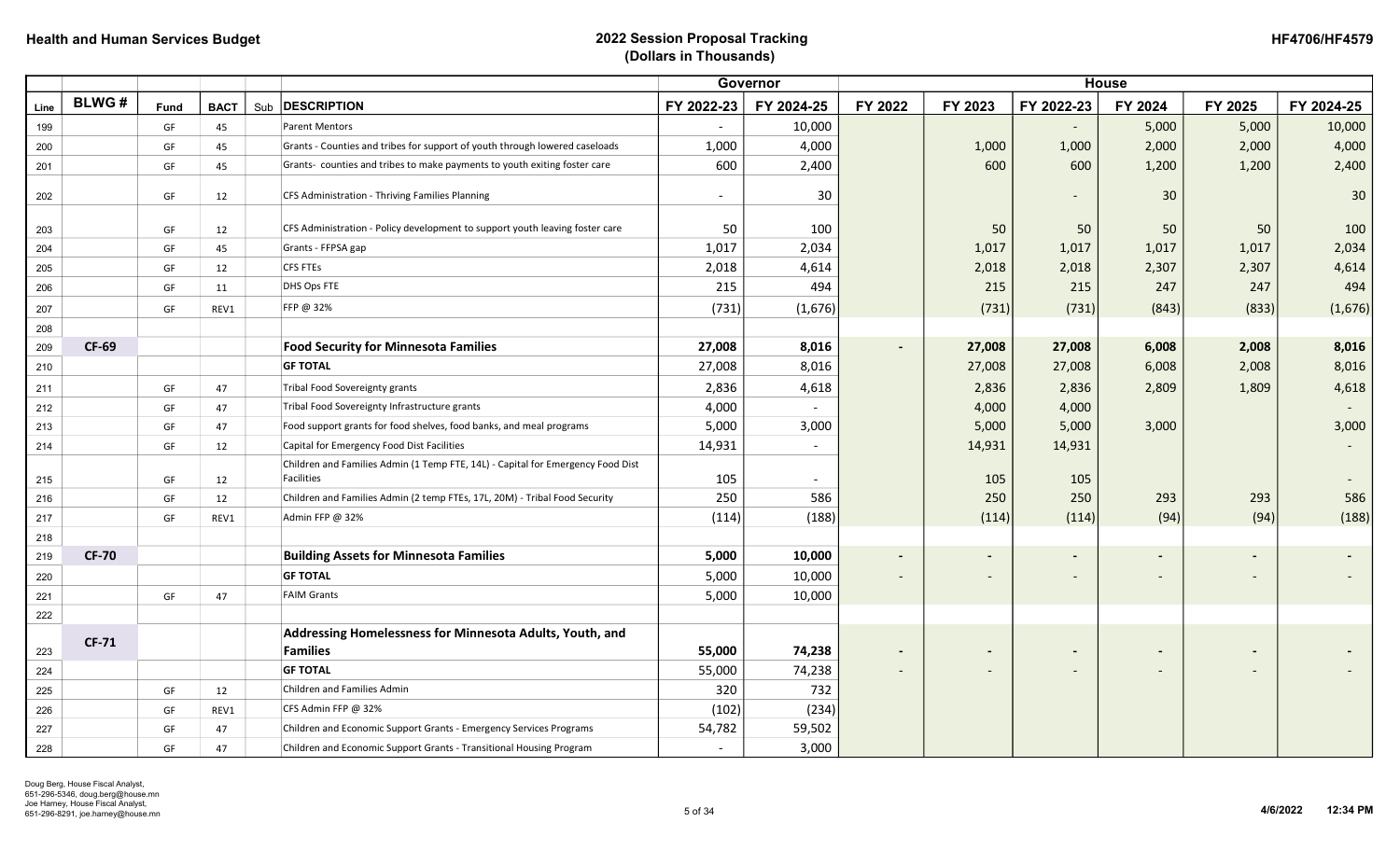|      |              |             |             |                                                           |                          | Governor   |                          |                          |                          | <b>House</b> |         |            |
|------|--------------|-------------|-------------|-----------------------------------------------------------|--------------------------|------------|--------------------------|--------------------------|--------------------------|--------------|---------|------------|
| Line | <b>BLWG#</b> | <b>Fund</b> | <b>BACT</b> | Sub <b>DESCRIPTION</b>                                    | FY 2022-23               | FY 2024-25 | FY 2022                  | FY 2023                  | FY 2022-23               | FY 2024      | FY 2025 | FY 2024-25 |
| 229  |              | GF          | 47          | Children and Economic Support Grants - Homeless Youth Act | $\sim$                   | 11,238     |                          |                          |                          |              |         |            |
| 230  |              | SGSR        | DED/REV     | <b>Operations - BGS Fees</b>                              | (105)                    | (238)      |                          |                          |                          |              |         |            |
| 231  |              | SGSR        | DED/REV     | <b>Operations - BGS Admin FTE</b>                         | 105                      | 238        |                          |                          |                          |              |         |            |
| 232  |              |             |             |                                                           |                          |            |                          |                          |                          |              |         |            |
| 233  | <b>CF-72</b> |             |             | <b>Family and Community Resource Hubs</b>                 | 3,575                    | 37,974     | $\sim$                   | 3,575                    | 3,575                    | 14,856       | 23,118  | 37,974     |
| 234  |              |             |             | <b>GF TOTAL</b>                                           | 3,575                    | 37,974     | $\sim$                   | 3,575                    | 3,575                    | 14,856       | 23,118  | 37,974     |
| 235  |              | GF          | 47          | Grants to Community Action Agencies and tribal agencies   | 2,550                    | 33,150     |                          | 2,550                    | 2,550                    | 12,750       | 20,400  | 33,150     |
| 236  |              | GF          | 12          | Community of Practice and Community Engagement            | 200                      | 800        |                          | 200                      | 200                      | 400          | 400     | 800        |
| 237  |              | GF          | 12          | Navigator Training                                        | 146                      | 600        |                          | 146                      | 146                      | 300          | 300     | 600        |
| 238  |              | GF          | 12          | <b>Research and Evaluation</b>                            | 150                      | 590        |                          | 150                      | 150                      | 295          | 295     | 590        |
| 239  |              | GF          | 15          | Mental Health Consultation                                | 150                      | 1,836      |                          | 150                      | 150                      | 612          | 1,224   | 1,836      |
| 240  |              | GF          | 12          | CFS FTEs - 22k, 50% FTE @ 18L, 2 @ 17L                    | 290                      | 674        |                          | 290                      | 290                      | 337          | 337     | 674        |
| 241  |              | GF          | 15          | CSA FTE - 1 @ 17L                                         | 111                      | 254        |                          | 111                      | 111                      | 127          | 127     | 254        |
| 242  |              | GF          | REV1        | DHS Admin FFP @ 32%                                       | (128)                    | (296)      |                          | (128)                    | (128)                    | (148)        | (148)   | (296)      |
| 243  |              | GF          | 12          | .5 FTE for MDH - 17L                                      | 53                       | 122        |                          | 53                       | 53                       | 61           | 61      | 122        |
| 244  |              | GF          | 12          | .5 FTE for MDE - 17L                                      | 53                       | 122        |                          | 53                       | 53                       | 61           | 61      | 122        |
| 245  |              | GF          | 12          | .5 FTE for Children's Cabinet - 17L                       |                          | 122        |                          |                          |                          | 61           | 61      | 122        |
| 246  |              |             |             |                                                           |                          |            |                          |                          |                          |              |         |            |
| 247  | <b>CS-40</b> |             |             | <b>Improved Access to Mental Health Services</b>          | 12,514                   | 58,706     | $\sim$                   | 12,514                   | 12,514                   | 24,460       | 34,246  | 58,706     |
| 248  |              |             |             | <b>GF TOTAL</b>                                           | 12,514                   | 58,706     | $\sim$                   | 12,514                   | 12,514                   | 24,460       | 34,246  | 58,706     |
| 249  |              | GF          | 33          | Medical Assistance Basic (expanding ITFC)                 | 235                      | 12,456     | $\sim$                   | 235                      | 235                      | 5,887        | 6,569   | 12,456     |
| 250  |              | GF          | 13          | HCA Admin (expanding ITFC)                                | 201                      | 456        |                          | 201                      | 201                      | 228          | 228     | 456        |
| 251  |              | GF          | 59          | CD Grants - FEP team                                      | 1,000                    | 2,000      | $\sim$                   | 1,000                    | 1,000                    | 1,000        | 1,000   | 2,000      |
| 252  |              | GF          | 59          | CD Grants - FEP Pilot                                     | 1,000                    | 2,000      | $\sim$                   | 1,000                    | 1,000                    | 1,000        | 1,000   | 2,000      |
| 253  |              | GF          | 58          | PRFT - Children's Intensive Service Reform                | 800                      | 1,600      | $\sim$                   | 800                      | 800                      | 800          | 800     | 1,600      |
| 254  |              | GF          | 15          | <b>CSA Admin - PRTF FTE</b>                               | 105                      | 238        |                          | 105                      | 105                      | 119          | 119     | 238        |
| 255  |              | GF          | 11          | <b>Operations - PRTF FTE Licensing</b>                    | 121                      | 254        |                          | 121                      | 121                      | 127          | 127     | 254        |
| 256  |              | GF          | 15          | CSA Admin - Discharge/Planning - 6 FTEs                   | 545                      | 1,520      |                          | 545                      | 545                      | 760          | 760     | 1,520      |
| 257  |              | GF          | 15          | CSA Admin - Discharge/Planning Contract                   | 250                      | 500        |                          | 250                      | 250                      | 250          | 250     | 500        |
| 258  |              | GF          | 15          | CSA Admin - Community of Practice FTE                     | 111                      | 254        |                          | 111                      | 111                      | 127          | 127     | 254        |
| 259  |              | GF          | 15          | CSA Admin - Community of Practice Contract                | 250                      | 500        | $\sim$                   | 250                      | 250                      | 250          | 250     | 500        |
| 260  |              | GF          | 57          | Mobile Crisis expansion grants                            | $\overline{\phantom{0}}$ | 12,000     |                          | $\overline{\phantom{0}}$ | $\overline{\phantom{0}}$ | 4,000        | 8,000   | 12,000     |
| 261  |              | GF          | 15          | Mobile Crisis- CSA admin FTEs                             |                          | 548        |                          | $\overline{\phantom{a}}$ |                          | 274          | 274     | 548        |
| 262  |              | GF          | 57          | Transition grants- W Adult MH grants                      |                          | 4,875      | $\overline{\phantom{a}}$ | $\overline{\phantom{a}}$ |                          | 875          | 4,000   | 4,875      |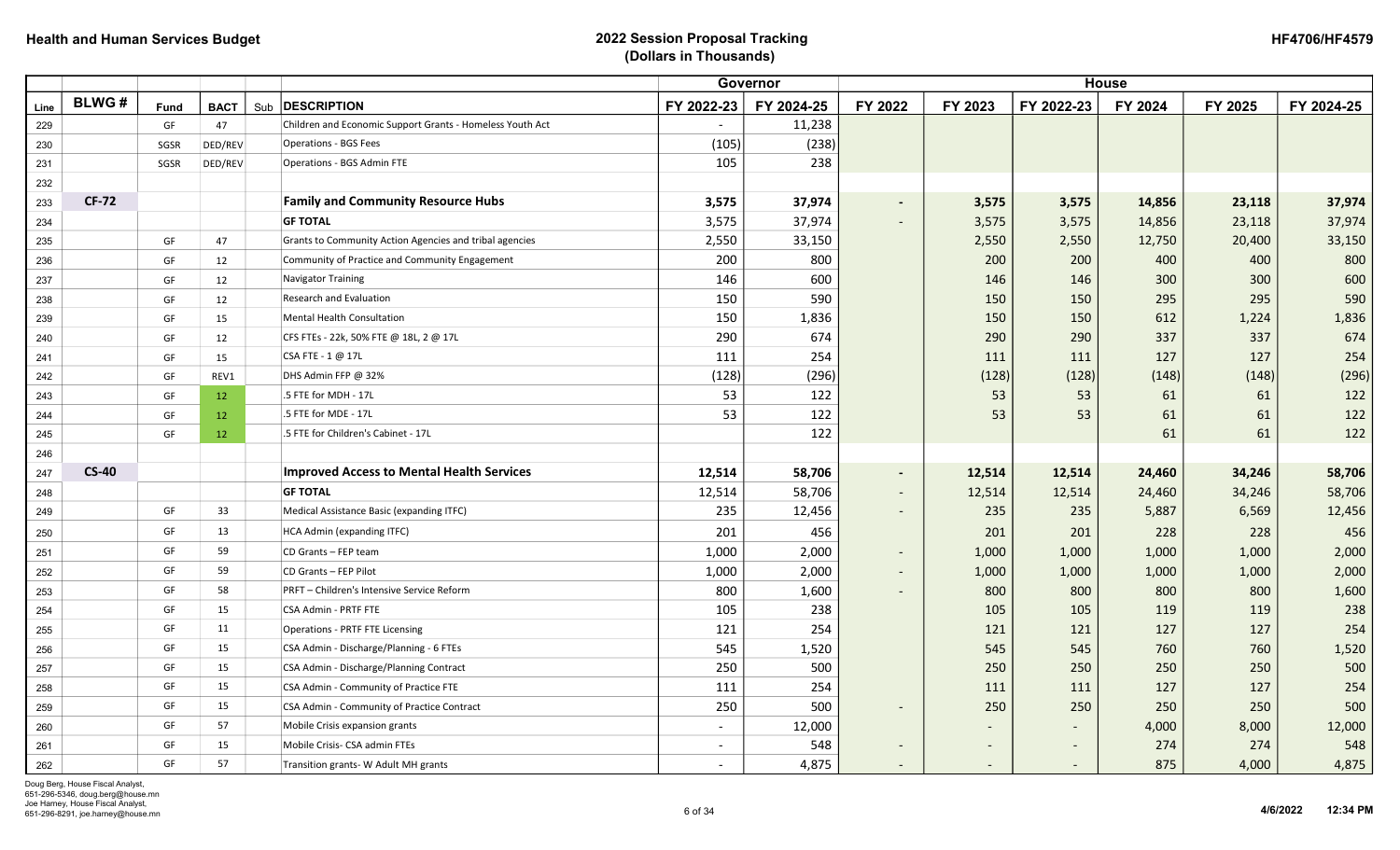| <b>HF4706/HF4579</b> |
|----------------------|
|----------------------|

|      |              |      |             |                                                                                                                             |                          | Governor       |                              | <b>House</b>   |                          |                |                |                |
|------|--------------|------|-------------|-----------------------------------------------------------------------------------------------------------------------------|--------------------------|----------------|------------------------------|----------------|--------------------------|----------------|----------------|----------------|
| Line | <b>BLWG#</b> | Fund | <b>BACT</b> | Sub <b>DESCRIPTION</b>                                                                                                      | FY 2022-23               | FY 2024-25     | FY 2022                      | FY 2023        | FY 2022-23               | FY 2024        | FY 2025        | FY 2024-25     |
| 263  |              | GF   | 55          | Transition grants-Disability grants                                                                                         | $\overline{\phantom{a}}$ | 2,500          | $\overline{\phantom{0}}$     |                |                          | 500            | 2,000          | 2,500          |
| 264  |              | GF   | 15          | Whatever it takes- CSA admin- 7 FTEs                                                                                        | $\overline{a}$           | 1,023          | $\overline{\phantom{a}}$     | $\overline{a}$ | $\overline{\phantom{0}}$ | 184            | 839            | 1,023          |
| 265  |              | GF   | 33          | MA State cost Basic FFS- Adult Day treatment rates                                                                          | 117                      | 603            | $\overline{\phantom{a}}$     | 117            | 117                      | 294            | 309            | 603            |
| 266  |              | GF   | 33          | MA State cost Fam w Ch/ Eld & Disa MC - Adult Day Treatment rates                                                           | 127                      | 658            | $\overline{\phantom{a}}$     | 127            | 127                      | 321            | 337            | 658            |
| 267  |              | GF   | 33          | MA State cost Adult MC- Adult Day Treatment rates                                                                           | 17                       | 89             | $\overline{\phantom{a}}$     | 17             | 17                       | 43             | 46             | 89             |
| 268  |              | GF   | 57          | PATH                                                                                                                        | 4,927                    | 9,832          | $\sim$                       | 4,927          | 4,927                    | 4,916          | 4,916          | 9,832          |
| 269  |              | GF   | 15          | CSA Admin (PATH) - 1 FTE                                                                                                    | 108                      | 248            | $\overline{\phantom{a}}$     | 108            | 108                      | 124            | 124            | 248            |
| 270  |              | GF   | 57          | Housing with Support for Adults with Serious Mental Illness (HSASMI)                                                        | 3,000                    | 6,000          | $\overline{\phantom{a}}$     | 3,000          | 3,000                    | 3,000          | 3,000          | 6,000          |
| 271  |              | GF   | 15          | CSA Admin (HSASMI) - 1 FTE                                                                                                  | 107                      | 246            |                              | 107            | 107                      | 123            | 123            | 246            |
| 272  |              | GF   | REV1        | FFP @ 32%                                                                                                                   | (507)                    | (1,694)        | $\overline{\phantom{a}}$     | (507)          | (507)                    | (742)          | (952)          | (1,694)        |
| 273  |              |      |             |                                                                                                                             |                          |                |                              |                |                          |                |                |                |
| 274  | $CS-41$      |      |             | <b>Addressing Deep Poverty in Minnesota</b>                                                                                 | 82                       | 45,508         | $\overline{\phantom{0}}$     | 82             | 82                       | 19,223         | 26,285         | 45,508         |
| 275  |              |      |             | <b>GF TOTAL</b>                                                                                                             | 82                       | 45,508         | $\overline{\phantom{a}}$     | 82             | 82                       | 19,223         | 26,285         | 45,508         |
| 276  |              | GF   | 23          | Increasing Benefit Amount for GA                                                                                            | $\overline{\phantom{a}}$ | 45,476         | $\overline{\phantom{a}}$     |                |                          | 19,207         | 26,269         | 45,476         |
| 277  |              | GF   | 11          | MNIT systems - MAXIS 55% state share; extending windor for applicants of GA or<br>Housing Support to apply for SSD benefits | 13                       | 6              | $\overline{\phantom{a}}$     | 13             | 13                       | $\overline{3}$ | 3              | 6              |
| 278  |              | GF   | 11          | MNIT - MAXIS 55% state share; increasing benefit amount for GA                                                              | 69                       | 26             | $\overline{\phantom{a}}$     | 69             | 69                       | 13             | 13             | 26             |
| 279  |              |      |             |                                                                                                                             |                          |                |                              |                |                          |                |                |                |
| 280  | $CS-42$      |      |             | <b>EIDBI American Indian Culturally Responsive Rate</b>                                                                     | 3                        | 30             | $\qquad \qquad \blacksquare$ | 3              | 3                        | 15             | 15             | 30             |
| 281  |              |      |             | <b>GF TOTAL</b>                                                                                                             | 3                        | 30             | $\qquad \qquad -$            | 3              | 3                        | 15             | 15             | $30\,$         |
| 282  |              | GF   | 33          | Medical Assistance (LW)                                                                                                     | $\overline{2}$           | 24             |                              | $\overline{2}$ | $\mathbf 2$              | 12             | 12             | 24             |
| 283  |              | GF   | 33          | Medical Assistance (ED)                                                                                                     | $\mathbf{1}$             | 6              |                              | $\mathbf{1}$   | $\mathbf{1}$             | $\overline{3}$ | $\overline{3}$ | $6\phantom{1}$ |
| 284  |              |      |             |                                                                                                                             |                          |                |                              |                |                          |                |                |                |
|      | $CS-43$      |      |             | <b>SUD Direct Access Implementation &amp; 1115 Demonstration</b>                                                            |                          |                |                              |                |                          |                |                |                |
| 285  |              |      |             | Compliance                                                                                                                  | 543                      | 1,363          | $\blacksquare$               | 543            | 543                      | 726            | 637            | 1,363          |
| 286  |              |      |             | <b>GF TOTAL</b>                                                                                                             | 543                      | 1,363          | $\overline{\phantom{a}}$     | 543            | 543                      | 726            | 637            | 1,363          |
| 287  |              | GF   | 15          | CSA Admin - FTE for training and work on direct access                                                                      | 222                      | 508            |                              | 222            | 222                      | 254            | 254            | 508            |
| 288  |              | GF   | 15          | CSA Admin - contract utilization management (UM) reviews                                                                    | 273                      | 1,194          |                              | 273            | 273                      | 512            | 682            | 1,194          |
| 289  |              | GF   | 15          | CSA Admin - contract training                                                                                               | 300                      | 300            |                              | 300            | 300                      | 300            |                | 300            |
| 290  |              | GF   | REV2        | FFP for admin @ 32%                                                                                                         | (254)                    | (641)          |                              | (254)          | (254)                    | (341)          | (300)          | (641)          |
| 291  |              | GF   | 11          | Systems costs - 50% FFP - state share                                                                                       | 2                        | $\overline{2}$ |                              |                | $\overline{2}$           | 1              | 1              | $\overline{2}$ |
| 292  |              |      |             |                                                                                                                             |                          |                |                              |                |                          |                |                |                |
| 293  | <b>CS-45</b> |      |             | Retaining and Expanding Children's Inpatient Psychiatric and<br><b>PRTF Beds</b>                                            | 10,333                   | 15,644         | $\blacksquare$               | 10,333         | 10,333                   | 15,367         | 277            | 15,644         |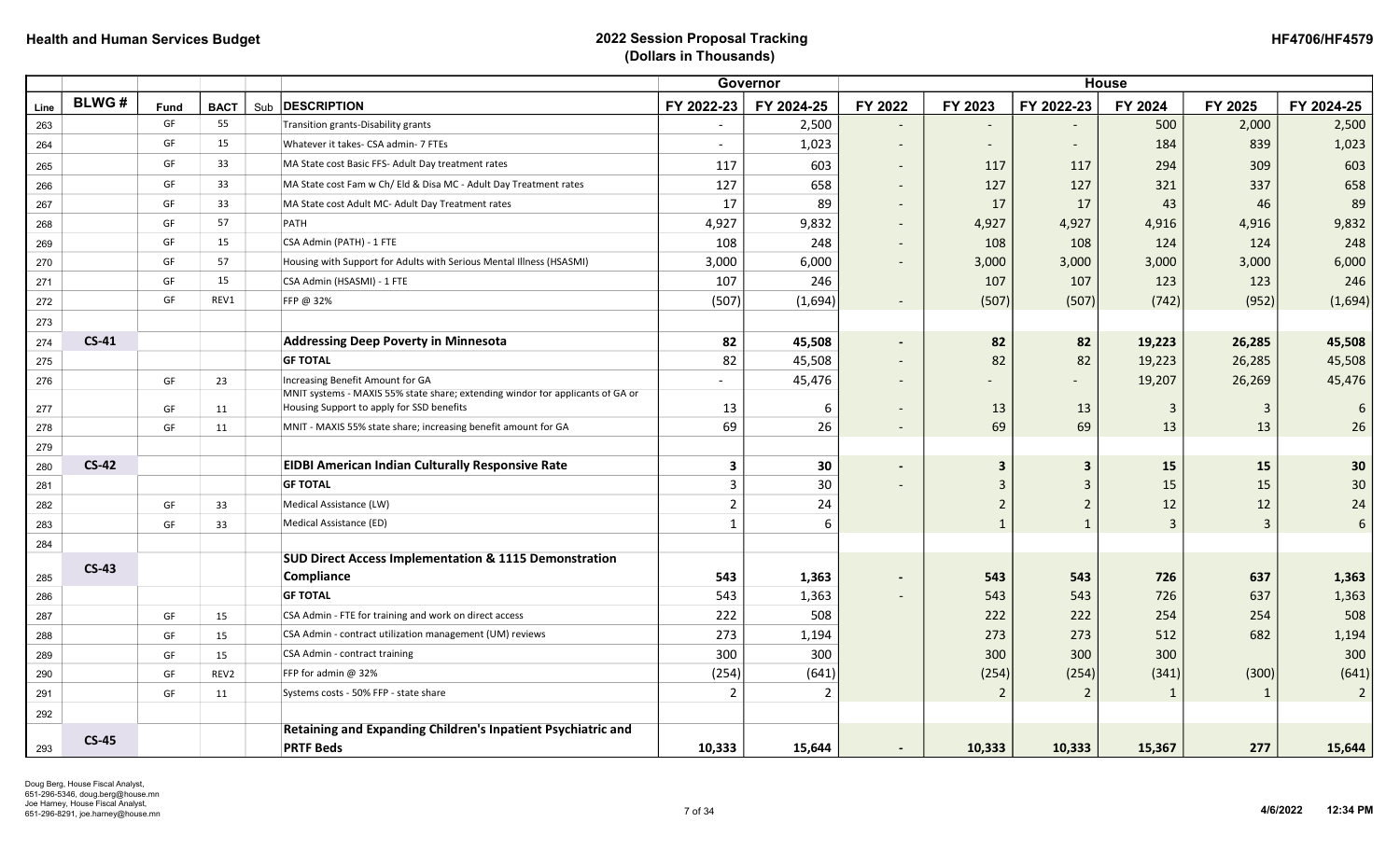|      |              |                        |             |                                                                 |                          | Governor                 | <b>House</b>             |                          |            |                          |                          |                 |
|------|--------------|------------------------|-------------|-----------------------------------------------------------------|--------------------------|--------------------------|--------------------------|--------------------------|------------|--------------------------|--------------------------|-----------------|
| Line | <b>BLWG#</b> | <b>Fund</b>            | <b>BACT</b> | Sub <b>DESCRIPTION</b>                                          | FY 2022-23               | FY 2024-25               | FY 2022                  | FY 2023                  | FY 2022-23 | FY 2024                  | FY 2025                  | FY 2024-25      |
| 294  |              |                        |             | <b>GF TOTAL</b>                                                 | 10,333                   | 15,644                   | $\overline{\phantom{a}}$ | 10,333                   | 10,333     | 15,367                   | 277                      | 15,644          |
| 295  |              | GF                     | 58          | Grant funding for beds for Children's MH bed                    | 10,000                   | 15,000                   | $\overline{\phantom{a}}$ | 10,000                   | 10,000     | 15,000                   | $\overline{\phantom{a}}$ | 15,000          |
| 296  |              | GF                     | 11          | One FTE for bonding - construction - operations                 | 111                      | 188                      | $\overline{\phantom{a}}$ | 111                      | 111        | 127                      | 61                       | 188             |
| 297  |              | GF                     | 15          | CSA admin                                                       | 111                      | 188                      | $\overline{\phantom{a}}$ | 111                      | 111        | 127                      | 61                       | 188             |
| 298  |              | GF                     | 11          | <b>Operations - 2 FTEs</b>                                      | 268                      | 572                      | $\overline{\phantom{a}}$ | 268                      | 268        | 286                      | 286                      | 572             |
| 299  |              | GF                     | REV1        | FFP                                                             | (157)                    | (304)                    |                          | (157)                    | (157)      | (173)                    | (131)                    | (304)           |
| 300  |              |                        |             |                                                                 |                          |                          |                          |                          |            |                          |                          |                 |
|      | <b>CS-50</b> |                        |             | Reducing Disparities and Healing Communities: Investments to    |                          |                          |                          |                          |            |                          |                          |                 |
| 301  |              |                        |             | <b>Address the Opiate Epidemic</b>                              | 2,673                    | 5,334                    | $\blacksquare$           | 2,673                    | 2,673      | 2,683                    | 2,651                    | 5,334           |
| 302  |              |                        |             | <b>GF TOTAL</b>                                                 | 2,122                    | 2,132                    | $\blacksquare$           | 2,122                    | 2,122      | 2,132                    |                          | 2,132           |
| 303  |              |                        |             | <b>OER FUND</b>                                                 | 551                      | 3,202                    |                          | 551                      | 551        | 551                      | 2,651                    | 3,202           |
| 304  |              | OER                    | 15          | <b>Opioid Advisory Council</b>                                  | 66                       | 132                      |                          | 66                       | 66         | 66                       | 66                       | 132             |
| 305  |              | OER                    | 57          | <b>Transitional Healing Grants</b>                              |                          | 2,000                    |                          |                          |            |                          | 2,000                    | 2,000           |
| 306  |              | GF                     | 15          | <b>Culturally Specific grants</b>                               | 2,000                    | 2,000                    |                          | 2,000                    | 2,000      | 2,000                    |                          | 2,000           |
| 307  |              | OER                    | 46          | <b>Prevention Grants</b>                                        | $\overline{\phantom{a}}$ | 100                      |                          |                          |            |                          | 100                      | 100             |
| 308  |              | OER                    | 15          | CSA FTEs - OERAC Grants (2) and Reporting/Data Analysis (2)     | 485                      | 970                      |                          | 485                      | 485        | 485                      | 485                      | 970             |
| 309  |              | GF                     | 15          | CSA FTEs - Culturally Specific grant                            | 179                      | 194                      |                          | 179                      | 179        | 194                      |                          | 194             |
| 310  |              | GF                     | REV1        | Admin FFP @ 32%                                                 | (57)                     | (62)                     |                          | (57)                     | (57)       | (62)                     |                          | (62)            |
| 311  |              |                        |             |                                                                 |                          |                          |                          |                          |            |                          |                          |                 |
| 312  | <b>CS-52</b> |                        |             | <b>Opioid Treatment Programs Rate Integrity</b>                 | 472                      | 251                      | $\overline{\phantom{a}}$ | 472                      | 472        | 212                      | 39                       | 251             |
| 313  |              |                        |             | <b>GF TOTAL</b>                                                 | 472                      | 251                      |                          | 472                      | 472        | 212                      | 39                       | 251             |
| 314  |              | $\mathsf{G}\mathsf{F}$ | 15          | Contracted Cost for Evaluation                                  | 192                      |                          |                          | 192                      | 192        |                          |                          |                 |
| 315  |              | GF                     | 15          | 2 FTEs to provide oversight, training, and monitoring of policy | 221                      | 254                      |                          | 221                      | 221        | 254                      |                          | 254             |
| 316  |              | GF                     | REV1        | FFP                                                             | (132)                    | (81)                     |                          | (132)                    | (132)      | (81)                     |                          | (81)            |
| 317  |              | GF                     | 11          | DAANES - MNIT system cost (70% state share)                     | 85                       | 34                       |                          | 85                       | 85         | 17                       | 17                       | $34\,$          |
| 318  |              | GF                     | 11          | SQL - MNIT system cost (100% state share)                       | 58                       | 24                       |                          | 58                       | 58         | $12\,$                   | 12                       | 24              |
| 319  |              | GF                     | 11          | MMIS - MNIT system cost (29% state share)                       | 33                       | 14                       |                          | 33                       | 33         | $\overline{7}$           | $\overline{7}$           | $14\,$          |
| 320  |              | GF                     | 11          | MPSE - MNIT system cost (100% state share)                      | 15                       | 6                        |                          | 15                       | 15         | 3                        | $\overline{3}$           | $6\phantom{1}6$ |
| 321  |              |                        |             |                                                                 |                          |                          |                          |                          |            |                          |                          |                 |
| 322  | $CS-53$      |                        |             | <b>Children's Mental Health Respite Care Clarifications</b>     | $\overline{\phantom{a}}$ | $\overline{\phantom{a}}$ |                          | $\overline{\phantom{0}}$ |            |                          |                          |                 |
| 323  |              |                        |             | <b>GF TOTAL</b>                                                 | $\overline{a}$           | $\overline{\phantom{a}}$ | $\overline{\phantom{a}}$ | $\overline{\phantom{a}}$ |            | $\overline{\phantom{a}}$ | $\overline{\phantom{a}}$ |                 |
| 324  |              |                        |             |                                                                 |                          |                          |                          |                          |            |                          |                          |                 |
| 325  | <b>CS-54</b> |                        |             | <b>Supporting Transitions to Stable Housing</b>                 | 2,959                    | 20,825                   | $\overline{\phantom{a}}$ | $\blacksquare$           |            | $\overline{\phantom{a}}$ |                          | $\blacksquare$  |
| 326  |              |                        |             | <b>GF TOTAL</b>                                                 | 2,959                    | 20,825                   | $\overline{\phantom{a}}$ |                          |            |                          |                          |                 |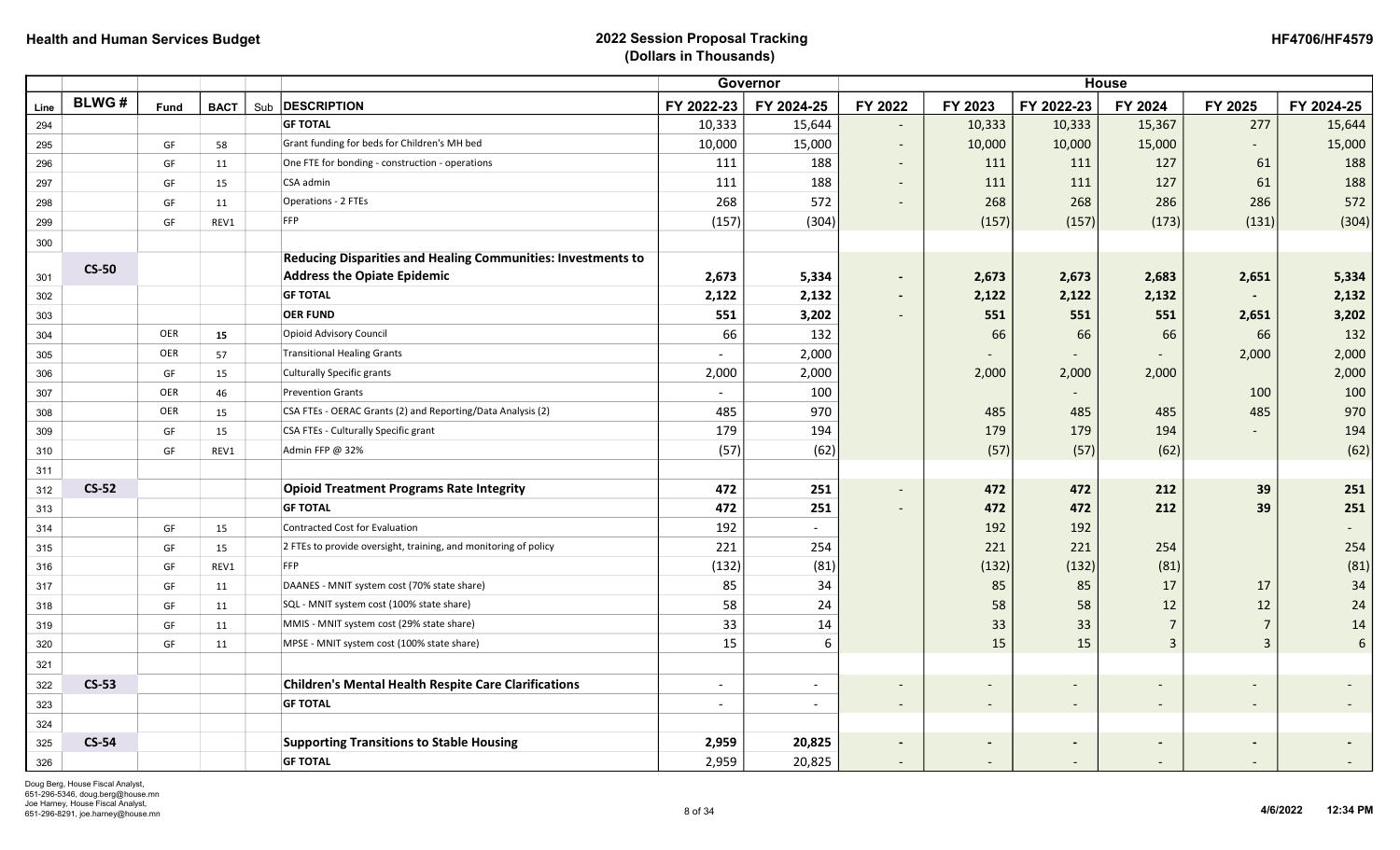| <b>HF4706/HF4579</b> |
|----------------------|
|----------------------|

|            |              |      |                    |                                                                      | Governor                 |                          |                          |                          |                          | <b>House</b>                 |                          |            |  |  |  |  |  |
|------------|--------------|------|--------------------|----------------------------------------------------------------------|--------------------------|--------------------------|--------------------------|--------------------------|--------------------------|------------------------------|--------------------------|------------|--|--|--|--|--|
| Line       | <b>BLWG#</b> | Fund | <b>BACT</b><br>Sub | <b>DESCRIPTION</b>                                                   | FY 2022-23               | FY 2024-25               | FY 2022                  | FY 2023                  | FY 2022-23               | FY 2024                      | FY 2025                  | FY 2024-25 |  |  |  |  |  |
| 327        |              | GF   | 33                 | MA State Cost Basic FFS                                              | $\overline{\phantom{a}}$ | 785                      | $\overline{\phantom{a}}$ |                          |                          |                              |                          |            |  |  |  |  |  |
| 328        |              | GF   | 33                 | MA State Cost Family w Child/Elderly & Disabled MC                   | $\sim$                   | 1,099                    | $\overline{\phantom{a}}$ | $\overline{\phantom{a}}$ | $\overline{\phantom{a}}$ | $\overline{\phantom{a}}$     |                          |            |  |  |  |  |  |
| 329        |              | GF   | 33                 | MA State Cost Adult MC                                               | $\overline{\phantom{a}}$ | 414                      | $\overline{\phantom{a}}$ | $\overline{\phantom{a}}$ | $\overline{\phantom{a}}$ | $\overline{\phantom{a}}$     |                          |            |  |  |  |  |  |
| 330        |              | GF   | 56                 | Community Living Infrastructure Program                              | $\overline{\phantom{a}}$ | 11,000                   |                          | $\overline{\phantom{a}}$ |                          | $\qquad \qquad \blacksquare$ |                          |            |  |  |  |  |  |
| 331        |              | GF   | 15                 | Housing Stabilization Services - Eligibility Staff                   | $\blacksquare$           | 1,122                    |                          |                          |                          |                              |                          |            |  |  |  |  |  |
| 332        |              | GF   | 15                 | Housing Workforce Study                                              | 276                      | 286                      | $\overline{\phantom{0}}$ |                          | $\overline{\phantom{a}}$ |                              |                          |            |  |  |  |  |  |
| 333        |              | GF   | 15                 | Housing Division Stakeholder Engagement Position                     | 105                      | 238                      |                          |                          |                          |                              |                          |            |  |  |  |  |  |
| 334        |              | GF   | 15                 | DOC/DHS Joint Homelessness Prevention Initiative                     | $\overline{\phantom{a}}$ | 306                      | $\overline{\phantom{0}}$ |                          |                          |                              |                          |            |  |  |  |  |  |
| 335        |              | GF   | 56                 | AmeriCorps Heading Home Corps Program grants                         | 1,100                    | 2,200                    | $\overline{\phantom{0}}$ |                          |                          |                              |                          |            |  |  |  |  |  |
| 336        |              | GF   | 15                 | Homesless Management Information System                              | 1,600                    | 4,000                    | $\overline{\phantom{a}}$ |                          |                          |                              |                          |            |  |  |  |  |  |
| 337        |              | GF   | REV1               | FFP                                                                  | (122)                    | (625)                    |                          |                          |                          |                              |                          |            |  |  |  |  |  |
| 338        |              |      |                    |                                                                      |                          |                          |                          |                          |                          |                              |                          |            |  |  |  |  |  |
| 339        | <b>CS-56</b> |      |                    | <b>Self Directed Collective Bargaining Agreement Modifications</b>   | 8,270                    | 486                      | $\sim$                   | 8,270                    | 8,270                    | 243                          | 243                      | 486        |  |  |  |  |  |
| 340        |              |      |                    | <b>GF TOTAL</b>                                                      | 8,270                    | 486                      | $\overline{\phantom{a}}$ | 8,270                    | 8,270                    | 243                          | 243                      | 486        |  |  |  |  |  |
| 341        |              | GF   | 15                 | CSA Admin                                                            | 314                      | 716                      |                          | 314                      | 314                      | 358                          | 358                      | 716        |  |  |  |  |  |
| 342        |              | GF   | REV1               | Admin FFP @ 32%                                                      | (100)                    | (230)                    | $\overline{\phantom{a}}$ | (100)                    | (100)                    | (115)                        | (115)                    | (230)      |  |  |  |  |  |
| 343        |              | GF   | 55                 | Disability Grants: Stipends for Temp Rate Increase                   | 1,610                    | $\overline{\phantom{a}}$ | $\overline{\phantom{0}}$ | 1,610                    | 1,610                    |                              |                          |            |  |  |  |  |  |
|            |              |      |                    |                                                                      |                          |                          |                          |                          |                          |                              |                          |            |  |  |  |  |  |
|            |              |      |                    |                                                                      |                          |                          |                          |                          |                          |                              |                          |            |  |  |  |  |  |
|            |              | GF   | 55                 | Disability Grants: Stipends for EVV                                  | 6,440                    | $\overline{\phantom{a}}$ | $\overline{\phantom{a}}$ | 6,440                    | 6,440                    |                              |                          |            |  |  |  |  |  |
| 345        |              | GF   | 15                 | CSA Admin: SEIU Arbitration Award                                    | 6                        |                          | $\overline{\phantom{a}}$ | 6                        | 6                        | $\overline{\phantom{a}}$     |                          |            |  |  |  |  |  |
| 346        |              |      |                    |                                                                      |                          |                          |                          |                          |                          |                              |                          |            |  |  |  |  |  |
|            | $CS-57$      |      |                    | <b>Workforce Revitalization for Human Services Frontline Workers</b> | 166,506                  |                          |                          | 146,506                  | 166,506                  | 50,368                       | 51,601                   | 101,969    |  |  |  |  |  |
| 347<br>348 |              |      |                    | <b>GF TOTAL</b>                                                      | 166,506                  | 101,969<br>101,969       | 20,000<br>20,000         | 146,506                  | 166,506                  | 50,368                       | 51,601                   | 101,969    |  |  |  |  |  |
| 349        |              | GF   | 33                 | MA LW: PCA Rate Framework                                            | 12,063                   | 57,347                   | $\overline{\phantom{a}}$ | 12,063                   | 12,063                   | 28,217                       | 29,130                   | 57,347     |  |  |  |  |  |
| 350        |              | GF   | 33                 | MA ED: PCA Rate Framework                                            | 3,860                    | 18,352                   | $\sim$                   | 3,860                    | 3,860                    | 9,030                        | 9,322                    | 18,352     |  |  |  |  |  |
|            |              | GF   | 34                 | AC: PCA Rate Framework                                               | 161                      | 764                      | $\sim$                   | 161                      | 161                      | 376                          | 388                      | 764        |  |  |  |  |  |
| 351        |              | GF   | 11                 | Systems (MNChoices and MMIS)                                         | 45                       | $\blacksquare$           | $\sim$                   | 45                       | 45                       |                              |                          |            |  |  |  |  |  |
| 352<br>353 |              | GF   | 52                 | <b>LTC Grants</b>                                                    | 118,000                  | $\overline{\phantom{0}}$ | $\sim$                   | 118,000                  | 118,000                  | $\overline{\phantom{m}}$     | $\overline{\phantom{0}}$ |            |  |  |  |  |  |
| 354        |              | GF   | 15                 | CSA Admin: Workforce Incentive Fund (3FTE)                           | 345                      | 716                      | $\sim$                   | 345                      | 345                      | 358                          | 358                      | 716        |  |  |  |  |  |
| 355        |              | GF   | REV1               | Admin FFP: Workforce Incentive Fund                                  | (110)                    | (230)                    | $\overline{\phantom{a}}$ | (110)                    | (110)                    | (115)                        | (115)                    | (230)      |  |  |  |  |  |
| 356        |              | GF   | 57                 | Peer Training                                                        | 1,000                    | 2,000                    | $\overline{a}$           | 1,000                    | 1,000                    | 1,000                        | 1,000                    | 2,000      |  |  |  |  |  |
| 357        |              | GF   | 57                 | <b>Increase CEMIG Grants</b>                                         | 5,000                    | 10,000                   |                          | 5,000                    | 5,000                    | 5,000                        | 5,000                    | 10,000     |  |  |  |  |  |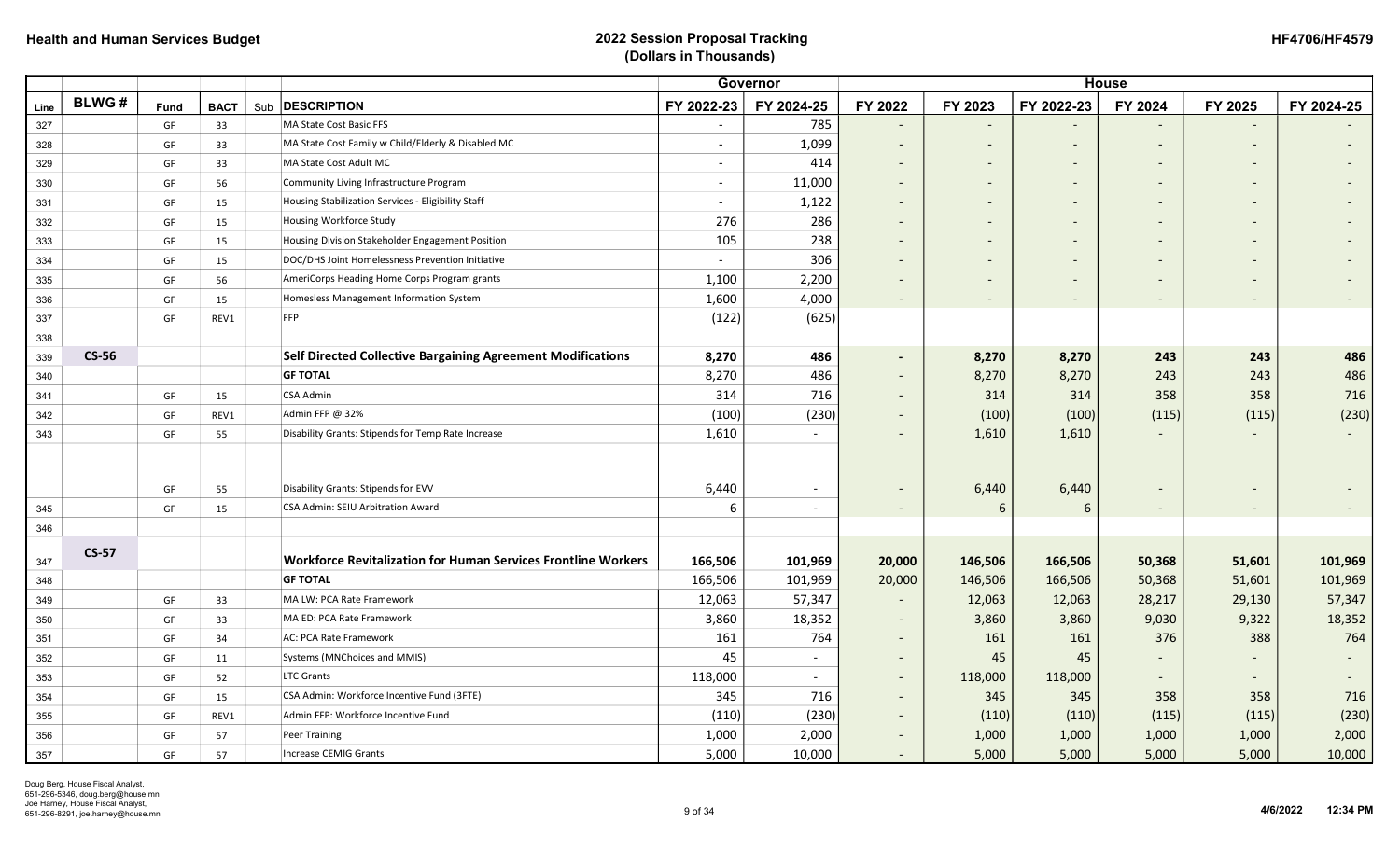| <b>HF4706/HF4579</b> |
|----------------------|
|----------------------|

|      |              |      |                    |                                                            | Governor                 |                          |                          |                          |                          | <b>House</b>             |                          |            |
|------|--------------|------|--------------------|------------------------------------------------------------|--------------------------|--------------------------|--------------------------|--------------------------|--------------------------|--------------------------|--------------------------|------------|
| Line | <b>BLWG#</b> | Fund | <b>BACT</b><br>Sub | <b>DESCRIPTION</b>                                         | FY 2022-23               | FY 2024-25               | FY 2022                  | FY 2023                  | FY 2022-23               | FY 2024                  | FY 2025                  | FY 2024-25 |
| 358  |              | GF   | 57                 | Mental health provider recruitment grants                  | 5,000                    | 10,000                   |                          | 5,000                    | 5,000                    | 5,000                    | 5,000                    | 10,000     |
| 359  |              | GF   | 57                 | Behavioral health Workforce Incentive grants               | 20,000                   |                          | 20,000                   | $\sim$                   | 20,000                   |                          |                          |            |
| 360  |              | GF   | 15                 | CSA FTEs - BHD Workforce Incentivces (3FTE)                | 328                      | 750                      | $\overline{\phantom{a}}$ | 328                      | 328                      | 375                      | 375                      | 750        |
| 361  |              | GF   | 11                 | Operation FTE - BHD Workforce Incentives (1 FTE)           | 110                      | 250                      | $\overline{\phantom{a}}$ | 110                      | 110                      | 125                      | 125                      | 250        |
| 362  |              | GF   | REV1               | Admin FFP: Workforce Incentives                            | (140)                    | (320)                    | $\sim$                   | (140)                    | (140)                    | (160)                    | (160)                    | (320)      |
| 363  |              | GF   | 15                 | CSA Admin: DSD Expand Direct Support                       | 360                      | 911                      | $\sim$                   | 360                      | 360                      | 528                      | 383                      | 911        |
| 364  |              | GF   | 55                 | Disability Grants: Expand Direct Support                   | 150                      | 725                      | $\sim$                   | 150                      | 150                      | 305                      | 420                      | 725        |
| 365  |              | GF   | REV1               | Admin FFP: Expand Direct Support                           | (115)                    | (292)                    | $\sim$                   | (115)                    | (115)                    | (169)                    | (123)                    | (292)      |
| 366  |              | GF   | 15                 | CSA Admin: Culture of Safety Initiative (6 FTE)            | 660                      | 1,466                    | $\overline{\phantom{a}}$ | 660                      | 660                      | 733                      | 733                      | 1,466      |
| 367  |              | GF   | REV1               | Admin FFP: Culture of Safety Initiative                    | (211)                    | (470)                    | $\sim$                   | (211)                    | (211)                    | (235)                    | (235)                    | (470)      |
| 368  |              |      |                    |                                                            |                          |                          |                          |                          |                          |                          |                          |            |
| 369  | <b>CS-58</b> |      |                    | <b>HCBS Spending Plan Technical Modifications</b>          | $\overline{\phantom{a}}$ | $\overline{\phantom{a}}$ |                          |                          |                          |                          |                          |            |
| 370  |              |      |                    | <b>GF TOTAL</b>                                            | $\blacksquare$           | $\overline{\phantom{a}}$ | $\sim$                   | $\overline{\phantom{a}}$ | $\overline{\phantom{a}}$ | $\overline{\phantom{a}}$ | $\overline{\phantom{0}}$ | $\sim$     |
| 371  |              |      |                    |                                                            |                          |                          |                          |                          |                          |                          |                          |            |
| 372  | <b>DC-44</b> |      |                    | <b>Direct Care and Treatment Electronic Medical Record</b> | 8,919                    | 7,685                    | $\sim$                   | 8,919                    | 8,919                    | 7,685                    |                          | 7,685      |
| 373  |              |      |                    | <b>GF TOTAL</b>                                            | 8,919                    | 7,685                    | $\overline{\phantom{a}}$ | 8,919                    | 8,919                    | 7,685                    |                          | 7,685      |
| 374  |              | GF   | 65                 | <b>DCT Operations - Consulting Services</b>                | 5,557                    | 4,323                    | $\sim$                   | 5,557                    | 5,557                    | 4,323                    | -                        | 4,323      |
| 375  |              | GF   | 65                 | <b>DCT Operations - Staff Costs</b>                        | 944                      | 944                      | $\overline{\phantom{a}}$ | 944                      | 944                      | 944                      |                          | 944        |
| 376  |              | GF   | 11                 | Central IT                                                 | 2,418                    | 2,418                    | $\overline{\phantom{a}}$ | 2,418                    | 2,418                    | 2,418                    |                          | 2,418      |
| 377  |              |      |                    |                                                            |                          |                          |                          |                          |                          |                          |                          |            |
| 378  | <b>HC-41</b> |      |                    | <b>MA for Former Foster Care Youth</b>                     | 792                      | 316                      | $\sim$                   | 792                      | 792                      | 158                      | 158                      | 316        |
| 379  |              |      |                    | <b>GF TOTAL</b>                                            | 792                      | 316                      | $\sim$                   | 792                      | 792                      | 158                      | 158                      | 316        |
| 380  |              | GF   | 11                 | <b>State Share of Systems Costs (METS)</b>                 | 792                      | 316                      | $\sim$                   | 792                      | 792                      | 158                      | 158                      | 316        |
| 381  |              |      |                    |                                                            |                          |                          |                          |                          |                          |                          |                          |            |
| 382  | <b>HC-45</b> |      |                    | <b>Supporting Tribal Providers and Payments</b>            | 604                      | 284                      | $\sim$                   | 604                      | 604                      | 142                      | 142                      | 284        |
| 383  |              |      |                    | <b>GF TOTAL</b>                                            | 604                      | 284                      | $\overline{\phantom{a}}$ | 604                      | 604                      | 142                      | 142                      | 284        |
| 384  |              | GF   | 11                 | HCA Admin - FTEs (0,1,1,1)                                 | 24                       | 52                       |                          | 24                       | 24                       | 26                       | 26                       | 52         |
| 385  |              | GF   | 11                 | <b>State Share of Systems Costs</b>                        | 580                      | 232                      |                          | 580                      | 580                      | 116                      | 116                      | 232        |
| 386  |              |      |                    |                                                            |                          |                          |                          |                          |                          |                          |                          |            |
| 387  | <b>HC-60</b> |      |                    | Responding to COVID-19 in Minnesota Healthcare Programs    | 9,454                    | 3,719                    | 1,936                    | 7,518                    | 9,454                    | 3,583                    | 136                      | 3,719      |
| 388  |              |      |                    | <b>GF TOTAL</b>                                            | 7,454                    | 2,719                    | $\overline{a}$           | 7,454                    | 7,454                    | 2,583                    | 136                      | 2,719      |
|      |              |      |                    |                                                            |                          |                          |                          |                          |                          |                          |                          |            |
|      |              |      |                    | <b>HCAF TOTAL</b>                                          | 2,000                    | 1,000                    | 1,936                    | 64                       | 2,000                    | 1,000                    |                          | 1,000      |
| 390  |              | GF   | 33                 | <b>MA Grants</b>                                           | 1,488                    | $\overline{a}$           | $\overline{\phantom{a}}$ | 1,488                    | 1,488                    | $\overline{\phantom{a}}$ |                          |            |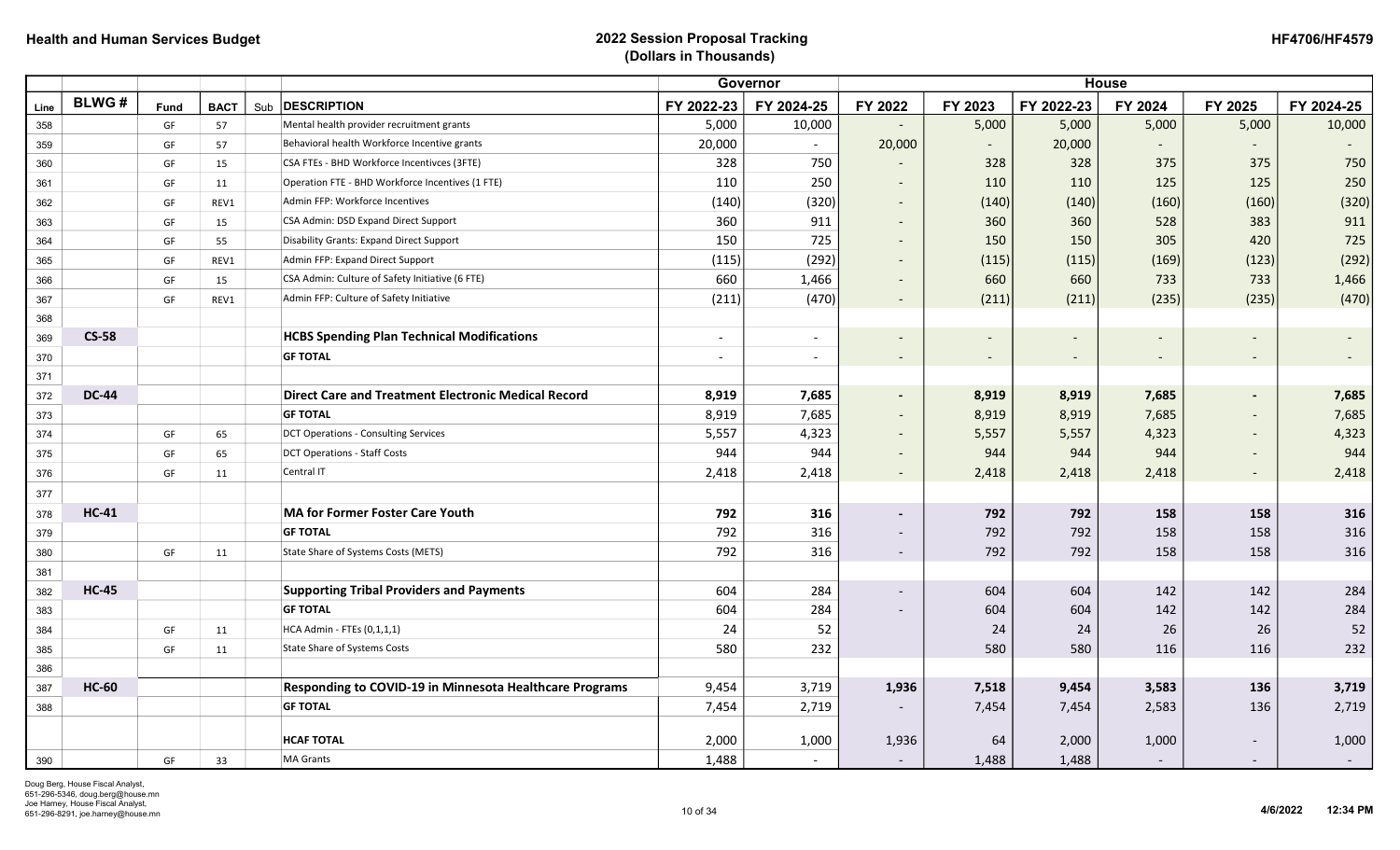| <b>HF4706/HF4579</b> |
|----------------------|
|----------------------|

|      |              |             |             |                                                         | Governor                 |                          |                          |                              | <b>House</b>             |                          |                          |                          |
|------|--------------|-------------|-------------|---------------------------------------------------------|--------------------------|--------------------------|--------------------------|------------------------------|--------------------------|--------------------------|--------------------------|--------------------------|
| Line | <b>BLWG#</b> | Fund        | <b>BACT</b> | Sub <b>DESCRIPTION</b>                                  | FY 2022-23               | FY 2024-25               | FY 2022                  | FY 2023                      | FY 2022-23               | FY 2024                  | FY 2025                  | FY 2024-25               |
| 391  |              | GF          | 33          | <b>MA Grants</b>                                        | 829                      | 610                      | $\sim$                   | 829                          | 829                      | 610                      |                          | 610                      |
| 392  |              | GF          | 33          | <b>MA Grants</b>                                        | 3,168                    | 1,837                    | $\overline{\phantom{a}}$ | 3,168                        | 3,168                    | 1,837                    |                          | 1,837                    |
| 393  |              | <b>HCAF</b> | 51          | <b>Health Care Grants</b>                               | 2,000                    | 1,000                    | 1,936                    | 64                           | 2,000                    | 1,000                    | $\overline{\phantom{a}}$ | 1,000                    |
| 394  |              | GF          | 13          | HCA Admin (FTE 0, 2, 2, 2)                              | 130                      | 400                      | $\overline{\phantom{a}}$ | 130                          | 130                      | 200                      | 200                      | 400                      |
| 395  |              | GF          | 13          | HCA Admin (contract)                                    | 1,000                    |                          | $\overline{\phantom{a}}$ | 1,000                        | 1,000                    |                          |                          | $\overline{\phantom{a}}$ |
| 396  |              | GF          | REV1        | FFP @ 32%                                               | (362)                    | (128)                    | $\overline{\phantom{a}}$ | (362)                        | (362)                    | (64)                     | (64)                     | (128)                    |
| 397  |              | GF          | 11          | HCA Admin (Electronic Income Verification, FFP @ 50%)   | 1,201                    | $\overline{\phantom{a}}$ | $\sim$                   | 1,201                        | 1,201                    | $\overline{\phantom{a}}$ | $\sim$                   | $\sim$                   |
| 398  |              |             |             |                                                         |                          |                          |                          |                              |                          |                          |                          |                          |
| 399  | <b>HC-61</b> |             |             | <b>Remove Doula Supervision Requirement</b>             | 20                       | 70                       | $\sim$                   | 20                           | 20                       | 35                       | 35                       | 70                       |
| 400  |              |             |             | <b>GF TOTAL</b>                                         | 20                       | 70                       | $\overline{\phantom{a}}$ | 20                           | 20                       | 35                       | 35                       | $70\,$                   |
| 401  |              | GF          | 33          | <b>MA Grants</b>                                        | 14                       | 68                       | $\overline{\phantom{a}}$ | 14                           | 14                       | 34                       | 34                       | 68                       |
| 402  |              | GF          | 11          | State Share of systems changes (MMIS/MPSE)              | 6                        | $\overline{2}$           | $\overline{\phantom{a}}$ | 6                            | 6                        | $\mathbf{1}$             | $\mathbf{1}$             | $\overline{2}$           |
| 403  |              |             |             |                                                         |                          |                          |                          |                              |                          |                          |                          |                          |
| 404  | <b>HC-62</b> |             |             | <b>Clarifying MHCP Enrollee Error Overpayments</b>      | $\overline{\phantom{a}}$ | $\overline{\phantom{a}}$ | $\overline{\phantom{a}}$ | $\overline{\phantom{a}}$     | $\overline{\phantom{0}}$ |                          |                          |                          |
| 405  |              |             |             | <b>GF TOTAL</b>                                         | $\overline{\phantom{a}}$ | $\overline{\phantom{a}}$ | $\sim$                   | $\overline{\phantom{a}}$     | $\overline{\phantom{a}}$ | $\overline{\phantom{a}}$ | $\overline{\phantom{a}}$ |                          |
| 406  |              |             |             |                                                         |                          |                          |                          |                              |                          |                          |                          |                          |
| 407  | <b>HC-64</b> |             |             | <b>Enhancing MHCP COVID-19 Vaccination Rates</b>        | 1,116                    | $\overline{\phantom{a}}$ | $\blacksquare$           | $\blacksquare$               |                          |                          |                          |                          |
| 408  |              |             |             | <b>GF TOTAL</b>                                         | 1,116                    | $\overline{\phantom{a}}$ | $\overline{\phantom{a}}$ | $\overline{\phantom{a}}$     |                          |                          |                          |                          |
| 409  |              | GF          | 51          | <b>Health Care Grants</b>                               | 2,000                    |                          | $\overline{\phantom{a}}$ | $\overline{\phantom{0}}$     | $\overline{\phantom{a}}$ |                          |                          |                          |
| 410  |              | GF          | REV1        | FFP @ 50% (Admin match for vaccine incentives)          | (1,000)                  |                          |                          | $\overline{\phantom{a}}$     | $\overline{\phantom{0}}$ |                          |                          |                          |
| 411  |              | GF          | 13          | HCA -1.5 FTEs                                           | 171                      |                          | $\overline{\phantom{a}}$ | $\qquad \qquad \blacksquare$ |                          |                          |                          |                          |
| 412  |              | GF          | REV1        | FFP @ 32% (Admin match for FTEs)                        | (55)                     |                          | $\overline{\phantom{a}}$ | $\overline{\phantom{a}}$     | $\overline{\phantom{a}}$ |                          | $\overline{\phantom{a}}$ |                          |
| 413  |              |             |             |                                                         |                          |                          |                          |                              |                          |                          |                          |                          |
| 414  | <b>HC-65</b> |             |             | <b>Supporting Drug Pricing Litigation Costs</b>         | 270                      | $\overline{\phantom{a}}$ | 270                      | $\blacksquare$               | 270                      |                          |                          |                          |
| 415  |              |             |             | <b>GF TOTAL</b>                                         | 270                      | $\overline{\phantom{a}}$ | 270                      | $\overline{\phantom{0}}$     | 270                      |                          |                          |                          |
| 416  |              | GF          | 11          | HCA Admin (Contract)                                    | 397                      | $\overline{\phantom{a}}$ | 397                      | $\overline{\phantom{a}}$     | 397                      |                          |                          |                          |
| 417  |              | GF          | REV1        | FFP @ 32%                                               | (127)                    | $\blacksquare$           | (127)                    |                              | (127)                    |                          |                          |                          |
| 418  |              |             |             |                                                         |                          |                          |                          |                              |                          |                          |                          |                          |
| 419  | <b>HC-66</b> |             |             | <b>MA Clinical Trials</b>                               | $\overline{\phantom{a}}$ | $\blacksquare$           | $\overline{\phantom{a}}$ | $\overline{\phantom{a}}$     |                          |                          |                          |                          |
| 420  |              |             |             | <b>GF TOTAL</b>                                         | $\sim$                   | $\overline{\phantom{a}}$ | $\sim$                   | $\overline{\phantom{a}}$     | $\overline{\phantom{a}}$ | $\overline{\phantom{a}}$ |                          | $\blacksquare$           |
| 421  |              |             |             |                                                         |                          |                          |                          |                              |                          |                          |                          |                          |
| 422  | <b>HC-68</b> |             |             | <b>Continuous Eligibility for Children Under Age 21</b> | 1,124                    | 40,935                   | $\blacksquare$           | 1,124                        | 1,124                    | 5,820                    | 35,115                   | 40,935                   |
| 423  |              |             |             | <b>GF TOTAL</b>                                         | 1,124                    | 40,935                   | $\overline{\phantom{a}}$ | 1,124                        | 1,124                    | 5,820                    | 35,115                   | 40,935                   |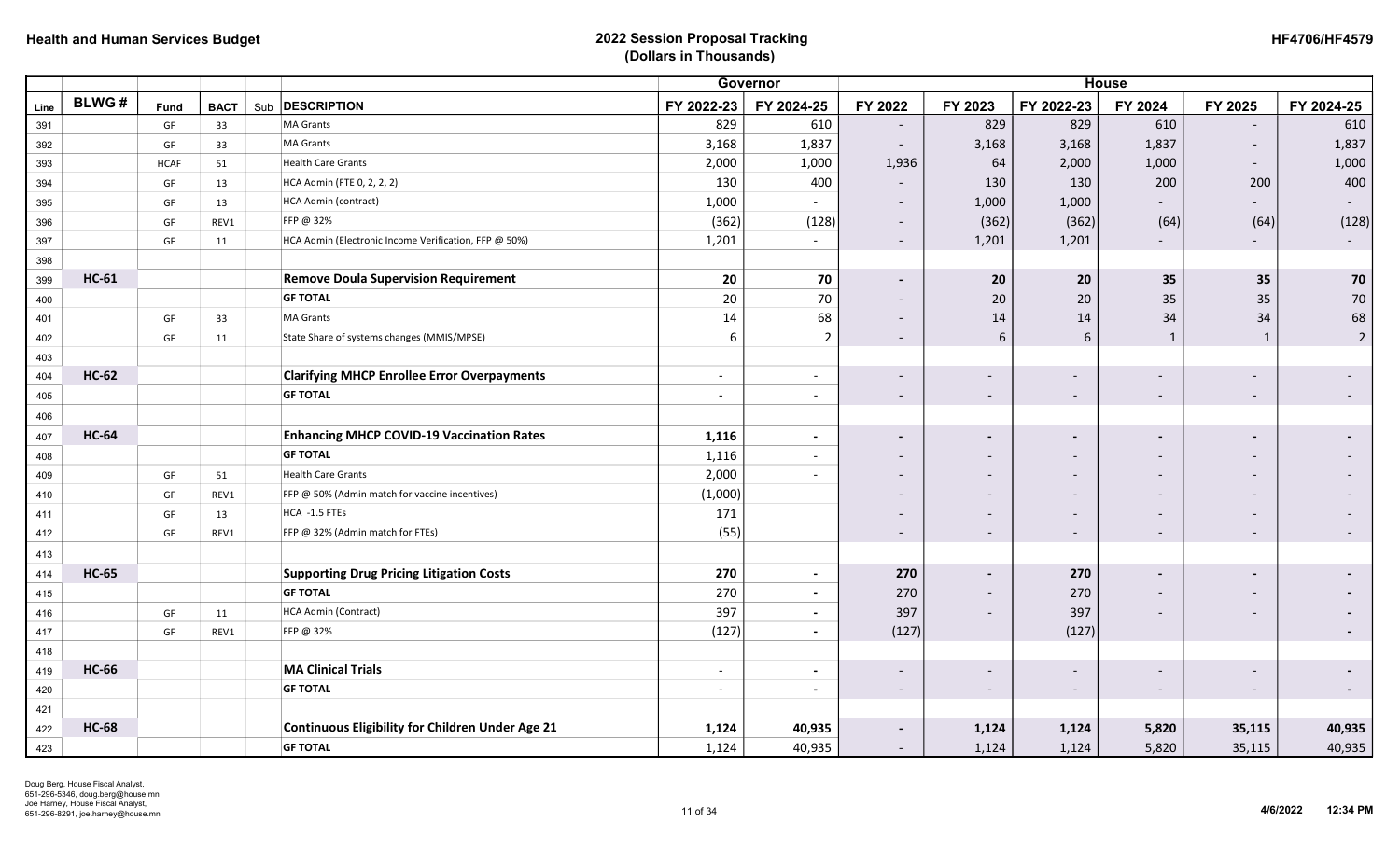| <b>HF4706/HF4579</b> |  |
|----------------------|--|
|----------------------|--|

|      |              |             |             |                                                   |                | Governor   |                          |                          |                          | <b>House</b>             |                          |            |
|------|--------------|-------------|-------------|---------------------------------------------------|----------------|------------|--------------------------|--------------------------|--------------------------|--------------------------|--------------------------|------------|
| Line | <b>BLWG#</b> | Fund        | <b>BACT</b> | Sub <b>DESCRIPTION</b>                            | FY 2022-23     | FY 2024-25 | FY 2022                  | FY 2023                  | FY 2022-23               | FY 2024                  | FY 2025                  | FY 2024-25 |
| 424  |              | GF          | 33          | <b>MA Grants</b>                                  | $\sim$         | 1,827      | $\overline{\phantom{a}}$ |                          |                          | 234                      | 1,593                    | 1,827      |
| 425  |              | GF          | 33          | <b>MA Grants</b>                                  | $\sim$         | 37,936     | $\overline{\phantom{a}}$ |                          | $\overline{\phantom{0}}$ | 5,000                    | 32,936                   | 37,936     |
| 426  |              | GF          | 13          | HCA Admin - FTEs (0, 5.25, 5.25, 5.25)            | 383            | 1,216      | $\overline{\phantom{a}}$ | 383                      | 383                      | 608                      | 608                      | 1,216      |
| 427  |              | GF          | REV1        | FFP @ 32%                                         | (123)          | (390)      | $\sim$                   | (123)                    | (123)                    | (195)                    | (195)                    | (390)      |
| 428  |              | GF          | 11          | State Share of Ssytems Costs                      | 864            | 346        | $\sim$                   | 864                      | 864                      | 173                      | 173                      | 346        |
| 429  |              |             |             |                                                   |                |            |                          |                          |                          |                          |                          |            |
| 430  | <b>HC-69</b> |             |             | <b>Increasing Health Insurance Affordability</b>  | 49,624         | 113,273    | $\overline{\phantom{0}}$ |                          | $\overline{\phantom{0}}$ |                          |                          |            |
| 431  |              |             |             | <b>GF TOTAL</b>                                   | $\blacksquare$ |            |                          |                          | $\overline{\phantom{a}}$ |                          |                          |            |
| 432  |              |             |             | <b>HCAF TOTAL</b>                                 | 49,624         | 113,273    | $\overline{\phantom{a}}$ | $\overline{\phantom{a}}$ | $\overline{\phantom{0}}$ | $\overline{\phantom{a}}$ | $\overline{\phantom{0}}$ |            |
| 433  |              | <b>HCAF</b> | 31          | <b>MNCare Gratns</b>                              | 15,257         | 69,864     |                          |                          | $\overline{\phantom{a}}$ |                          |                          |            |
| 434  |              | <b>HCAF</b> | 13          | <b>MNCare Grants</b>                              | 1,350          |            |                          |                          |                          |                          |                          |            |
| 435  |              | <b>HCAF</b> | 13          | HCA Admin - IVR Upgrades and Translation Services | 400            | 100        |                          |                          | $\overline{\phantom{a}}$ |                          |                          |            |
| 436  |              | <b>HCAF</b> | 13          | HCA Admin (Contract, non FFP eligible)            | 680            | 1,360      |                          |                          | $\overline{\phantom{a}}$ |                          |                          |            |
| 437  |              | <b>HCAF</b> | 13          | HCA Admin ( Contract, FFP eligible)               | 1,868          | 6,759      |                          |                          | $\overline{\phantom{a}}$ |                          |                          |            |
| 438  |              | <b>HCAF</b> | 13          | HCA Admin - FTEs (0, 19, 19,40)                   | $\sim$         | 2,168      |                          |                          | $\overline{\phantom{a}}$ |                          |                          |            |
|      |              |             |             |                                                   |                |            |                          |                          |                          |                          |                          |            |
| 439  |              | <b>HCAF</b> | 11          | OPS Admin - FTEs (0, 1, 1, 1)                     | 42             | 168        | $\sim$                   |                          |                          |                          |                          |            |
| 440  |              | <b>HCAF</b> | REV1        | FFP @ 32%                                         | (1, 247)       | (2,598)    |                          |                          | $\overline{\phantom{0}}$ |                          |                          |            |
| 441  |              | <b>HCAF</b> | 11          | <b>State Share of Ssytems Costs</b>               | 27,774         | 35,452     |                          |                          |                          |                          |                          |            |
| 442  |              | <b>HCAF</b> | 31          | <b>MNSure Estimated IT Costs</b>                  | 3,500          |            | $\sim$                   |                          | $\overline{\phantom{a}}$ |                          | $\overline{\phantom{a}}$ |            |
| 443  |              |             |             |                                                   |                |            |                          |                          |                          |                          |                          |            |
|      | <b>HF 11</b> |             |             | <b>MinnesotaCare Public Option</b>                |                |            | $\overline{\phantom{0}}$ | 26,061                   | 26,061                   | 33,015                   | 45,844                   | 78,859     |
|      |              |             |             | <b>GF TOTAL</b>                                   |                |            |                          |                          |                          |                          |                          |            |
|      |              |             |             | <b>HCAF TOTAL</b>                                 |                |            | $\overline{\phantom{a}}$ | 26,061                   | 26,061                   | 33,015                   | 45,844                   | 78,859     |
|      |              | <b>HCAF</b> | 31          | <b>MNCare Grants Undocumented kids</b>            |                |            |                          |                          |                          | 1,077                    | 10,082                   | 11,159     |
|      |              | <b>HCAF</b> | 31          | <b>MNCare Grants</b>                              |                |            |                          | 15,257                   | 15,257                   | 29,167                   | 29,538                   | 58,705     |
|      |              | <b>HCAF</b> | 13          | HCA Admin (Contract, non FFP eligible)            |                |            |                          | 700                      | 700                      | 100                      |                          | 100        |
|      |              | <b>HCAF</b> | 13          | HCA Admin - FTEs (0, 0,10,10))                    |                |            |                          |                          |                          | 1,160                    | 1,008                    | 2,168      |
|      |              | <b>HCAF</b> | 13          | HCA Admin - FTEs (0, 0,10,10))                    |                |            |                          | 111                      | 111                      | 1,287                    | 4,707                    | 5,994      |
|      |              | <b>HCAF</b> | REV1        | FFP @ 32%                                         |                |            |                          | (36)                     | (36)                     | (412)                    | (1,506)                  | (1, 918)   |
|      |              | <b>HCAF</b> | 11          | State Share of Ssytems Costs (METS., MMIS)        |                |            |                          | 8,438                    | 8,438                    | 318                      | 1,697                    | 2,015      |
|      |              | <b>HCAF</b> | 11          | State Share of Ssytems Costs (METS., MMIS)        |                |            |                          | 1,591                    | 1,591                    | 318                      | 318                      | 636        |
|      |              |             |             |                                                   |                |            |                          |                          |                          |                          |                          |            |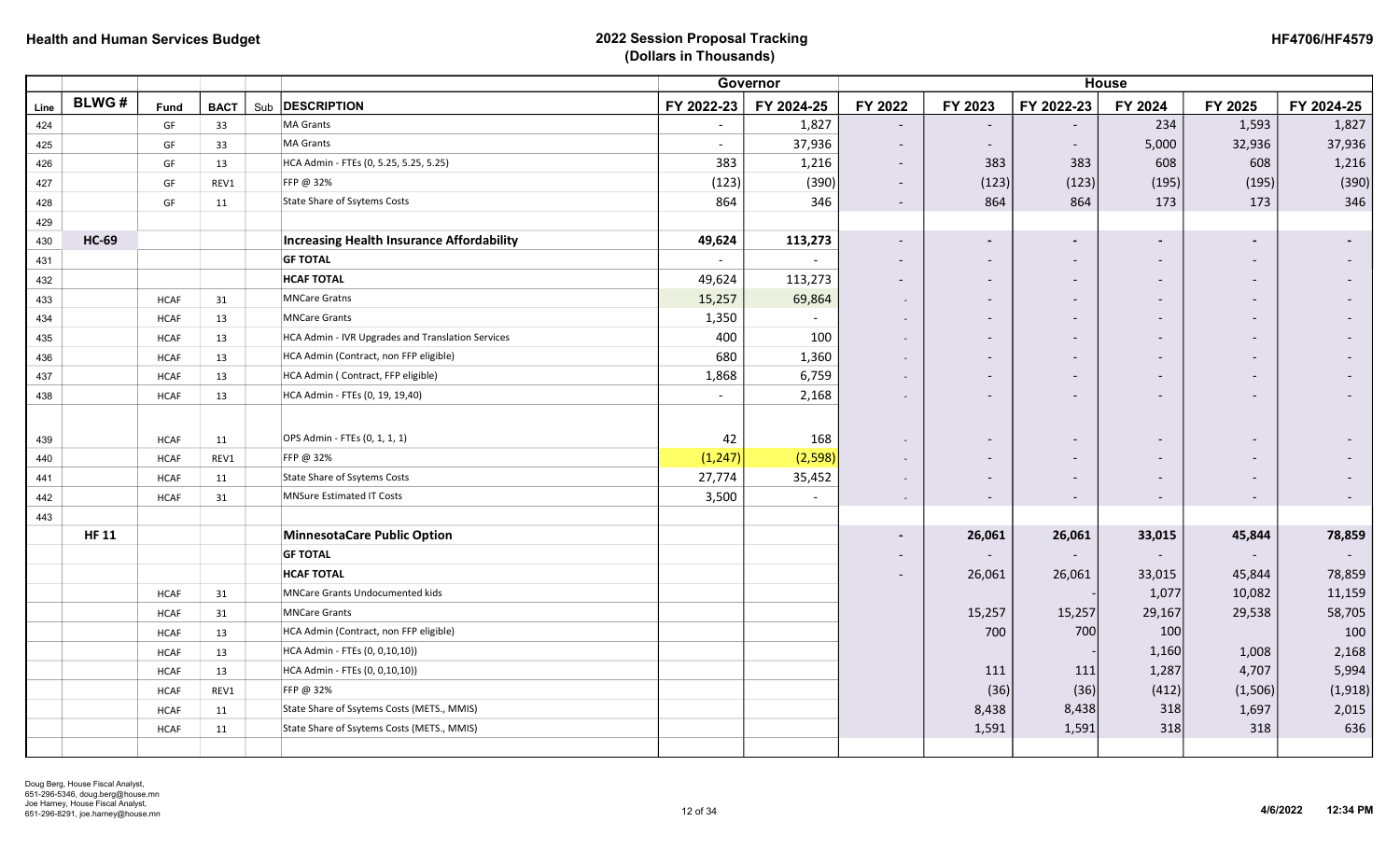| <b>HF4706/HF4579</b> |
|----------------------|
|----------------------|

|      |               |                        |             |     |                                                                |                | Governor   |                          |                |                | <b>House</b> |                |            |
|------|---------------|------------------------|-------------|-----|----------------------------------------------------------------|----------------|------------|--------------------------|----------------|----------------|--------------|----------------|------------|
| Line | <b>BLWG#</b>  | Fund                   | <b>BACT</b> | Sub | <b>DESCRIPTION</b>                                             | FY 2022-23     | FY 2024-25 | FY 2022                  | FY 2023        | FY 2022-23     | FY 2024      | FY 2025        | FY 2024-25 |
|      | <b>HF3363</b> |                        |             |     | <b>MA Mangaged Care Opt Out</b>                                |                |            | $\blacksquare$           | (16,930)       | (16,930)       | 4,993        | (15, 412)      | (10, 419)  |
|      |               |                        |             |     | <b>GF TOTAL</b>                                                |                |            | $\overline{\phantom{a}}$ | (16,930)       | (16,930)       | 4,993        | (15, 412)      | (10, 419)  |
|      |               | GF                     | 31          | ED  | MNCare Grants Undocumented kids                                |                |            | $\overline{\phantom{a}}$ | (3, 147)       | (3, 147)       | 1,845        | (2,461)        | (616)      |
|      |               | GF                     | 31          | AD  | <b>MNCare Grants</b>                                           |                |            | $\overline{\phantom{a}}$ | (2,083)        | (2,083)        | 383          | (1, 917)       | (1, 534)   |
|      |               | GF                     | 31          | FC  | <b>MNCare Grants</b>                                           |                |            | $\overline{\phantom{a}}$ | (12, 713)      | (12, 713)      | 1,664        | (12, 135)      | (10, 471)  |
|      |               | GF                     | 13          |     | HCA Admin - FTEs (0,9.5,9.5,9.5)                               |                |            | $\overline{\phantom{a}}$ | 887            | 887            | 991          | 991            | 1,982      |
|      |               | GF                     | 11          |     | OPS Admin - FTEs (0, 1,1,1)                                    |                |            |                          | 111            | 111            | 127          | 127            | 254        |
|      |               | GF                     | REV1        |     | FFP @ 32% FTEs                                                 |                |            | $\overline{\phantom{a}}$ | (319)          | (319)          | (358)        | (358)          | (716)      |
|      |               | GF                     | 11          |     | HCA Admin -FTEs (0,6,6,6)                                      |                |            | $\overline{\phantom{a}}$ | 157            | 157            | 175          | 175            | 350        |
|      |               | $\mathsf{G}\mathsf{F}$ | 13          |     | <b>HCA Admin - Contracts</b>                                   |                |            | $\overline{\phantom{a}}$ | 516            | 516            | 516          | 516            | 1,032      |
|      |               | $\mathsf{G}\mathsf{F}$ | REV1        |     | FFP @ 32% Contracts                                            |                |            | $\overline{\phantom{a}}$ | (387)          | (387)          | (387)        | (387)          | (774)      |
|      |               | GF                     | 11          |     | <b>State Share of Ssytems Costs</b>                            |                |            | $\overline{\phantom{a}}$ | 48             | 48             | 37           | 37             | 74         |
|      |               |                        |             |     |                                                                |                |            |                          |                |                |              |                |            |
|      |               |                        |             |     |                                                                |                |            |                          |                |                |              |                |            |
| 470  | <b>HC-70</b>  |                        |             |     | <b>Newborn Screening</b>                                       |                | 8          | $\overline{\phantom{a}}$ | 3              | з              |              |                | 8          |
| 471  |               |                        |             |     | <b>GF TOTAL</b>                                                | $\overline{3}$ | 8          | $\overline{\phantom{a}}$ | $\overline{3}$ | $\overline{3}$ | Δ            | $\overline{4}$ | 8          |
| 472  |               | GF                     | 33          |     | <b>MA Grants</b>                                               |                | 8          | $\overline{\phantom{a}}$ | $\overline{3}$ | 3              |              |                | 8          |
| 473  |               |                        |             |     |                                                                |                |            |                          |                |                |              |                |            |
| 474  |               |                        |             |     |                                                                |                |            |                          |                |                |              |                |            |
| 475  | <b>HC-71</b>  |                        |             |     | <b>Grant Funding to Support Urban American Indians in MHCP</b> | 2,518          | 5,030      | $\Omega$                 | 2,518          | 2,518          | 3,770        | 1,260          | 5,030      |
| 476  |               |                        |             |     | <b>GF TOTAL</b>                                                | 2,518          | 5,030      |                          | 2,518          | 2,518          | 3,770        | 1,260          | 5,030      |
| 477  |               | GF                     | 51          |     | <b>IHB Grant</b>                                               | 2,500          | 5,000      |                          | 2,500          | 2,500          | 3,750        | 1,250          | 5,000      |
| 478  |               | GF                     | 13          |     | HCA Admin - FTEs (0, .25, .25, .25)                            | 26             | 45         |                          | 26             | 26             | 30           | 15             | 45         |
| 479  |               | GF                     | REV1        |     | FFP @ 32%                                                      | (8)            | (15)       |                          | (8)            | (8)            | (10)         | (5)            | (15)       |
| 480  |               |                        |             |     |                                                                |                |            |                          |                |                |              |                |            |
|      | <b>HF3365</b> |                        |             |     | <b>Eliminate Cost Sharing MA &amp; MnCare</b>                  |                |            | $\blacksquare$           | 13,727         | 13,727         | 33,601       | 37,674         | 71,275     |
|      |               |                        |             |     | <b>GF TOTAL</b>                                                |                |            | $\overline{\phantom{a}}$ | 2,848          | 2,848          | 5,681        | 5,912          | 11,593     |
|      |               |                        |             |     | <b>HCAF TOTAL</b>                                              |                |            | $\overline{\phantom{a}}$ | 10,879         | 10,879         | 27,920       | 31,762         | 59,682     |
|      |               | $\mathsf{G}\mathsf{F}$ | 33          | ED  | MA Grants                                                      |                |            |                          | 1,785          | 1,785          | 3,753        | 3,938          | 7,691      |
|      |               | GF                     | 33          | AC  | MA Grants                                                      |                |            |                          | 191            | 191            | 360          | 369            | 729        |
|      |               | GF                     | 33          | FC  | MA Grants                                                      |                |            |                          | 794            | 794            | 1,552        | 1,589          | 3,141      |
|      |               | <b>HCAF</b>            | 31          |     | MinnesotaCare Grants                                           |                |            |                          | 10,879         | 10,879         | 27,920       | 31,762         | 59,682     |
|      |               | GF                     | 11          |     | Systems costs                                                  |                |            |                          | 78             | 78             | 16           | 16             | 32         |
|      |               |                        |             |     |                                                                |                |            |                          |                |                |              |                |            |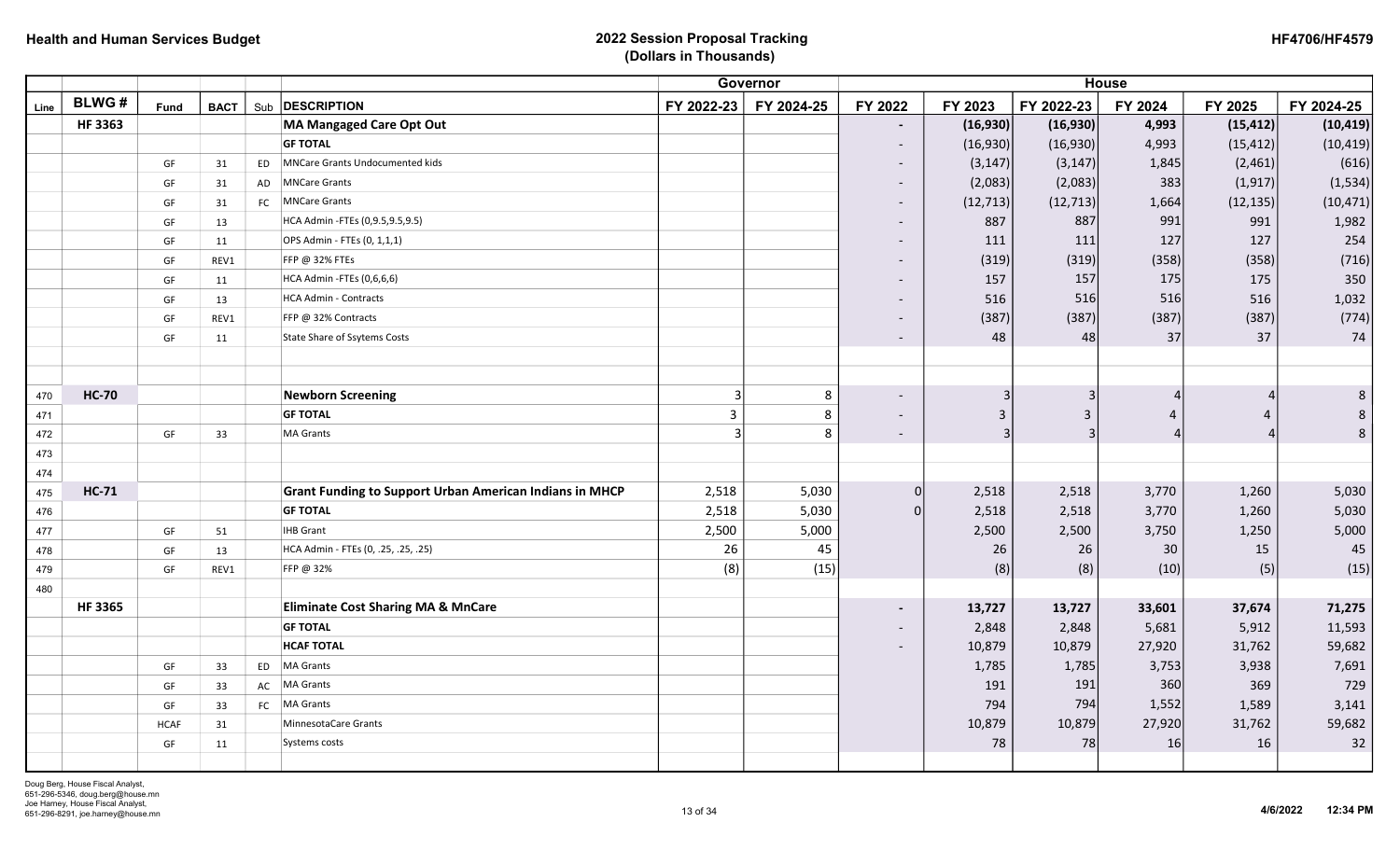| <b>HF4706/HF4579</b> |
|----------------------|
|----------------------|

|            |               |             |             |           |                                                                                     | <b>House</b> |                          |                          |          |            |                          |                |                          |
|------------|---------------|-------------|-------------|-----------|-------------------------------------------------------------------------------------|--------------|--------------------------|--------------------------|----------|------------|--------------------------|----------------|--------------------------|
| Line       | <b>BLWG#</b>  | Fund        | <b>BACT</b> | Sub       | <b>DESCRIPTION</b>                                                                  | FY 2022-23   | FY 2024-25               | FY 2022                  | FY 2023  | FY 2022-23 | FY 2024                  | FY 2025        | FY 2024-25               |
|            | <b>HF3147</b> |             |             |           | <b>Dental Services Modified</b>                                                     |              |                          |                          | 8,837    | 8,837      | 20,565                   | 22,655         | 43,220                   |
|            |               |             |             |           | <b>GF TOTAL</b>                                                                     |              |                          | $\overline{\phantom{a}}$ | 5,907    | 5,907      | 14,131                   | 15,458         | 29,589                   |
|            |               |             |             |           | <b>HCAF TOTAL</b>                                                                   |              |                          |                          | 2,930    | 2,930      | 6,434                    | 7,197          | 13,631                   |
|            |               | GF          | 33          | <b>ED</b> | <b>MA Grants</b>                                                                    |              |                          |                          | 2,325    | 2,325      | 5,694                    | 6,190          | 11,884                   |
|            |               | GF          | 33          | AC        | <b>MA Grants</b>                                                                    |              |                          |                          | 1,375    | 1,375      | 3,153                    | 3,488          | 6,641                    |
|            |               | GF          | 33          | FC        | <b>MA Grants</b>                                                                    |              |                          |                          | 2,161    | 2,161      | 5,245                    | 5,741          | 10,986                   |
|            |               | <b>HCAF</b> | 31          |           | MinnesotaCare Grants                                                                |              |                          |                          | 2,930    | 2,930      | 6,434                    | 7,197          | 13,631                   |
|            |               | GF          | 13          |           | <b>HCA Admin Contract</b>                                                           |              |                          |                          | 55       | 55         | 55                       | 55             | 110                      |
|            |               | GF          | REV1        |           | FFP @ 32%                                                                           |              |                          |                          | (18)     | (18)       | (18)                     | (18)           | (36)                     |
|            |               | GF          | 11          |           | <b>State Share Systems</b>                                                          |              |                          |                          | q        |            | 2                        | $\overline{2}$ | $\overline{4}$           |
|            |               |             |             |           |                                                                                     |              |                          |                          |          |            |                          |                |                          |
| 501        | <b>OP-44</b>  |             |             |           | <b>Background Studies Emergency Background Study Credit</b>                         | 3,300        | $\blacksquare$           |                          | 3,300    | 3,300      |                          |                |                          |
| 502        |               |             |             |           | <b>GF TOTAL</b>                                                                     | 3,300        | $\overline{\phantom{a}}$ |                          | 3,300    | 3,300      |                          |                |                          |
| 503        |               | GF          | 11          |           | Emergency background studies credit                                                 | 3,300        | $\overline{\phantom{a}}$ |                          | 3,300    | 3,300      |                          |                | $\overline{\phantom{a}}$ |
| 504        |               |             |             |           |                                                                                     |              |                          |                          |          |            |                          |                |                          |
| 505        | <b>OP-48</b>  |             |             |           | <b>Critical Resources for Licensing</b>                                             | 2,923        | 6,260                    | $\blacksquare$           | 2,923    | 2,923      | 3,094                    | 3,166          | 6,260                    |
| 506        |               |             |             |           | <b>GF TOTAL</b>                                                                     | 2,923        | 6,260                    | $\overline{\phantom{a}}$ | 2,923    | 2,923      | 3,094                    | 3,166          | 6,260                    |
| 507        |               | GF          | 11          |           | Salaries and Benefits - OPS-OIG                                                     | 4,299        | 9,206                    | $\sim$                   | 4,299    | 4,299      | 4,550                    | 4,656          | 9,206                    |
| 508        |               | GF          | REV1        |           | Admin FFP @ 32%                                                                     | (1, 376)     | (2,946)                  | $\sim$                   | (1, 376) | (1, 376)   | (1, 456)                 | (1,490)        | (2,946)                  |
| 509        |               |             |             |           |                                                                                     |              |                          |                          |          |            |                          |                |                          |
| 510        | <b>OP-54</b>  |             |             |           | <b>Service Delivery Transformation Continuation</b>                                 | 77,516       | $\overline{\phantom{a}}$ | $\blacksquare$           | 77,516   | 77,516     |                          |                |                          |
| 511        |               |             |             |           | <b>GF TOTAL</b>                                                                     | 77,516       | $\blacksquare$           | $\overline{\phantom{0}}$ | 77,516   | 77,516     | $\overline{\phantom{a}}$ |                |                          |
| 512        |               | GF          | 11          |           | Go Forward Strategy & Roadmap - State Share @ 37%                                   | 42,701       | $\blacksquare$           |                          | 42,701   | 42,701     |                          |                |                          |
| 513        |               | GF          | 11          |           | P2P Transformation -State Share @ 50%                                               | 4,000        | $\blacksquare$           |                          | 4,000    | 4,000      |                          |                |                          |
| 514        |               | GF          | 11          |           | Cloud Computing - State Share @ 50%                                                 | 4,450        |                          | $\overline{\phantom{a}}$ | 4,450    | 4,450      | $\overline{\phantom{a}}$ |                |                          |
| 515        |               | GF          | 11          |           | Systems Sustainability - State Share @ 50%                                          | 9,745        |                          |                          | 9,745    | 9,745      |                          |                |                          |
|            |               | GF          |             |           | DHS Operational Funding & Ongoing M&O of Existing/New System - State Share @<br>50% | 16,620       | $\overline{\phantom{a}}$ |                          | 16,620   | 16,620     |                          |                |                          |
| 516        |               |             | 11          |           |                                                                                     |              |                          |                          |          |            | $\overline{\phantom{a}}$ |                | $\sim$                   |
| 517<br>518 | <b>OP-62</b>  |             |             |           | <b>Continuous Improvement and Compliance Expansion</b>                              | 1,500        | 3,300                    | $\sim$                   | 1,500    | 1,500      | 1,650                    | 1,650          | 3,300                    |
| 519        |               |             |             |           | <b>GF TOTAL</b>                                                                     | 1,500        | 3,300                    | $\sim$                   | 1,500    | 1,500      | 1,650                    | 1,650          | 3,300                    |
| 520        |               | GF          | 11          |           | <b>Operations Administration - 18 FTEs</b>                                          | 2,059        | 4,854                    | $\sim$                   | 2,059    | 2,059      | 2,427                    | 2,427          | 4,854                    |
| 521        |               | GF          | 11          |           | <b>Business Process Management</b>                                                  | 100          |                          | $\overline{\phantom{a}}$ | 100      | 100        |                          |                |                          |
| 522        |               | GF          | REV1        |           | Admin FFP @ 32%                                                                     | (659)        | (1, 554)                 |                          | (659)    | (659)      | (777)                    | (777)          | (1, 554)                 |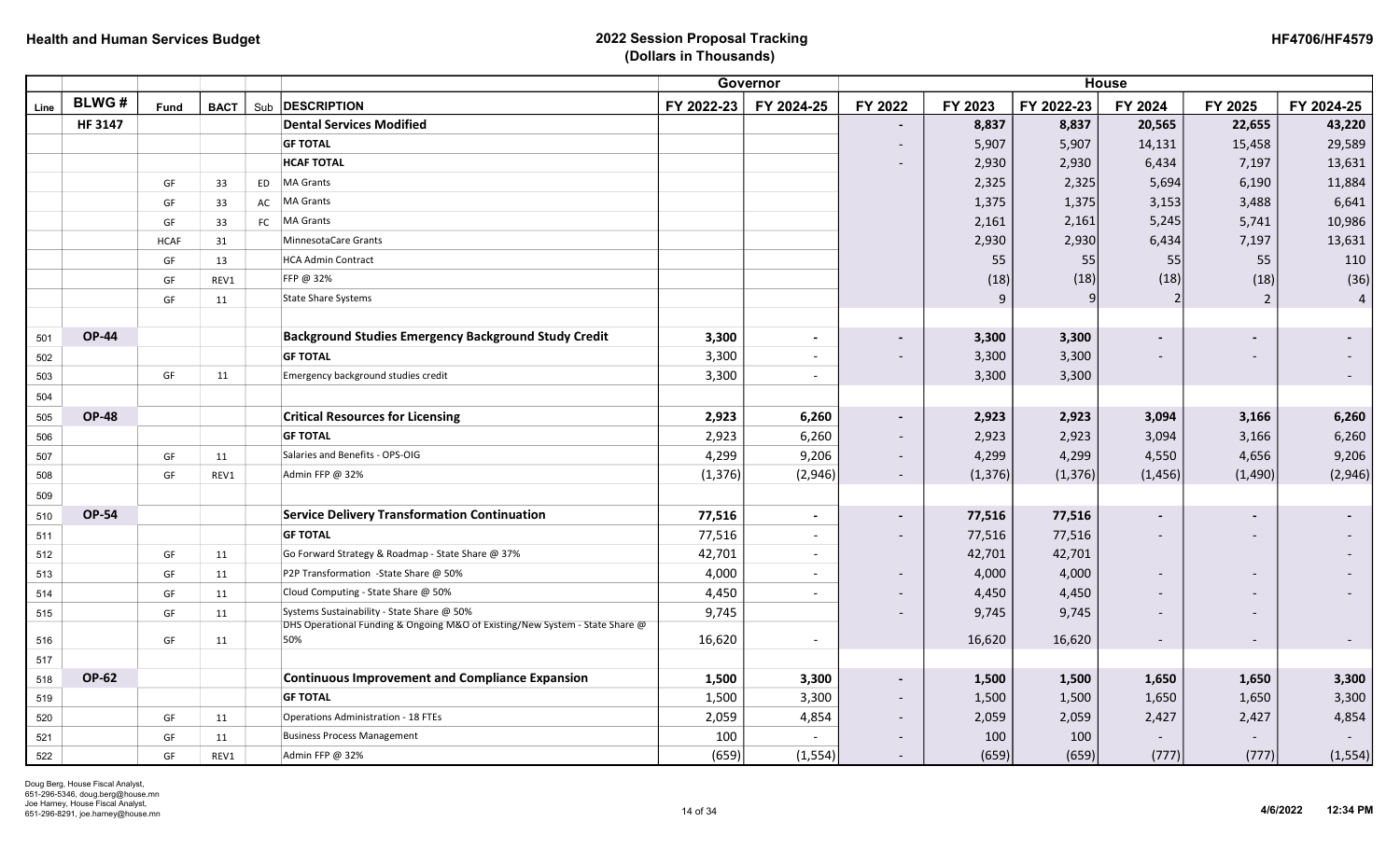|      |               |      |             |                                                         | <b>House</b><br>Governor |                          |                          |                          |                              |                          |                          |            |
|------|---------------|------|-------------|---------------------------------------------------------|--------------------------|--------------------------|--------------------------|--------------------------|------------------------------|--------------------------|--------------------------|------------|
| Line | <b>BLWG#</b>  | Fund | <b>BACT</b> | Sub <b>DESCRIPTION</b>                                  | FY 2022-23               | FY 2024-25               | FY 2022                  | FY 2023                  | FY 2022-23                   | FY 2024                  | FY 2025                  | FY 2024-25 |
| 523  |               |      |             |                                                         |                          |                          |                          |                          |                              |                          |                          |            |
| 524  | GO            |      |             | <b>DHS Costs In MnSure IT Proposal</b>                  | 301                      | 692                      | $\sim$                   | 301                      | 301                          | 346                      | 346                      | 692        |
| 525  |               |      |             | <b>GF TOTAL</b>                                         | 301                      | 692                      | $\overline{\phantom{a}}$ | 301                      | 301                          | 346                      | 346                      | 692        |
| 526  |               | GF   | 13          | <b>HCA Admin</b>                                        | 442                      | 1,018                    | $\overline{\phantom{a}}$ | 442                      | 442                          | 509                      | 509                      | 1,018      |
| 527  |               | GF   | 11          | FFP @ 32%                                               | (141)                    | (326)                    | $\sim$                   | (141)                    | (141)                        | (163)                    | (163)                    | (326)      |
| 528  |               |      |             |                                                         |                          |                          |                          |                          |                              |                          |                          |            |
| 529  | GO            |      |             | <b>Codify Emergency Shelter Improvements</b>            | $\sim$                   | $\overline{\phantom{a}}$ | $\overline{\phantom{a}}$ | $\overline{\phantom{a}}$ | $\overline{\phantom{a}}$     | $\overline{\phantom{a}}$ |                          |            |
| 530  |               |      |             | <b>GF TOTAL</b>                                         | $\sim$                   | $\overline{\phantom{a}}$ | $\overline{\phantom{a}}$ | $\overline{\phantom{a}}$ | $\overline{\phantom{a}}$     |                          | $\overline{\phantom{a}}$ |            |
| 531  |               |      |             |                                                         |                          |                          |                          |                          |                              |                          |                          |            |
| 532  | GO            |      |             | <b>Legalizing Adult Use Cannabis</b>                    | 1,354                    | 10,704                   | $\blacksquare$           | $\blacksquare$           |                              |                          |                          |            |
| 533  |               |      |             | <b>GF TOTAL</b>                                         | 1,354                    | 10,704                   | $\overline{\phantom{0}}$ |                          | $\qquad \qquad \blacksquare$ |                          |                          |            |
| 534  |               | GF   | 11          | Background Studies Legal and Background Studies Staff   | 1,388                    | 3,124                    | $\overline{\phantom{a}}$ |                          |                              |                          |                          |            |
| 535  |               | GF   | 11          | P/T Vendor Contracts for NETStudy 2.0                   | 152                      | $\overline{\phantom{0}}$ |                          |                          |                              |                          |                          |            |
| 536  |               | SR   | 11          | Move system funds to Special Revenue                    | (152)                    | $\overline{\phantom{a}}$ | $\overline{\phantom{a}}$ |                          |                              |                          |                          |            |
| 537  |               | SR   | 11          | P/T Vendor Contracts for NETStudy 2.0                   | 152                      | $\overline{a}$           | $\overline{a}$           |                          |                              |                          |                          |            |
| 538  |               | GF   | 15          | <b>Advisory Council and Grant FTEs</b>                  | 320                      | 732                      |                          |                          |                              |                          |                          |            |
| 539  |               | GF   | 11          | Advisory Council administrative and reimbursement costs | 60                       | 120                      |                          |                          |                              |                          |                          |            |
| 540  |               | GF   | 59          | Susbstance use disorder treatment and Prevention Grant  | $\overline{\phantom{a}}$ | 8,000                    |                          |                          |                              |                          |                          |            |
| 541  |               | GF   | REV1        | FFP @ 32%                                               | (566)                    | (1, 272)                 |                          |                          |                              |                          |                          |            |
| 542  |               |      |             |                                                         |                          |                          |                          |                          |                              |                          |                          |            |
| 543  | GO            |      |             | <b>Net Interaction of Child Care Program Changes</b>    | (689)                    | 174,142                  | $\blacksquare$           | $\overline{\phantom{0}}$ |                              |                          |                          |            |
| 544  |               |      |             | <b>GF TOTAL</b>                                         | (689)                    | 174,142                  | $\overline{\phantom{a}}$ | $\overline{\phantom{0}}$ |                              |                          |                          |            |
| 545  |               | GF   | 42          | <b>Basic Sliding Fee</b>                                | (689)                    | 172,583                  | $\overline{\phantom{a}}$ |                          |                              |                          |                          |            |
| 546  |               | GF   | 22          | <b>MFIP Child Care Assistance</b>                       |                          | 1,559                    | $\sim$                   | $\overline{\phantom{a}}$ | $\overline{\phantom{a}}$     |                          |                          |            |
| 547  |               |      |             |                                                         |                          |                          |                          |                          |                              |                          |                          |            |
| 548  | <b>HF3844</b> |      |             | <b>Economic Assistance Calculations Modified</b>        |                          |                          |                          | 146                      | 146                          | 563                      | 4,218                    | 4,781      |
| 549  |               |      |             | <b>GF TOTAL</b>                                         |                          |                          | $\overline{\phantom{0}}$ | 146                      | 146                          | 563                      | 4,218                    | 4,781      |
| 550  |               | GF   | 21          | MFIP/DWP                                                |                          |                          |                          |                          | $\overline{\phantom{0}}$     | 504                      | 3,883                    | 4,387      |
| 551  |               | GF   | 22          | MFIP Child Care                                         |                          |                          |                          |                          |                              | 5                        | 61                       | 66         |
| 552  |               | GF   | 42          | <b>BSF Child Care</b>                                   |                          |                          |                          | $\overline{\phantom{a}}$ | $\overline{\phantom{a}}$     | 23                       | 243                      | 266        |
| 553  |               | GF   | 11          | MEC2 costs @ 55% state share                            |                          |                          |                          | 94                       | 94                           | 21                       | 21                       | 42         |
| 554  |               | GF   | 11          | MAXIS costs @ 55% state share                           |                          |                          | $\sim$                   | 52                       | 52                           | 10                       | 10                       | 20         |
| 555  |               |      |             |                                                         |                          |                          |                          |                          |                              |                          |                          |            |
| 556  | <b>HF 780</b> |      |             | <b>Housing Supports Bed Moratorium Modification</b>     |                          |                          | $\blacksquare$           | 2,316                    | 2,316                        | 4,026                    | 5,203                    | 9,229      |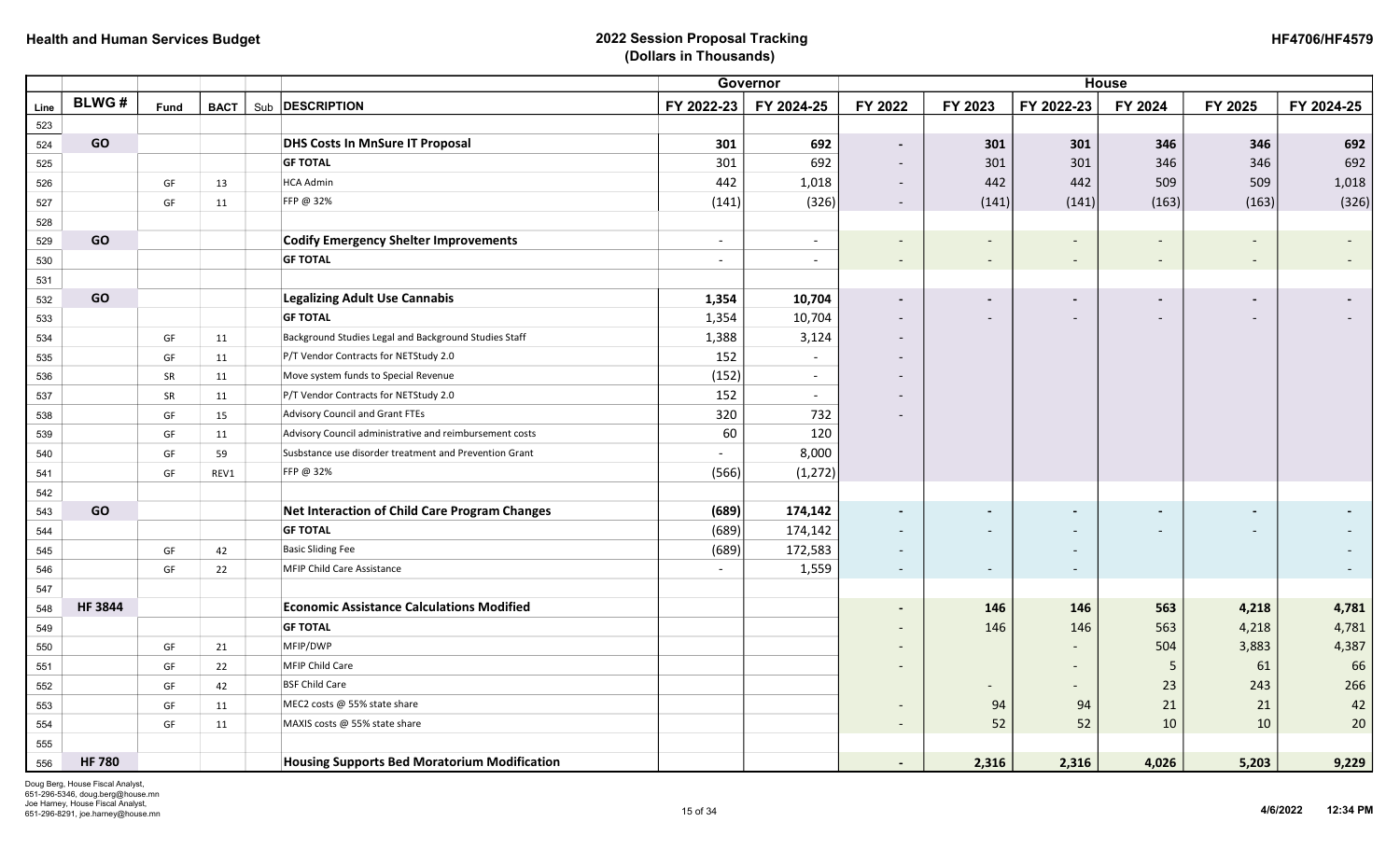|      |                |      |             |                                                       |            |            |                          | <b>House</b>   |                |                          |                          |                          |
|------|----------------|------|-------------|-------------------------------------------------------|------------|------------|--------------------------|----------------|----------------|--------------------------|--------------------------|--------------------------|
| Line | <b>BLWG#</b>   | Fund | <b>BACT</b> | Sub <b>DESCRIPTION</b>                                | FY 2022-23 | FY 2024-25 | FY 2022                  | FY 2023        | FY 2022-23     | FY 2024                  | FY 2025                  | FY 2024-25               |
| 557  |                |      |             | <b>GF TOTAL</b>                                       |            |            | $\overline{\phantom{a}}$ | 2,316          | 2,316          | 4,026                    | 5,203                    | 9,229                    |
| 558  |                | GF   | 25          | <b>Housing Support Grants</b>                         |            |            |                          | 2,180          | 2,180          | 3,890                    | 5,067                    | 8,957                    |
| 559  |                | GF   | 15          | <b>CSA Admin PT Contract</b>                          |            |            |                          | 200            | 200            | 200                      | 200                      | 400                      |
| 560  |                | GF   | REV1        | Admin FFP @ 32%                                       |            |            |                          | (64)           | (64)           | (64)                     | (64)                     | (128)                    |
| 561  |                |      |             |                                                       |            |            |                          |                |                |                          |                          |                          |
| 562  | HF 1943        |      |             | <b>Child Welfare/Maltreatment Changes</b>             |            |            | $\blacksquare$           | 75             | 75             | 14                       | 14                       | 28                       |
| 563  |                |      |             | <b>GF TOTAL</b>                                       |            |            |                          | 75             | 75             | 14                       | 14                       | 28                       |
| 564  |                | GF   | 12          | Children & Families Admin                             |            |            |                          | $\overline{7}$ | $\overline{7}$ |                          |                          |                          |
| 565  |                | GF   | 11          | Ops Admin - Systems                                   |            |            |                          | 68             | 68             | 14                       | 14                       | 28                       |
| 566  |                |      |             |                                                       |            |            |                          |                |                |                          |                          |                          |
| 567  | <b>HF 3157</b> |      |             | <b>Employment Exploration Service Base Wage Index</b> |            |            |                          | 64             | 64             | 290                      | 363                      | 653                      |
| 568  |                |      |             | <b>GF TOTAL</b>                                       |            |            |                          | 64             | 64             | 290                      | 363                      | 653                      |
| 569  |                | GF   | 33          | LW MALW                                               |            |            |                          | 27             | 27             | 288                      | 361                      | 649                      |
| 570  |                | GF   | 11          | Ops Admin - Systems                                   |            |            |                          | 37             | 37             | $\overline{2}$           | $\overline{2}$           | $\overline{4}$           |
| 571  |                |      |             |                                                       |            |            |                          |                |                |                          |                          |                          |
| 572  | <b>HF 2283</b> |      |             | <b>Future PACE Implementation</b>                     |            |            |                          | 265            | 265            |                          |                          |                          |
| 573  |                |      |             | <b>GF TOTAL</b>                                       |            |            |                          | 265            | 265            |                          |                          |                          |
| 574  |                | GF   | 13          | <b>HCA Admin</b>                                      |            |            |                          | 270            | 270            |                          | $\overline{\phantom{a}}$ |                          |
| 575  |                | GF   | 14          | <b>Continuing Care Admin</b>                          |            |            |                          | 120            | 120            | $\overline{\phantom{a}}$ | $\overline{\phantom{a}}$ |                          |
| 576  |                | GF   | REV1        | <b>Admin FFP</b>                                      |            |            |                          | (125)          | (125)          |                          |                          | $\overline{\phantom{a}}$ |
| 577  |                |      |             |                                                       |            |            |                          |                |                |                          |                          |                          |
| 578  | HF 3211        |      |             | <b>SSI Trust Account Planning</b>                     |            |            | $\overline{\phantom{a}}$ | 304            | 304            | 233                      | 86                       | 319                      |
| 579  |                |      |             | <b>GF TOTAL</b>                                       |            |            | $\overline{\phantom{a}}$ | 304            | 304            | 233                      | 86                       | 319                      |
| 580  |                | GF   | 12          | Admin PT Contract                                     |            |            |                          | 46             | 46             | 46                       |                          | $46\,$                   |
| 581  |                | GF   | 12          | CFS FTE 2                                             |            |            |                          | 285            | 285            | 254                      | 127                      | 381                      |
| 582  |                | GF   | 12          | <b>Admin Expert Consult</b>                           |            |            |                          | 20             | 20             | 20                       |                          | 20                       |
| 583  |                | GF   | 12          | Admin Stakeholder Input                               |            |            |                          | 22             | 22             | 22                       |                          | 22                       |
| 584  |                | GF   | 45          | <b>Grants to Counties for Data Gathering</b>          |            |            |                          | 50             | 50             |                          |                          | $\overline{\phantom{a}}$ |
| 585  |                | GF   | REV1        | FFP @ 32%                                             |            |            |                          | (119)          | (119)          | (109)                    | (41)                     | (150)                    |
| 586  |                |      |             |                                                       |            |            |                          |                |                |                          |                          |                          |
| 587  |                |      |             |                                                       |            |            |                          |                |                |                          |                          |                          |
| 588  | <b>HF 4447</b> |      |             | <b>Elderly Waiver Rate Framework.</b>                 |            |            |                          | 7,996          | 7,996          | 32,812                   | 41,204                   | 74,016                   |
| 589  |                |      |             | <b>GF TOTAL</b>                                       |            |            |                          | 7,996          | 7,996          | 32,812                   | 41,204                   | 74,016                   |
| 590  |                | GF   | 33          | ED EW Rate Framework                                  |            |            | $\overline{\phantom{a}}$ | 4,932          | 4,932          | 19,270                   | 24,128                   | 43,398                   |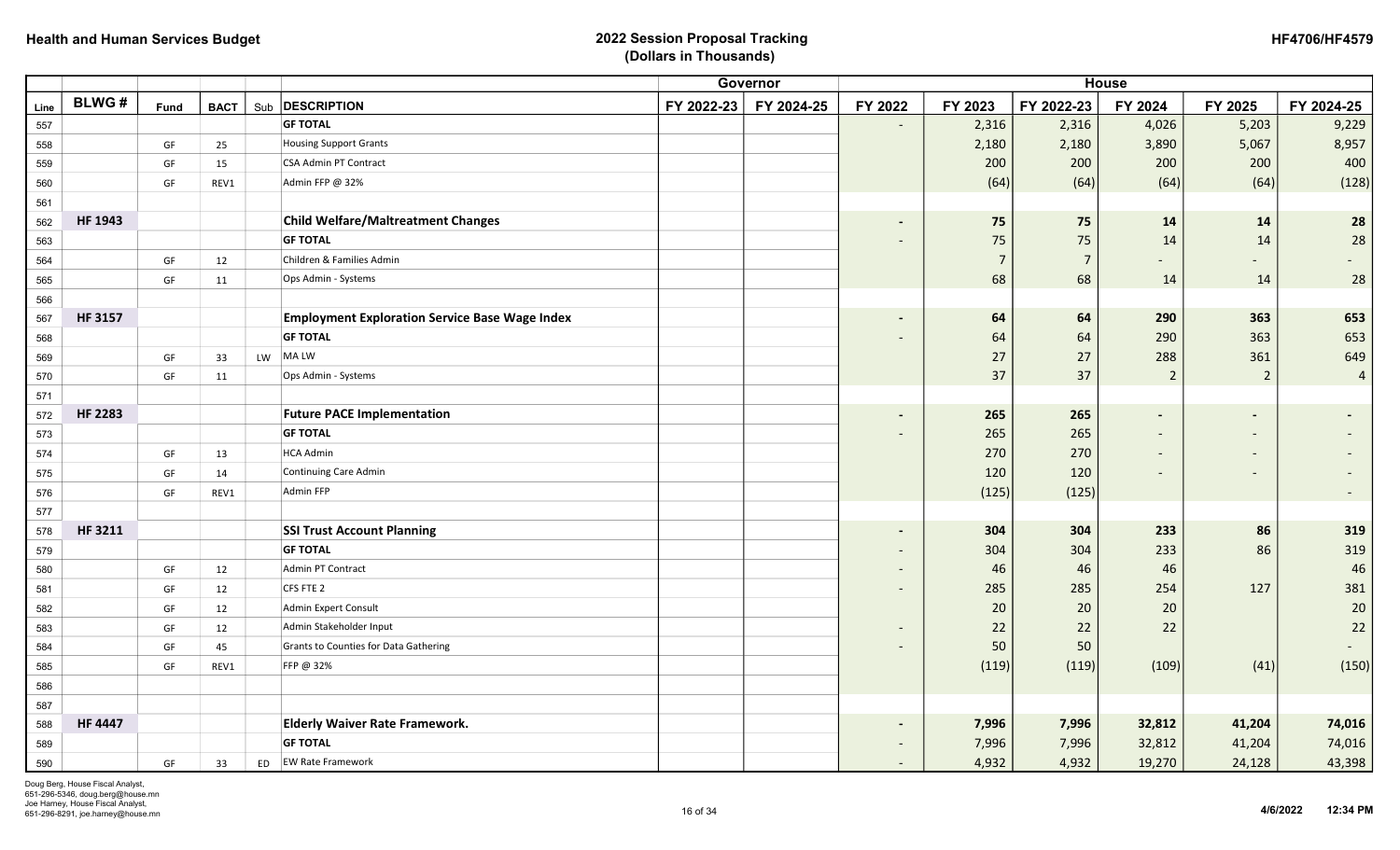|      |                |      |             |           |                                            |            | Governor   |                          |                          |                          | <b>House</b>   |                          |                |
|------|----------------|------|-------------|-----------|--------------------------------------------|------------|------------|--------------------------|--------------------------|--------------------------|----------------|--------------------------|----------------|
| Line | <b>BLWG#</b>   | Fund | <b>BACT</b> |           | Sub <b>DESCRIPTION</b>                     | FY 2022-23 | FY 2024-25 | FY 2022                  | FY 2023                  | FY 2022-23               | FY 2024        | FY 2025                  | FY 2024-25     |
| 591  |                | GF   | 33          |           | LW EW Rate Framework                       |            |            | $\overline{\phantom{a}}$ | 548                      | 548                      | 2,141          | 2,681                    | 4,822          |
| 592  |                | GF   | 34          |           | Alternative Care EW Rate Increase          |            |            |                          | 164                      | 164                      | 417            | 505                      | 922            |
| 593  |                | GF   | 33          |           | ED EW CDCS Budget Parity                   |            |            | $\overline{\phantom{a}}$ | 398                      | 398                      | 4,520          | 6,071                    | 10,591         |
| 594  |                | GF   | 33          |           | LW EW CDCS Budget Parity                   |            |            | $\overline{\phantom{0}}$ | 44                       | 44                       | 502            | 675                      | 1,177          |
| 595  |                | GF   | 34          |           | Alternative Care: CDCS Budget Parity       |            |            |                          | 182                      | 182                      | 2,013          | 2,625                    | 4,638          |
| 596  |                | GF   | 11          |           | <b>Systems MnCHOICES</b>                   |            |            |                          | 150                      | 150                      |                | 125                      | 125            |
| 597  |                | GF   | 33          | <b>LW</b> | Homemaker Services Rate Alignment          |            |            | $\overline{\phantom{a}}$ | 1,578                    | 1,578                    | 3,949          | 4,394                    | 8,343          |
| 598  |                |      |             |           |                                            |            |            |                          |                          |                          |                |                          |                |
| 599  | <b>HF 3717</b> |      |             |           | <b>Delivery Reform Analysis</b>            |            |            | $\blacksquare$           | 673                      | 673                      | 549            |                          | 549            |
| 600  |                |      |             |           | <b>GF TOTAL</b>                            |            |            | $\overline{\phantom{a}}$ | 673                      | 673                      | 549            |                          | 549            |
| 601  |                | GF   | 13          |           | <b>HCA Admin</b>                           |            |            | $\overline{\phantom{a}}$ | 249                      | 249                      | 286            | $\overline{\phantom{a}}$ | 286            |
| 602  |                | GF   | 13          |           | <b>HCA Admin - Contracts</b>               |            |            | $\overline{\phantom{a}}$ | 237                      | 237                      | 119            | $\overline{\phantom{a}}$ | 119            |
| 603  |                | GF   | 13          |           | <b>HCA Admin - Contracts</b>               |            |            | $\overline{\phantom{a}}$ | 79                       | 79                       | 40             | $\overline{\phantom{a}}$ | 40             |
| 604  |                | GF   | REV1        |           | Admin FFP @ 32% - FTEs and Contracts       |            |            | $\overline{\phantom{a}}$ | 108                      | 108                      | 104            | $\overline{\phantom{a}}$ | 104            |
| 605  |                |      |             |           |                                            |            |            |                          |                          |                          |                |                          |                |
| 606  | <b>HF 2773</b> |      |             |           | MA Excess Income Standard to 133% 1/1/25   |            |            | $\overline{\phantom{0}}$ | $\overline{\phantom{a}}$ |                          |                | 80,000                   | 80,000         |
| 607  |                |      |             |           | <b>GF TOTAL</b>                            |            |            |                          |                          |                          |                | 80,000                   | 80,000         |
| 608  |                | GF   | 33          |           | <b>ED</b> MA Grants                        |            |            | $\overline{\phantom{0}}$ |                          | $\overline{\phantom{0}}$ |                | 80,000                   | 80,000         |
| 609  |                | GF   | 11          |           | <b>State Share Systems Costs (MMIS)</b>    |            |            | $\overline{\phantom{a}}$ |                          | $\overline{\phantom{a}}$ |                |                          | $\sim$         |
| 610  |                |      |             |           |                                            |            |            |                          |                          |                          |                |                          |                |
| 611  | <b>HF 447</b>  |      |             |           | <b>Mammogram Diagnostics &amp; Testing</b> |            |            | $\overline{\phantom{a}}$ | 16                       | 16                       | 5              | 5                        | 10             |
| 612  |                |      |             |           | <b>GF TOTAL</b>                            |            |            |                          | 16                       | 16                       | 5              | -5                       | $10\,$         |
| 613  |                | GF   | 33          |           | ED   MA Grants                             |            |            |                          | $\mathbf{1}$             | $\mathbf{1}$             | $\overline{2}$ | $\overline{2}$           | $\overline{4}$ |
| 614  |                | GF   | 11          |           | <b>State Share Systems Costs (MMIS)</b>    |            |            | $\overline{\phantom{a}}$ | 15                       | 15                       | 3              | $\overline{3}$           | $6\phantom{.}$ |
| 615  |                |      |             |           |                                            |            |            |                          |                          |                          |                |                          |                |
| 616  | HF 3199        |      |             |           | <b>PCA Services - Parent Hours</b>         |            |            | $\blacksquare$           | 736                      | 736                      | 3,520          | 3,660                    | 7,180          |
| 617  |                |      |             |           | <b>GF TOTAL</b>                            |            |            | $\overline{\phantom{a}}$ | 736                      | 736                      | 3,520          | 3,660                    | 7,180          |
| 618  |                | GF   | 33          |           | LW MA Grants                               |            |            | $\overline{\phantom{a}}$ | 552                      | 552                      | 2,640          | 2,745                    | 5,385          |
| 619  |                | GF   | 33          | ED        | MA Grants                                  |            |            | $\overline{\phantom{0}}$ | 177                      | 177                      | 845            | 878                      | 1,723          |
| 620  |                | GF   | 34          |           | <b>Alternative Care</b>                    |            |            | $\overline{\phantom{a}}$ | $\overline{7}$           | $\overline{7}$           | 35             | 37                       | 72             |
| 621  |                |      |             |           |                                            |            |            |                          |                          |                          |                |                          |                |
| 622  | <b>HF 2915</b> |      |             |           | <b>Ectodermal Dysplasias</b>               |            |            | -                        | 10                       | 10                       | 40             | 46                       | 86             |
| 623  |                |      |             |           | <b>GF TOTAL</b>                            |            |            |                          | 10                       | 10                       | 40             | 46                       | 86             |
| 624  |                | GF   | 33          |           | AD MA Grants                               |            |            | $\overline{\phantom{a}}$ |                          | $\overline{\phantom{a}}$ | $\overline{2}$ | $\overline{2}$           | $\overline{4}$ |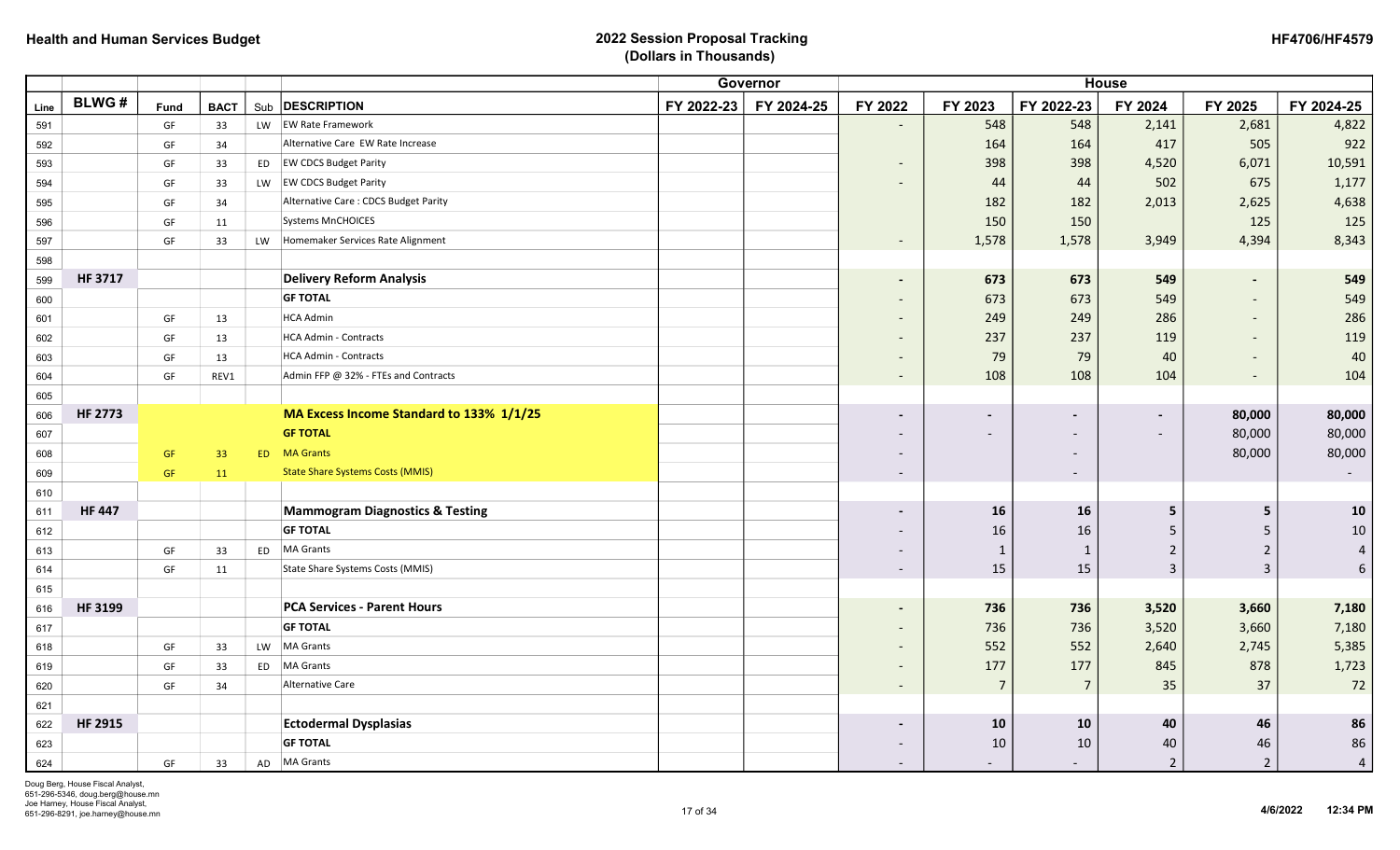| <b>HF4706/HF4579</b> |
|----------------------|
|----------------------|

|      |                |      |             |    |                                                                   | <b>House</b> |            |                          |                |                |                          |                          |                          |
|------|----------------|------|-------------|----|-------------------------------------------------------------------|--------------|------------|--------------------------|----------------|----------------|--------------------------|--------------------------|--------------------------|
| Line | <b>BLWG#</b>   | Fund | <b>BACT</b> |    | Sub <b>DESCRIPTION</b>                                            | FY 2022-23   | FY 2024-25 | FY 2022                  | FY 2023        | FY 2022-23     | FY 2024                  | FY 2025                  | FY 2024-25               |
| 625  |                | GF   | 33          |    | FC   MA Grants                                                    |              |            | $\overline{\phantom{a}}$ | 6              | 6              | 37                       | 43                       | 80                       |
| 626  |                | GF   | 11          |    | <b>State Share Systems Costs</b>                                  |              |            | $\overline{\phantom{a}}$ | $\overline{4}$ | $\overline{4}$ | $\mathbf{1}$             | $\mathbf{1}$             | $\overline{2}$           |
| 627  |                |      |             |    |                                                                   |              |            |                          |                |                |                          |                          |                          |
| 633  | <b>HF3524</b>  |      |             |    | <b>Home Care Evaluations</b>                                      |              |            | $\overline{\phantom{a}}$ | 1,880          | 1,880          | 4,248                    | 4,081                    | 8,329                    |
| 634  |                |      |             |    | <b>GF TOTAL</b>                                                   |              |            | $\overline{\phantom{a}}$ | 1,880          | 1,880          | 4,248                    | 4,081                    | 8,329                    |
| 635  |                | GF   | 33          | LW | <b>MA Grants</b>                                                  |              |            | $\overline{\phantom{a}}$ | 553            | 553            | 1,274                    | 1,224                    | 2,498                    |
| 636  |                | GF   | 33          | ED | <b>MA Grants</b>                                                  |              |            | $\overline{\phantom{a}}$ | 1,291          | 1,291          | 2,972                    | 2,855                    | 5,827                    |
| 637  |                | GF   | 34          |    | FC Alternative Care                                               |              |            | $\overline{\phantom{a}}$ |                | $\sim$         |                          |                          |                          |
| 638  |                | GF   | 11          |    | Systems                                                           |              |            | $\overline{\phantom{a}}$ | 36             | 36             | $\overline{2}$           | $\mathbf 2$              | $\overline{4}$           |
| 639  |                |      |             |    |                                                                   |              |            |                          |                |                |                          |                          |                          |
| 640  | <b>HF 3691</b> |      |             |    | <b>EMS Rates, Supplies</b>                                        |              |            | $\blacksquare$           | 1,585          | 1,585          | 565                      | 111                      | 676                      |
| 641  |                |      |             |    | <b>GF TOTAL</b>                                                   |              |            | $\overline{\phantom{a}}$ | 1,585          | 1,585          | 565                      | 111                      | 676                      |
| 642  |                | GF   | 33          | ED | <b>MA Grants</b>                                                  |              |            | $\overline{\phantom{a}}$ | 400            | 400            | 130                      | 26                       | 156                      |
| 643  |                | GF   | 33          | AC | <b>MA Grants</b>                                                  |              |            | $\overline{\phantom{a}}$ | 133            | 133            | 44                       | 8                        | 52                       |
| 644  |                | GF   | 33          |    | FC MA Grants                                                      |              |            | $\overline{\phantom{a}}$ | 1,035          | 1,035          | 374                      | 60                       | 434                      |
| 645  |                | GF   | 13          |    | <b>HCA Admin Contract</b>                                         |              |            | $\overline{\phantom{a}}$ | 25             | 25             | 25                       | 25                       | 50                       |
| 646  |                | GF   | REV1        |    | FFP @ 32%                                                         |              |            | $\overline{\phantom{a}}$ | (8)            | (8)            | (8)                      | (8)                      | (16)                     |
| 653  |                |      |             |    |                                                                   |              |            |                          |                |                |                          |                          |                          |
| 654  | <b>HF 2925</b> |      |             |    | <b>HCBS Shared Services - Support Coordination Training Grant</b> |              |            | $\overline{\phantom{a}}$ | 999            | 999            | 462                      | 462                      | 924                      |
| 655  |                |      |             |    | <b>GF TOTAL</b>                                                   |              |            | $\overline{\phantom{a}}$ | 999            | 999            | 462                      | 462                      | 924                      |
| 656  |                | GF   | 52          |    | Support Coordination Training Grant                               |              |            | $\overline{\phantom{a}}$ | 736            | 736            | 377                      | 377                      | 754                      |
| 657  |                | GF   | 11          |    | Systems (MnCHOICES)                                               |              |            | $\overline{\phantom{a}}$ | 100            | 100            |                          |                          |                          |
| 658  |                | GF   | 15          |    | CS Admin                                                          |              |            | $\overline{\phantom{a}}$ | 240            | 240            | 125                      | 125                      | 250                      |
| 659  |                | GF   | REV1        |    | Admin FFP @ 32%                                                   |              |            | $\sim$                   | (77)           | (77)           | (40)                     | (40)                     | (80)                     |
| 660  |                |      |             |    |                                                                   |              |            |                          |                |                |                          |                          |                          |
| 661  |                |      |             |    | <b>ICF/DD Rate Study</b>                                          |              |            | -                        | 170            | 170            | $\blacksquare$           | $\overline{\phantom{a}}$ |                          |
| 662  |                |      |             |    | <b>GF TOTAL</b>                                                   |              |            | $\overline{\phantom{a}}$ | 170            | 170            |                          | $\overline{\phantom{a}}$ |                          |
| 663  |                | GF   | 15          |    | Admin 1 FTE                                                       |              |            | $\overline{\phantom{a}}$ | 250            | 250            |                          |                          |                          |
| 664  |                | GF   | REV1        |    | Admin FFP @ 32%                                                   |              |            | $\overline{\phantom{a}}$ | (80)           | (80)           |                          |                          |                          |
| 665  |                |      |             |    |                                                                   |              |            |                          |                |                |                          |                          |                          |
| 666  | <b>HF3815</b>  |      |             |    | <b>Quality Parenting Initiative</b>                               |              |            | $\blacksquare$           | 100            | 100            | $\blacksquare$           | $\blacksquare$           | $\overline{\phantom{0}}$ |
| 667  |                |      |             |    | <b>GF TOTAL</b>                                                   |              |            | $\overline{\phantom{a}}$ | 100            | 100            | $\overline{\phantom{a}}$ | $\overline{\phantom{a}}$ |                          |
| 668  |                | GF   | 45          |    | Grant                                                             |              |            | $\overline{\phantom{a}}$ | 100            | 100            |                          |                          | $\overline{\phantom{a}}$ |
| 669  |                |      |             |    |                                                                   |              |            |                          |                |                |                          |                          |                          |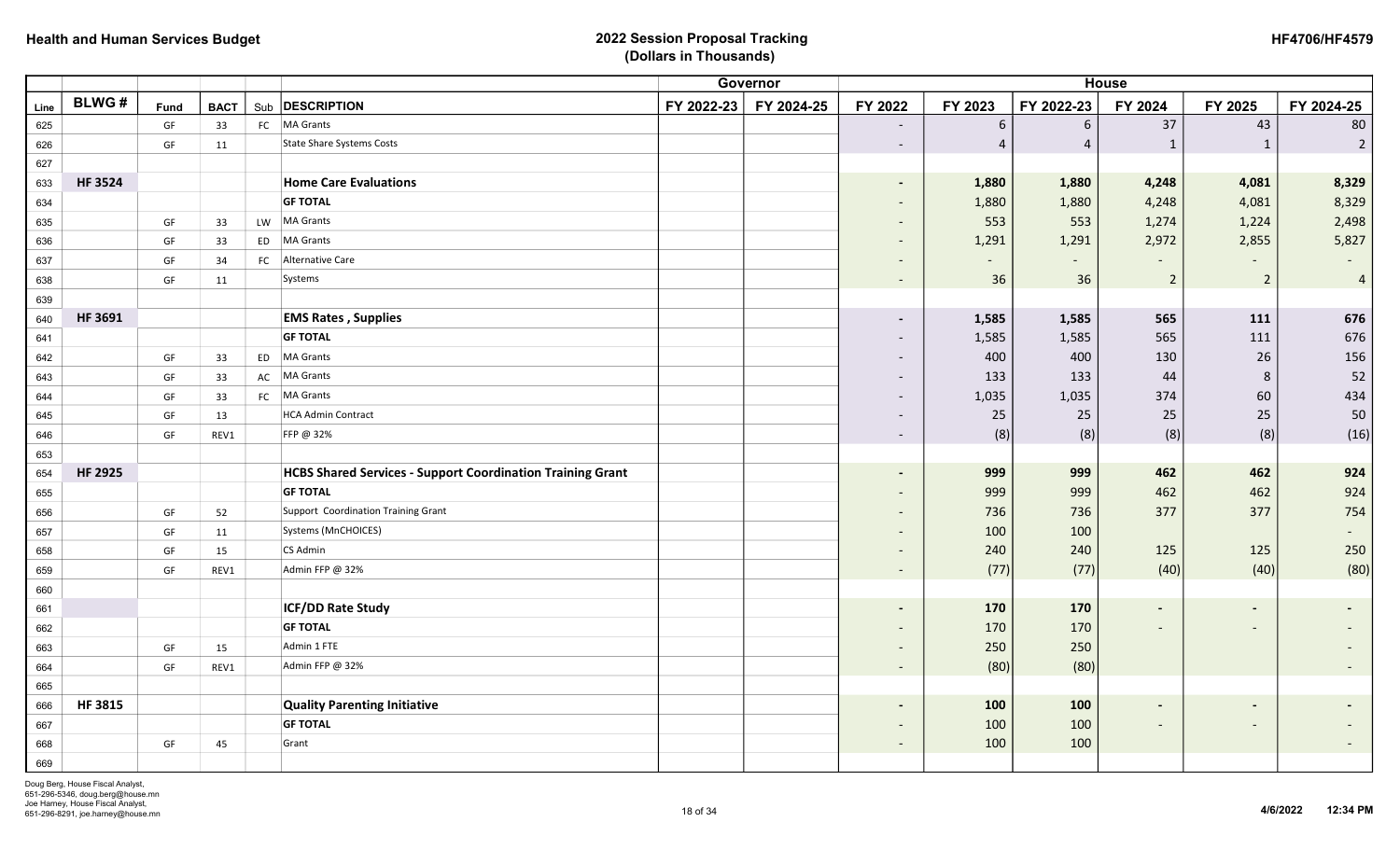| <b>HF4706/HF4579</b> |
|----------------------|
|----------------------|

|      |                |      |             |                                                       |            | Governor   |                          | <b>House</b> |             |                          |                         |            |  |
|------|----------------|------|-------------|-------------------------------------------------------|------------|------------|--------------------------|--------------|-------------|--------------------------|-------------------------|------------|--|
| Line | <b>BLWG#</b>   | Fund | <b>BACT</b> | Sub <b>DESCRIPTION</b>                                | FY 2022-23 | FY 2024-25 | FY 2022                  | FY 2023      | FY 2022-23  | FY 2024                  | FY 2025                 | FY 2024-25 |  |
| 670  | <b>HF 1383</b> |      |             | <b>MN Association For Volunteer Administration</b>    |            |            | $\blacksquare$           | 1,000        | 1,000       | $\blacksquare$           |                         |            |  |
| 671  |                |      |             | <b>GF TOTAL</b>                                       |            |            |                          | 1,000        | 1,000       | $\overline{\phantom{a}}$ |                         |            |  |
| 672  |                | GF   | 47          | Grants                                                |            |            | $\sim$                   | 1,000        | 1,000       |                          |                         |            |  |
| 673  |                |      |             |                                                       |            |            |                          |              |             |                          |                         |            |  |
| 674  | HF 611         |      |             | <b>SNAP Income Limit Modification</b>                 |            |            | $\blacksquare$           | 8            | 8           | $\overline{2}$           | $\overline{\mathbf{c}}$ | 4          |  |
| 675  |                |      |             | <b>GF TOTAL</b>                                       |            |            |                          | 8            | $\,$ 8 $\,$ | $\overline{2}$           | $\overline{2}$          |            |  |
| 676  |                | GF   | 11          | systems costs MEC2 (state share @ 55%0                |            |            | $\sim$                   | 8            | 8           | $\overline{2}$           | $\overline{2}$          |            |  |
| 677  |                |      |             |                                                       |            |            |                          |              |             |                          |                         |            |  |
| 678  | HF 3919        |      |             | <b>Life Sharing Services</b>                          |            |            |                          | 77           | 77          | 58                       |                         | 58         |  |
| 679  |                |      |             | <b>GF TOTAL</b>                                       |            |            |                          | 77           | 77          | 58                       |                         | 58         |  |
| 680  |                | GF   | 15          | <b>CSA Disability Services</b>                        |            |            |                          | 57           | 57          | 43                       |                         | 43         |  |
| 681  |                | GF   | 14          | CCOA Aging & Adult Service                            |            |            |                          | 57           | 57          | 43                       |                         | 43         |  |
| 682  |                | GF   | REV1        | <b>Admin FFP</b>                                      |            |            | $\sim$                   | (37)         | (37)        | (28)                     |                         | (28)       |  |
| 683  |                |      |             |                                                       |            |            |                          |              |             |                          |                         |            |  |
| 684  | <b>HF 2840</b> |      |             | <b>Supportive Decision Making</b>                     |            |            | $\overline{\phantom{a}}$ | 620          | 620         | 620                      | 620                     | 1,240      |  |
| 685  |                |      |             | <b>GF TOTAL</b>                                       |            |            |                          | 620          | 620         | 620                      | 620                     | 1,240      |  |
| 686  |                | GF   | 52          | Grants                                                |            |            |                          | 600          | 600         | 600                      | 600                     | 1,200      |  |
| 687  |                | GF   | 15          | CS Admin                                              |            |            | $\overline{\phantom{a}}$ | 29           | 29          | 30                       | 30                      | 60         |  |
| 688  |                | GF   | REV1        | Admin FFP @ 32%                                       |            |            | $\sim$                   | (9)          | (9)         | (10)                     | (10)                    | (20)       |  |
| 689  |                |      |             |                                                       |            |            |                          |              |             |                          |                         |            |  |
| 690  | <b>HF338</b>   |      |             | <b>Direct Care Service Corps</b>                      |            |            | $\blacksquare$           | 510          | 510         | 10                       |                         | 10         |  |
| 691  |                |      |             | <b>GF TOTAL</b>                                       |            |            |                          | 510          | 510         | 10                       |                         | $10\,$     |  |
| 692  |                | GF   | 55          | <b>Disability Grants</b>                              |            |            |                          | 500          | 500         |                          |                         |            |  |
| 693  |                | GF   | 15          | <b>CSA Admin</b>                                      |            |            | $\overline{\phantom{a}}$ | 15           | 15          | 15                       |                         | 15         |  |
| 694  |                | GF   | REV1        | Admin FFP @ 32%                                       |            |            | $\sim$                   | (5)          | (5)         | (5)                      |                         | (5)        |  |
| 695  |                |      |             |                                                       |            |            |                          |              |             |                          |                         |            |  |
| 696  | <b>HF 3418</b> |      |             | Mental Health Loan Forgiveness Grant/Loan Forgiveness |            |            | $\sim$                   | 10,150       | 10,150      | 5,150                    | 5,150                   | 10,300     |  |
| 697  |                |      |             | <b>GF TOTAL</b>                                       |            |            | $\overline{a}$           | 10,150       | 10,150      | 5,150                    | 5,150                   | 10,300     |  |
| 698  |                | GF   | 57          | <b>Grant Program</b>                                  |            |            | $\overline{a}$           | 10,000       | 10,000      | 5,000                    | 5,000                   | 10,000     |  |
| 699  |                | GF   | 57          | Certify Peer Mental Health Specialists                |            |            | $\overline{a}$           | 150          | 150         | 150                      | 150                     | 300        |  |
| 700  |                |      |             |                                                       |            |            |                          |              |             |                          |                         |            |  |
| 701  | HF3090         |      |             | <b>Emergency Shelter Facilities Grants</b>            |            |            |                          | 75,400       | 75,400      | 465                      | 465                     | 930        |  |
| 702  |                |      |             | <b>GF TOTAL</b>                                       |            |            |                          | 75,400       | 75,400      | 465                      | 465                     | 930        |  |
| 703  |                | GF   | 47          | <b>Emergency Shelter Facilities Grants</b>            |            |            |                          | 75,000       | 75,000      | $\sim$                   | $\sim$                  | $\sim$     |  |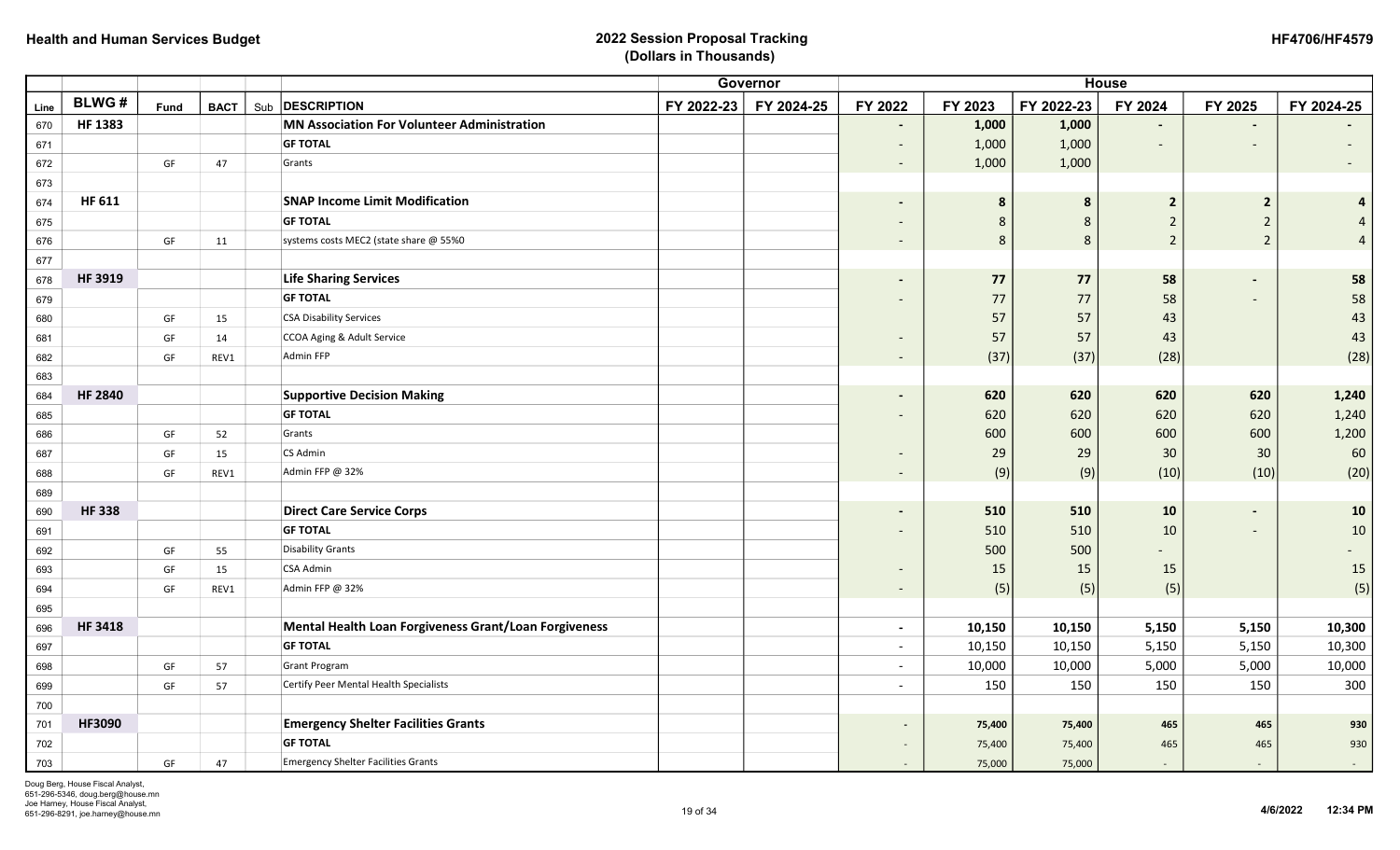| <b>HF4706/HF4579</b> |
|----------------------|
|----------------------|

|      |               |             |             |                                             |            | Governor   |                          |         |            | <b>House</b>   |                          |            |
|------|---------------|-------------|-------------|---------------------------------------------|------------|------------|--------------------------|---------|------------|----------------|--------------------------|------------|
| Line | <b>BLWG#</b>  | <b>Fund</b> | <b>BACT</b> | Sub <b>DESCRIPTION</b>                      | FY 2022-23 | FY 2024-25 | FY 2022                  | FY 2023 | FY 2022-23 | FY 2024        | FY 2025                  | FY 2024-25 |
| 704  |               | GF          | 12          | Children and Families Admin                 |            |            | $\overline{\phantom{a}}$ | 475     | 475        | 552            | 552                      | 1,104      |
| 705  |               | GF          | 11          | <b>Operations Admin</b>                     |            |            | $\overline{\phantom{a}}$ | 113     | 113        | 132            | 132                      | 264        |
| 706  |               | GF          | REV1        | Admin FFP @ 32%                             |            |            | $\overline{\phantom{a}}$ | (188)   | (188)      | (219)          | (219)                    | (438)      |
| 707  |               |             |             |                                             |            |            |                          |         |            |                |                          |            |
| 708  | HF3294        |             |             | <b>Emergency Services Grants</b>            |            |            | $\blacksquare$           | 35,132  | 35,132     | 25,147         | 25,147                   | 50,294     |
| 709  |               |             |             | <b>GF TOTAL</b>                             |            |            | $\blacksquare$           | 35,132  | 35,132     | 25,147         | 25,147                   | 50,294     |
| 710  |               | GF          | 47          | <b>Emergency Shelter Facilities Grants</b>  |            |            | $\sim$                   | 35,000  | 35,000     | 25,000         | 25,000                   | 50,000     |
| 711  |               | GF          | 12          | Children and Families Admin                 |            |            | $\overline{\phantom{a}}$ | 320     | 320        | 366            | 366                      | 732        |
| 712  |               | GF          | REV1        | Admin FFP @ 32%                             |            |            | $\overline{\phantom{a}}$ | (188)   | (188)      | (219)          | (219)                    | (438)      |
| 713  |               |             |             |                                             |            |            |                          |         |            |                |                          |            |
| 714  | HF3661        |             |             | <b>Homeless Youth Act Grants</b>            |            |            | $\overline{\phantom{a}}$ | 10,282  | 10,282     | 10,157         | 10,157                   | 20,314     |
| 715  |               |             |             | <b>GF TOTAL</b>                             |            |            | $\overline{\phantom{a}}$ | 10,282  | 10,282     | 10,157         | 10,157                   | 20,314     |
| 716  |               | GF          | 47          | <b>Emergency Shelter Facilities Grants</b>  |            |            | $\overline{\phantom{a}}$ | 10,000  | 10,000     | 10,000         | 10,000                   | 20,000     |
| 717  |               | GF          | 12          | Children and Families Admin                 |            |            | $\overline{\phantom{a}}$ | 105     | 105        | 119            | 119                      | 238        |
| 718  |               | GF          | REV1        | Admin FFP @ 32%                             |            |            |                          | 34      | 34         | 38             | 38                       | 76         |
| 719  |               | GF          | 12          | P/T Contract                                |            |            | $\overline{\phantom{a}}$ | 108     | 108        |                |                          |            |
| 720  |               | GF          | REV1        | Admin FFP @ 32%                             |            |            | $\overline{\phantom{a}}$ | 35      | 35         | $\sim$         | $\sim$                   |            |
| 721  |               |             |             |                                             |            |            |                          |         |            |                |                          |            |
| 722  | HF3599        |             |             | <b>Safe Harbor Grants</b>                   |            |            | $\blacksquare$           | 5,639   | 5,639      | 5,657          | 5,657                    | 11,314     |
| 723  |               |             |             | <b>GF TOTAL</b>                             |            |            | $\overline{\phantom{a}}$ | 5,639   | 5,639      | 5,657          | 5,657                    | 11,314     |
| 724  |               | GF          | 47          | <b>Emergency Shelther Facilities Grants</b> |            |            | $\overline{\phantom{a}}$ | 5,500   | 5,500      | 5,500          | 5,500                    | 11,000     |
| 725  |               | GF          | 12          | Children and Families Admin                 |            |            | $\overline{\phantom{a}}$ | 105     | 105        | 119            | 119                      | 238        |
| 726  |               | GF          | REV1        | Admin FFP @ 32%                             |            |            | $\blacksquare$           | 34      | 34         | 38             | 38                       | 76         |
| 727  |               |             |             |                                             |            |            |                          |         |            |                |                          |            |
| 728  | <b>HF3200</b> |             |             | <b>Transitional Housing Grants</b>          |            |            | $\blacksquare$           | 2,639   | 2,639      | 2,657          | 2,657                    | 5,314      |
| 729  |               |             |             | <b>GF TOTAL</b>                             |            |            | $\overline{\phantom{a}}$ | 2,639   | 2,639      | 2,657          | 2,657                    | 5,314      |
| 730  |               | GF          | 47          | <b>Transitional Housing Program Grants</b>  |            |            | $\overline{\phantom{a}}$ | 2,500   | 2,500      | 2,500          | 2,500                    | 5,000      |
| 731  |               | GF          | 12          | <b>Children and Families Admin</b>          |            |            | $\blacksquare$           | 105     | 105        | 119            | 119                      | 238        |
| 732  |               | GF          | REV1        | Admin FFP @ 32%                             |            |            | $\overline{\phantom{a}}$ | 34      | 34         | 38             | 38                       | 76         |
| 733  |               |             |             |                                             |            |            |                          |         |            |                |                          |            |
| 741  | <b>HF4427</b> |             |             | <b>Hennepin County Homelessness</b>         |            |            | 6,000                    | $\sim$  | 6,000      | $\blacksquare$ |                          |            |
| 742  |               |             |             | <b>GF TOTAL</b>                             |            |            | 6,000                    |         | 6,000      | $\sim$         |                          |            |
| 743  |               | GF          | 47          | <b>Simpson Housing Grants</b>               |            |            | 4,000                    | $\sim$  | 4,000      | $\sim$         | $\overline{\phantom{a}}$ | $\sim$     |
| 744  |               | GF          | 47          | Hennepin County Homelessness Grants         |            |            | 2,000                    |         | 2,000      |                |                          |            |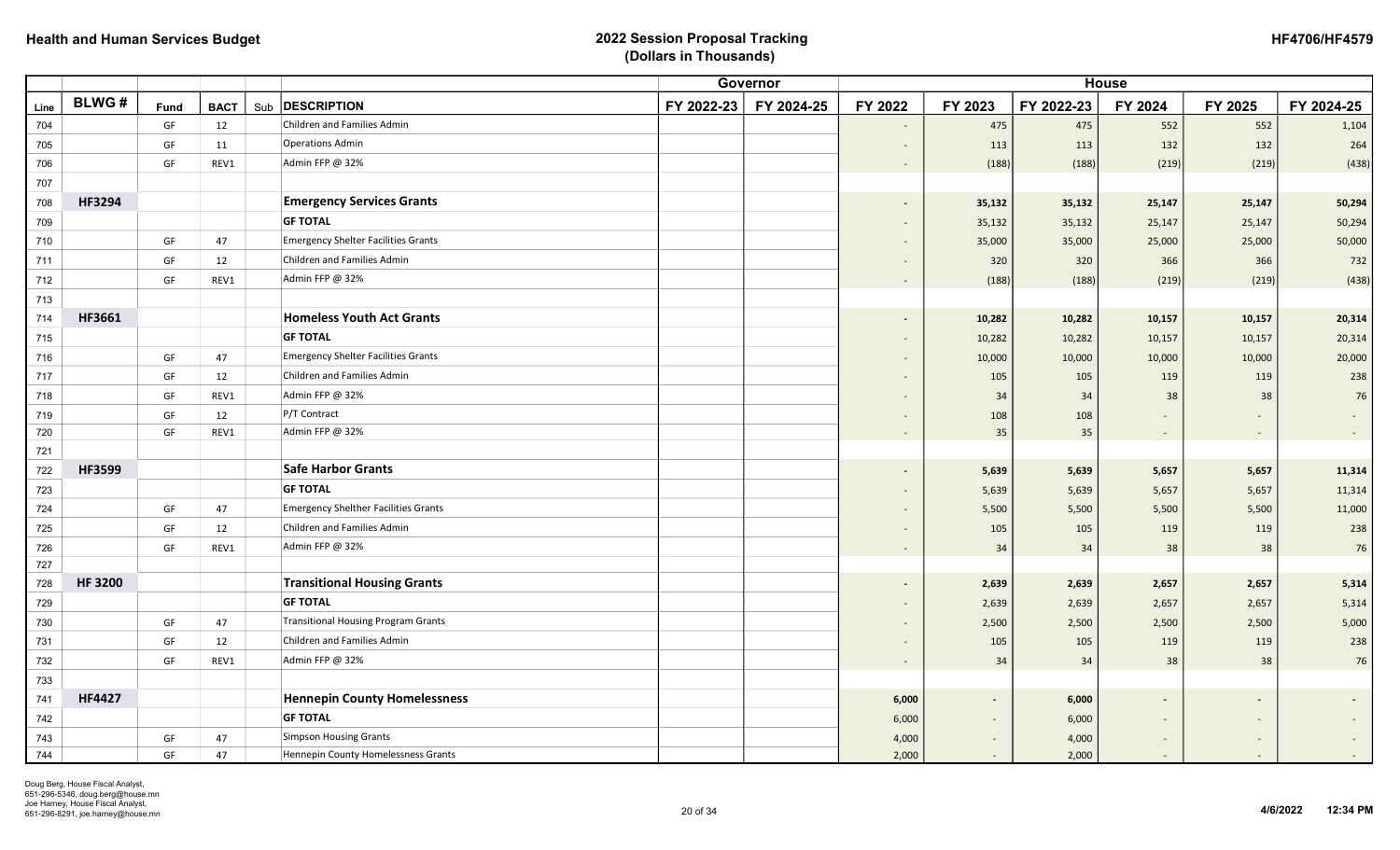|      |                |           |                 |    |                                                   |            | Governor   |                          |                |                          | <b>House</b>             |                          |            |
|------|----------------|-----------|-----------------|----|---------------------------------------------------|------------|------------|--------------------------|----------------|--------------------------|--------------------------|--------------------------|------------|
| Line | <b>BLWG#</b>   | Fund      | <b>BACT</b>     |    | Sub <b>DESCRIPTION</b>                            | FY 2022-23 | FY 2024-25 | FY 2022                  | FY 2023        | FY 2022-23               | FY 2024                  | FY 2025                  | FY 2024-25 |
| 745  |                |           |                 |    |                                                   |            |            |                          |                |                          |                          |                          |            |
| 746  | <b>HF 4427</b> |           |                 |    | <b>Ramsey County Continuum of Care</b>            |            |            | 8,000                    | $\blacksquare$ | 8,000                    |                          | $\sim$                   | $\sim$     |
| 747  |                |           |                 |    | <b>GF TOTAL</b>                                   |            |            | 8,000                    |                | 8,000                    |                          |                          |            |
| 748  |                | GF        | 47              |    | Ramsey County Continuum of Care                   |            |            | 8,000                    |                | 8,000                    |                          |                          |            |
| 749  |                |           |                 |    |                                                   |            |            |                          |                |                          |                          |                          |            |
| 750  | <b>HF3280</b>  |           |                 |    | <b>Clinician Administered Drugs</b>               |            |            | $\overline{\phantom{a}}$ | 615            | 615                      | 1,418                    | 1,484                    | 2,902      |
| 751  |                |           |                 |    | <b>GF TOTAL</b>                                   |            |            | $\overline{\phantom{a}}$ | 615            | 615                      | 1,418                    | 1,484                    | 2,902      |
| 752  |                | GF        | 33              | ED | <b>MA Grants</b>                                  |            |            |                          | 84             | 84                       | 188                      | 200                      | 388        |
| 753  |                | GF        | 33              | AD | <b>MA Grants</b>                                  |            |            |                          | 75             | 75                       | 169                      | 177                      | 346        |
| 754  |                | GF        | 33              | FC | MA Grants                                         |            |            | $\overline{\phantom{a}}$ | 456            | 456                      | 1,061                    | 1,107                    | 2,168      |
| 755  |                |           |                 |    |                                                   |            |            |                          |                |                          |                          |                          |            |
| 756  | <b>HF 3786</b> |           |                 |    | <b>Intractable Pain Definition</b>                |            |            | $\overline{\phantom{a}}$ | $\blacksquare$ |                          | $\overline{\phantom{a}}$ | $\overline{\phantom{a}}$ |            |
| 757  |                |           |                 |    | <b>GF TOTAL</b>                                   |            |            |                          |                | $\overline{\phantom{0}}$ |                          |                          |            |
| 758  |                | <b>GF</b> | 45              |    | <b>Grant Program</b>                              |            |            |                          |                | $\overline{\phantom{0}}$ |                          |                          |            |
| 759  |                | <b>GF</b> | 45              |    | admin guess                                       |            |            | $\overline{\phantom{a}}$ |                |                          |                          |                          |            |
| 760  |                |           |                 |    |                                                   |            |            |                          |                |                          |                          |                          |            |
| 761  | <b>HF 3615</b> |           |                 |    | <b>Foster Care &amp; Juvenile Detention Costs</b> |            |            | $\overline{\phantom{a}}$ | 5,000          | 5,000                    | 5,000                    | 5,000                    | 10,000     |
| 762  |                |           |                 |    | <b>GF TOTAL</b>                                   |            |            |                          | 5,000          | 5,000                    | 5,000                    | 5,000                    | 10,000     |
| 763  |                | <b>GF</b> | 45              |    | <b>Grant Program</b>                              |            |            |                          | 5,000          | 5,000                    | 5,000                    | 5,000                    | 10,000     |
| 764  |                | <b>GF</b> | 45              |    | admin guess                                       |            |            | $\overline{\phantom{a}}$ |                |                          |                          |                          |            |
| 765  |                |           |                 |    |                                                   |            |            |                          |                |                          |                          |                          |            |
| 766  | <b>HF 3737</b> |           |                 |    | <b>Behavioral Health Home Modifications</b>       |            |            | $\blacksquare$           | 3,000          | 3,000                    | 4,000                    | 5,000                    | 9,000      |
| 767  |                |           |                 |    | <b>GF TOTAL</b>                                   |            |            | $\sim$                   | 3,000          | 3,000                    | 4,000                    | 5,000                    | 9,000      |
| 768  |                | <b>GF</b> | 33 <sup>°</sup> |    | <b>Grant Program</b>                              |            |            | $\sim$                   | 3,000          | 3,000                    | 4,000                    | 5,000                    | 9,000      |
| 769  |                | GF        | 15 <sup>°</sup> |    | admin guess                                       |            |            | $\sim$                   |                |                          |                          |                          |            |
| 770  |                |           |                 |    |                                                   |            |            |                          |                |                          |                          |                          |            |
| 771  | <b>HF 4062</b> |           |                 |    | <b>MA Coverage Childrens Hospice</b>              |            |            | $\overline{\phantom{a}}$ | 330            | 330                      | 150                      | 150                      | 300        |
| 772  |                |           |                 |    | <b>GF TOTAL</b>                                   |            |            |                          | 330            | 330                      | 150                      | 150                      | 300        |
| 773  |                | <b>GF</b> | 33 <sup>°</sup> |    | <b>Grant Program</b>                              |            |            |                          | 330            | 330                      | 150                      | 150                      | 300        |
| 774  |                | GF        | 15              |    | admin guess                                       |            |            | $\overline{\phantom{a}}$ |                | $\overline{\phantom{a}}$ |                          |                          | $\sim$     |
| 775  |                |           |                 |    |                                                   |            |            |                          |                |                          |                          |                          |            |
| 776  | <b>HF 4085</b> |           |                 |    | PCA Program Modifications - Include Driving       |            |            |                          | 1,632          | 1,632                    | 82                       | 12,000                   | 12,082     |
| 777  |                |           |                 |    | <b>GF TOTAL</b>                                   |            |            |                          | 1,632          | 1,632                    | 82                       | 12,000                   | 12,082     |
| 778  |                | GF        | 33              |    | LW Grant Program                                  |            |            | $\overline{\phantom{a}}$ | 1,224          | 1,224                    | 61                       | 6,000                    | 6,061      |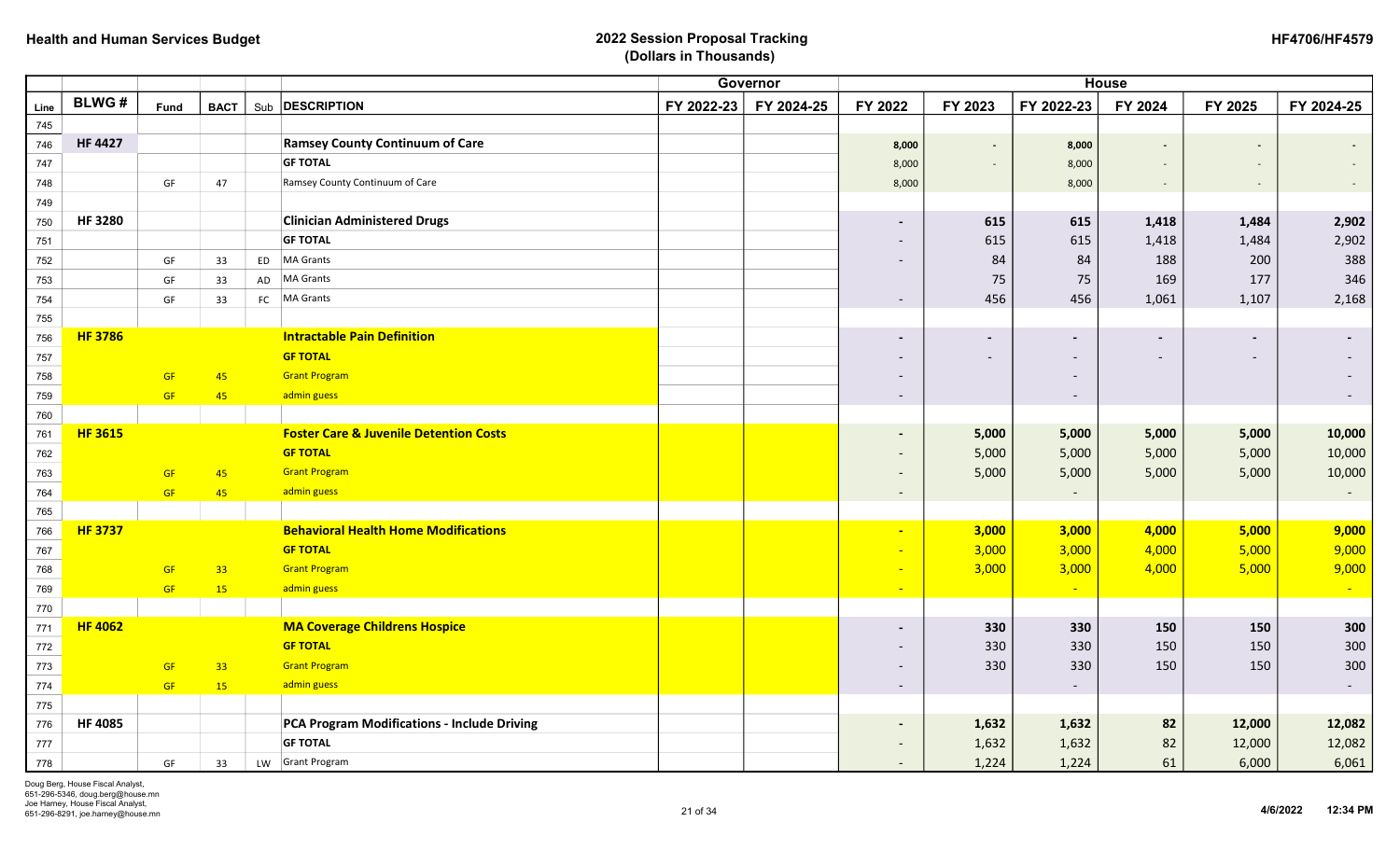|      |                |           |             |    |                                                              |            | Governor   |                              |                          |                          | <b>House</b>             |                              |                          |
|------|----------------|-----------|-------------|----|--------------------------------------------------------------|------------|------------|------------------------------|--------------------------|--------------------------|--------------------------|------------------------------|--------------------------|
| Line | <b>BLWG#</b>   | Fund      | <b>BACT</b> |    | Sub <b>DESCRIPTION</b>                                       | FY 2022-23 | FY 2024-25 | FY 2022                      | FY 2023                  | FY 2022-23               | FY 2024                  | FY 2025                      | FY 2024-25               |
| 779  |                | GF        | 33          |    | ED Grant Program                                             |            |            | $\overline{\phantom{a}}$     | 392                      | 392                      | $20\,$                   | 6,000                        | 6,020                    |
| 780  |                | GF        | 34          |    | Alternative Care                                             |            |            | $\overline{\phantom{a}}$     | 16                       | 16                       | $\mathbf{1}$             |                              | $\mathbf{1}$             |
| 781  |                |           |             |    |                                                              |            |            |                              |                          |                          |                          |                              |                          |
| 782  | <b>HF 4472</b> |           |             |    | <b>Dental Home Pilot</b>                                     |            |            | $\blacksquare$               | 1,000                    | 1,000                    | $\overline{\phantom{a}}$ |                              |                          |
| 783  |                |           |             |    | <b>GF TOTAL</b>                                              |            |            | $\overline{\phantom{a}}$     | 1,000                    | 1,000                    | $\overline{\phantom{a}}$ | $\overline{\phantom{a}}$     |                          |
| 784  |                | <b>GF</b> | 33          |    | <b>Grant Program</b>                                         |            |            | $\overline{\phantom{a}}$     | 1,000                    | 1,000                    | $\overline{\phantom{a}}$ | $\overline{\phantom{a}}$     |                          |
| 785  |                | GF        | <b>15</b>   |    | admin guess                                                  |            |            | $\overline{\phantom{a}}$     | $\overline{\phantom{a}}$ |                          | $\overline{\phantom{a}}$ | $\overline{\phantom{a}}$     | $\overline{\phantom{a}}$ |
| 786  |                |           |             |    |                                                              |            |            |                              |                          |                          |                          |                              |                          |
| 787  | <b>HF 3854</b> |           |             |    | <b>HIV Prevention PEP &amp; Prep</b>                         |            |            | $\blacksquare$               | 118                      | 118                      | 118                      | 118                          | 236                      |
| 788  |                |           |             |    | <b>GF TOTAL</b>                                              |            |            | $\overline{\phantom{a}}$     | 118                      | 118                      | 118                      | 118                          | 236                      |
| 789  |                | GF        | 33          |    | <b>Grant Program</b>                                         |            |            | $\overline{\phantom{a}}$     | 118                      | 118                      | 118                      | 118                          | 236                      |
| 790  |                | GF        | 15          |    | admin guess                                                  |            |            | $\overline{\phantom{a}}$     |                          |                          |                          |                              | $\sim$                   |
| 791  |                |           |             |    |                                                              |            |            |                              |                          |                          |                          |                              |                          |
| 792  | <b>HF 3958</b> |           |             |    | <b>MA Coverage Seizure Detection</b>                         |            |            | $\overline{\phantom{a}}$     | 25                       | 25                       | 40                       | 40                           | 80                       |
| 793  |                |           |             |    | <b>GF TOTAL</b>                                              |            |            | $\overline{\phantom{a}}$     | 25                       | 25                       | 40                       | 40                           | $80\,$                   |
| 794  |                | <b>GF</b> | 33          |    | <b>Grant Program</b>                                         |            |            | $\overline{\phantom{a}}$     | 25                       | 25                       | 40                       | 40                           | 80                       |
| 795  |                | GF        | 15          |    | admin guess                                                  |            |            | $\overline{\phantom{a}}$     | $\overline{\phantom{a}}$ | $\overline{\phantom{a}}$ | $\overline{\phantom{a}}$ | $\overline{\phantom{a}}$     | $-$                      |
| 796  |                |           |             |    |                                                              |            |            |                              |                          |                          |                          |                              |                          |
| 797  | <b>HF 2733</b> |           |             |    | <b>Intensive Residential Treatment Services Modification</b> |            |            | $\blacksquare$               | 2,877                    | 2,877                    | 82                       | 41                           | 123                      |
| 798  |                |           |             |    | <b>GF TOTAL</b>                                              |            |            | $\overline{\phantom{a}}$     | 2,877                    | 2,877                    | 82                       | 41                           | 123                      |
| 799  |                | GF        | 58          |    | Adult Mental Health Grant                                    |            |            | $\overline{\phantom{a}}$     | 2,796                    | 2,796                    |                          | $\overline{\phantom{0}}$     | $\overline{\phantom{a}}$ |
| 800  |                | GF        | 15          |    | CSA Admin 1 FTE                                              |            |            | $\qquad \qquad -$            | 115                      | 115                      | 119                      | 60                           | 179                      |
| 801  |                | GF        | REV1        |    | FFP @ 32%                                                    |            |            | $\overline{\phantom{a}}$     | (37)                     | (37)                     | (38)                     | (19)                         | (57)                     |
| 802  |                | GF        | 57          |    | Systems                                                      |            |            | $\overline{\phantom{a}}$     | $\overline{3}$           | $\mathbf{3}$             | $\mathbf{1}$             | $\overline{\phantom{0}}$     | $\mathbf{1}$             |
| 803  |                |           |             |    |                                                              |            |            |                              |                          |                          |                          |                              |                          |
| 804  | <b>HF 3153</b> |           |             |    | <b>MA Coverage Tobacco Cessation Treatment</b>               |            |            | $\overline{\phantom{a}}$     | 35                       | 35                       | 22                       | 22                           | 44                       |
| 805  |                |           |             |    | <b>GF TOTAL</b>                                              |            |            |                              | 35                       | 35                       | 22                       | 22                           | 44                       |
| 806  |                | GF        | 33          | AD | <b>MA Grants</b>                                             |            |            |                              | $\mathbf{1}$             | $\mathbf{1}$             | $\overline{3}$           | $\mathbf{3}$                 | $\sqrt{6}$               |
| 807  |                | GF        | 33          |    | FC   MA Grants                                               |            |            | $\overline{\phantom{a}}$     | 4                        | $\overline{4}$           | 13                       | 13                           | 26                       |
| 808  |                | GF        | 11          |    | <b>State Share Systems Costs</b>                             |            |            | $\overline{\phantom{a}}$     | 30                       | 30                       | 6                        | $6\phantom{1}$               | 12                       |
| 809  |                |           |             |    |                                                              |            |            |                              |                          |                          |                          |                              |                          |
| 810  | <b>HF 3396</b> |           |             |    | <b>Disability Services Task Force</b>                        |            |            | $\qquad \qquad \blacksquare$ | 300                      | 300                      | $\blacksquare$           |                              |                          |
| 811  |                |           |             |    | <b>GF TOTAL</b>                                              |            |            | $\overline{\phantom{a}}$     | 300                      | 300                      |                          | $\overline{\phantom{0}}$     |                          |
| 812  |                | GF        | 55          |    | <b>Grant Program</b>                                         |            |            | $\overline{\phantom{a}}$     | 250                      | 250                      |                          | $\qquad \qquad \blacksquare$ |                          |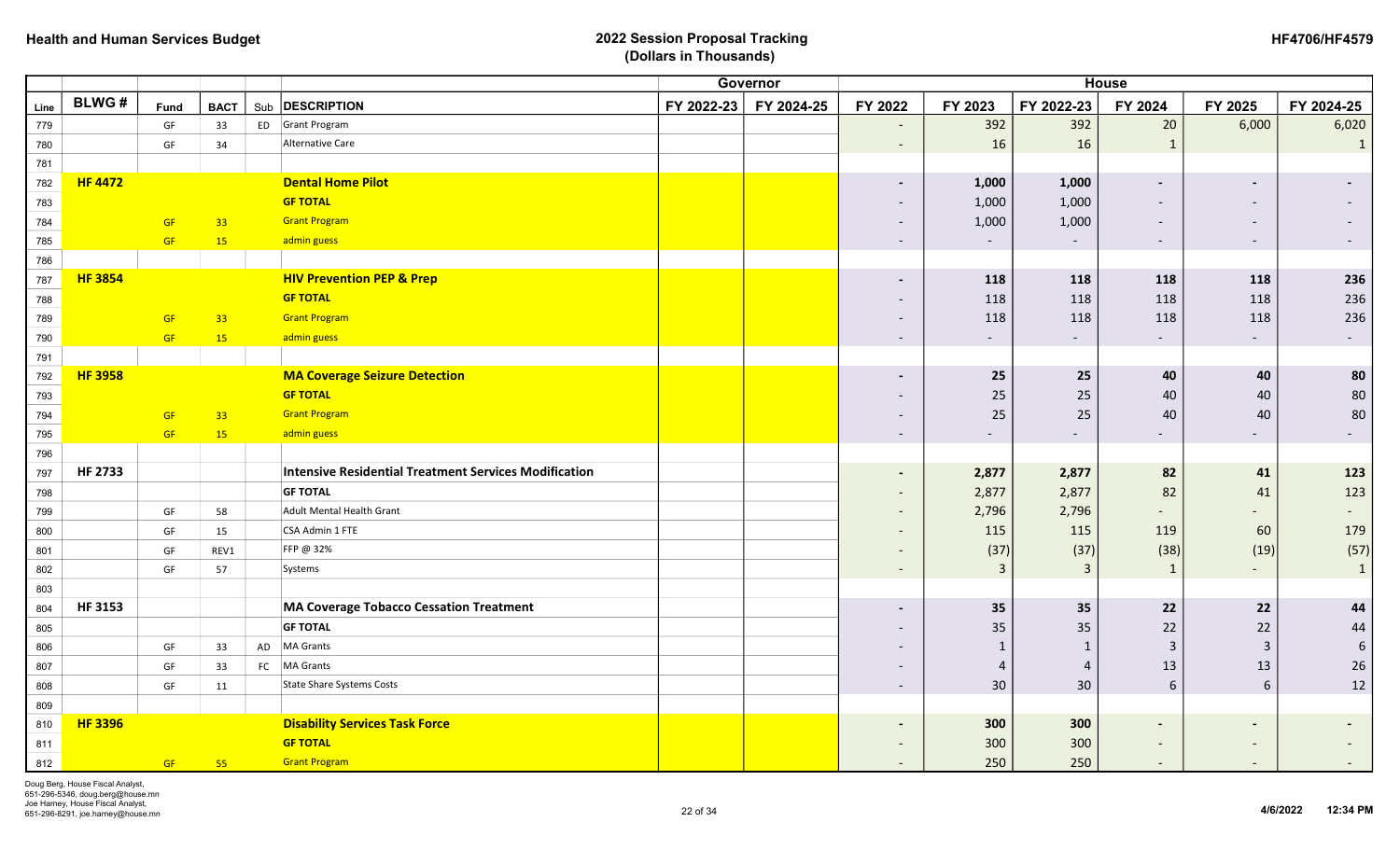| <b>HF4706/HF4579</b> |
|----------------------|
|----------------------|

|      |                |      |             |                                               | Governor   | <b>House</b>   |                          |            |            |                          |                          |            |  |
|------|----------------|------|-------------|-----------------------------------------------|------------|----------------|--------------------------|------------|------------|--------------------------|--------------------------|------------|--|
| Line | <b>BLWG#</b>   | Fund | <b>BACT</b> | Sub <b>DESCRIPTION</b>                        | FY 2022-23 | FY 2024-25     | FY 2022                  | FY 2023    | FY 2022-23 | FY 2024                  | FY 2025                  | FY 2024-25 |  |
| 813  |                | GF   | 57          | admin guess                                   |            |                | $\blacksquare$           | 50         | 50         | $\overline{\phantom{a}}$ | $\overline{a}$           |            |  |
| 814  |                |      |             |                                               |            |                |                          |            |            |                          |                          |            |  |
| 815  | <b>HF 3377</b> |      |             | <b>Youth Homelessness Prevention Pilot</b>    |            |                | $\blacksquare$           | 1,219      | 1,219      | $\overline{\phantom{a}}$ |                          |            |  |
| 816  |                |      |             | <b>GF TOTAL</b>                               |            |                | $\overline{\phantom{a}}$ | 1,219      | 1,219      |                          |                          |            |  |
| 817  |                | GF   | 47          | Chosen Family Hosting Pilot Grant             |            |                | $\overline{\phantom{a}}$ | 1,000      | 1,000      |                          |                          |            |  |
| 818  |                | GF   | 12          | Ch & Fam Admin 1 FTE                          |            |                | $\overline{\phantom{a}}$ | 105        | 105        |                          | $\overline{\phantom{a}}$ |            |  |
| 819  |                | GF   | REV1        | Admin FFP @ 32%                               |            |                | $\overline{\phantom{a}}$ | (34)       | (34)       |                          | $\overline{\phantom{a}}$ |            |  |
| 820  |                | GF   | 12          | Admin P/T Contract                            |            |                | $\overline{\phantom{a}}$ | 218        | 218        |                          |                          |            |  |
| 821  |                | GF   | REV1        | Admin FFP @ 32%                               |            |                | $\overline{\phantom{a}}$ | (70)       | (70)       |                          |                          |            |  |
| 822  |                |      |             |                                               |            |                |                          |            |            |                          |                          |            |  |
| 823  | <b>HF3372</b>  |      |             | African American Mental Health Center         |            |                | $\blacksquare$           | 1,071      | 1,071      | $\overline{\phantom{a}}$ |                          |            |  |
| 824  |                |      |             | <b>GF TOTAL</b>                               |            |                | $\overline{\phantom{a}}$ | 1,071      | 1,071      |                          |                          |            |  |
| 825  |                | GF   | 57          | African Am Mental Health Grant                |            |                | $\overline{\phantom{a}}$ | 1,000      | 1,000      |                          |                          |            |  |
| 826  |                | GF   | 15          | <b>CSA Admin</b>                              |            |                | $\overline{\phantom{a}}$ | 105        | 105        |                          |                          |            |  |
| 827  |                | GF   | REV1        | FFP @32%                                      |            |                | $\sim$                   | (34)       | (34)       | $\overline{\phantom{a}}$ | $\overline{\phantom{a}}$ |            |  |
| 828  |                |      |             |                                               |            |                |                          |            |            |                          |                          |            |  |
| 829  | <b>HF 4021</b> |      |             | <b>Children's Residential Crisis Standard</b> |            |                |                          | 3,150      | 3,150      | 3,150                    | 3,150                    | 6,300      |  |
| 830  |                |      |             | <b>GF TOTAL</b>                               |            |                |                          | 3,150      | 3,150      | 3,150                    | 3,150                    | 6,300      |  |
| 831  |                | GF   | 57          | <b>Grant Program</b>                          |            |                | $\overline{\phantom{a}}$ | 3,000      | 3,000      | 3,000                    | 3,000                    | 6,000      |  |
| 832  |                | GF   | 57          | admin guess                                   |            |                | $\overline{\phantom{a}}$ | 150        | 150        | 150                      | 150                      | 300        |  |
| 833  |                |      |             |                                               |            |                |                          |            |            |                          |                          |            |  |
| 834  | <b>HF3274</b>  |      |             | <b>Children's Residential Treatment</b>       |            |                | $\blacksquare$           | 2,578      | 2,578      | 81                       | 41                       | 122        |  |
| 835  |                |      |             | <b>GF TOTAL</b>                               |            |                | $\overline{\phantom{a}}$ | 2,578      | 2,578      | 81                       | 41                       | 122        |  |
| 836  |                | GF   | 58          | Children's Mental Health Grants               |            |                | $\overline{\phantom{a}}$ | 2,500      | 2,500      |                          |                          |            |  |
| 837  |                | GF   | 15          | CSA Admin 1 FTE                               |            |                |                          | 115        | 115        | 119                      | 60                       | 179        |  |
| 838  |                | GF   | REV1        | FFP232%                                       |            |                | $\overline{\phantom{a}}$ | (37)       | (37)       | (38)                     | (19)                     | (57)       |  |
| 839  |                |      |             |                                               |            |                |                          |            |            |                          |                          |            |  |
| 840  | <b>HF 1929</b> |      |             | <b>Children's First Psychosis Episode</b>     |            |                |                          | 407        | 407        | 442                      | 442                      | 884        |  |
| 841  |                |      |             | <b>GF TOTAL</b>                               |            |                |                          | 407        | 407        | 442                      | 442                      | 884        |  |
| 842  |                | GF   | 15          | CS Admin FTE                                  |            |                |                          | 157        | 157        | 209                      | 209                      | 418        |  |
| 843  |                | GF   | 58          | <b>Emerging Mood Disorder Program</b>         |            |                | $\overline{\phantom{a}}$ | 300        | 300        | 300                      | 300                      | 600        |  |
| 844  |                | GF   | REV1        | Admin FFP @ 32%                               |            |                | $\overline{\phantom{a}}$ | (50)       | (50)       | (67)                     | (67)                     | (134)      |  |
| 845  |                |      |             |                                               |            |                |                          |            |            |                          |                          |            |  |
| 849  |                |      |             | <b>Additional Enhanced FMAP Savings</b>       | $\sim$     | $\blacksquare$ | $\sim$                   | (239, 542) | (239, 542) | 6,585                    | $\sim$                   | 6,585      |  |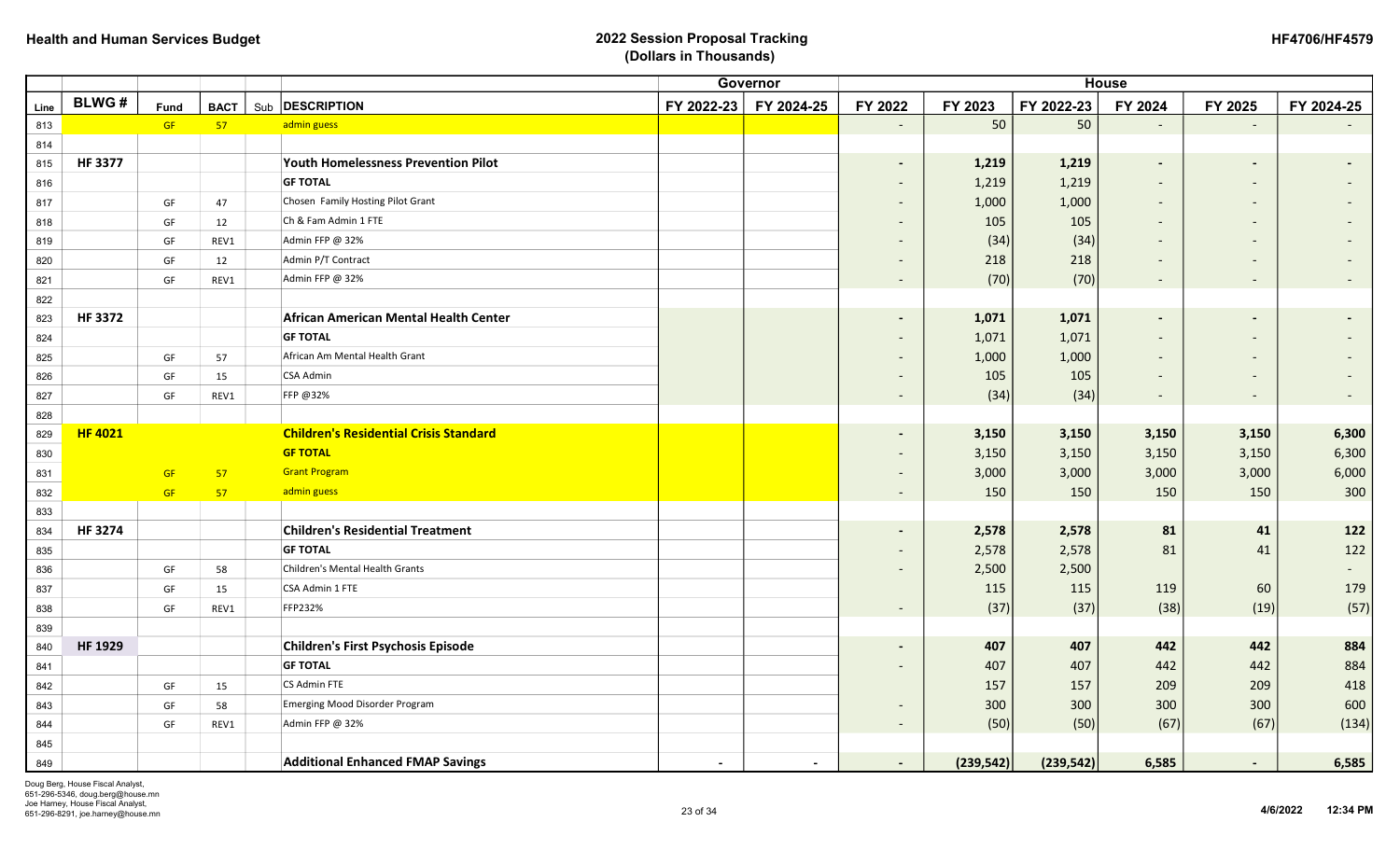|      |              |                             |                         |                                                             |                | Governor                 |                          |                          |                | <b>House</b>             |                          |                          |
|------|--------------|-----------------------------|-------------------------|-------------------------------------------------------------|----------------|--------------------------|--------------------------|--------------------------|----------------|--------------------------|--------------------------|--------------------------|
| Line | <b>BLWG#</b> | Fund                        | <b>BACT</b>             | Sub <b>DESCRIPTION</b>                                      | FY 2022-23     | FY 2024-25               | FY 2022                  | FY 2023                  | FY 2022-23     | FY 2024                  | FY 2025                  | FY 2024-25               |
| 850  |              |                             |                         | <b>GF TOTAL</b>                                             |                |                          | $\overline{\phantom{a}}$ | (239, 542)               | (239, 542)     | 6,585                    |                          | 6,585                    |
| 851  |              |                             |                         | <b>HCAF TOTAL</b>                                           |                |                          |                          |                          |                |                          |                          | $\overline{\phantom{a}}$ |
| 852  |              | GF                          | 33                      | <b>Medical Assistance</b>                                   |                | $\overline{\phantom{a}}$ | $\overline{\phantom{a}}$ | (239, 542)               | (239, 542)     | 6,585                    | $\overline{\phantom{a}}$ | 6,585                    |
| 853  |              | <b>HCAF</b>                 | 33                      |                                                             |                |                          | $\overline{\phantom{a}}$ |                          |                |                          | $\overline{\phantom{a}}$ | $\sim$                   |
| 854  |              |                             |                         |                                                             |                |                          |                          |                          |                |                          |                          |                          |
| 858  | GO           |                             |                         | <b>Adjust the HCAF Appropriation for Medical Assistance</b> | $\blacksquare$ | $\blacksquare$           | $\blacksquare$           | $\overline{\phantom{a}}$ |                | $\blacksquare$           |                          | $\blacksquare$           |
| 859  |              |                             |                         | <b>GF TOTAL</b>                                             | (14, 353)      | $\overline{\phantom{a}}$ | $\overline{\phantom{a}}$ | 134,000                  | 134,000        | $\overline{\phantom{a}}$ | (62, 556)                | (62, 556)                |
| 860  |              |                             |                         | <b>HCAF TOTAL</b>                                           | 14,353         |                          | $\overline{\phantom{a}}$ | (134,000)                | (134,000)      |                          | 62,556                   | 62,556                   |
| 861  |              | GF                          | 33                      | <b>Medical Assistance</b>                                   | (14, 353)      | $\blacksquare$           | $\overline{\phantom{a}}$ | 134,000                  | 134,000        | $\overline{\phantom{a}}$ | (62, 556)                | (62, 556)                |
| 862  |              | <b>HCAF</b>                 | 33                      | <b>Medical Assistance</b>                                   | 14,353         |                          | $\overline{\phantom{a}}$ | (134,000)                | (134,000)      |                          | 62,556                   | 62,556                   |
| 863  |              |                             |                         |                                                             |                |                          |                          |                          |                |                          |                          |                          |
| 864  |              | <b>DEPARTMENT OF HEALTH</b> |                         |                                                             |                |                          |                          |                          |                |                          |                          |                          |
| 865  |              |                             |                         |                                                             |                |                          |                          |                          |                |                          |                          |                          |
| 866  |              |                             |                         | 988 National Suicide Prevention Lifeline                    | (1, 343)       | (2,642)                  | $\mathbf 0$              | 8,671                    | 8,671          | 10,014                   | 10,014                   | 20,028                   |
| 867  |              |                             |                         | <b>GF Total</b>                                             | $\mathbf 0$    | (2, 642)                 | $\mathbf 0$              | 8,671                    | 8,671          | 10,014                   | 10,014                   | 20,028                   |
| 868  |              |                             |                         | <b>Special Revenue Fund Total</b>                           | (1, 343)       | 0                        | $\mathbf 0$              | $\bf{0}$                 | $\mathbf 0$    | $\mathbf 0$              | $\mathbf 0$              | $\mathbf 0$              |
| 869  |              | GF                          | 1                       | <b>GF Lifeline Grants</b>                                   | $\mathbf 0$    | (2,642)                  | $\pmb{0}$                | 8,671                    | 8,671          | 10,014                   | 10,014                   | 20,028                   |
| 870  |              | DED                         | <b>REV</b>              | 988 Surcharge Fee                                           | (10, 014)      | (20, 028)                | $\mathbf{0}$             | $\mathbf{0}$             | $\mathbf{0}$   | $\Omega$                 | $\Omega$                 | $\mathbf 0$              |
| 871  |              | DED                         | $\mathbf{1}$            | Health Improvement                                          | 8,671          | 20,028                   | $\pmb{0}$                | $\mathbf 0$              | $\overline{0}$ | 0                        | $\Omega$                 | $\mathsf{O}\xspace$      |
| 872  |              |                             |                         |                                                             |                |                          |                          |                          |                |                          |                          |                          |
| 873  |              |                             |                         | <b>Address Growing Health Care Costs</b>                    | 3,375          | 8,350                    | $\mathbf 0$              | 3,375                    | 3,375          | 4,175                    | 4,175                    | 8,350                    |
| 874  |              |                             |                         | <b>GF Total</b>                                             | 3,375          | 8,350                    | $\mathbf 0$              | 3,375                    | 3,375          | 4,175                    | 4,175                    | 8,350                    |
| 875  |              | GF                          | 1                       | Health Improvement                                          | 3,375          | 8,350                    | $\mathbf 0$              | 3,375                    | 3,375          | 4,175                    | 4,175                    | 8,350                    |
| 876  |              |                             |                         |                                                             |                |                          |                          |                          |                |                          |                          |                          |
| 877  |              |                             |                         | <b>Assisted Living and Home Care</b>                        | 4,167          | 8,334                    | $\mathbf 0$              | 4,167                    | 4,167          | 4,167                    | 4,167                    | 8,334                    |
| 878  |              |                             |                         | <b>SGSR Total</b>                                           | 4,167          | 8,334                    | $\mathbf 0$              | 4,167                    | 4,167          | 4,167                    | 4,167                    | 8,334                    |
| 879  |              | SGSR                        | $\overline{3}$          | <b>Assisted Living</b>                                      | 1,791          | 3,582                    | $\Omega$                 | 1,791                    | 1,791          | 1,791                    | 1,791                    | 3,582                    |
| 880  |              | SGSR                        | $\overline{\mathbf{3}}$ | Home Care                                                   | 2,376          | 4,752                    | $\mathbf 0$              | 2,376                    | 2,376          | 2,376                    | 2,376                    | 4,752                    |
| 881  |              |                             |                         |                                                             |                |                          |                          |                          |                |                          |                          |                          |
| 882  |              |                             |                         | <b>Climate Resiliency</b>                                   | 1,977          | 1,977                    | $\mathbf 0$              | 1,977                    | 1,977          | 988                      | 989                      | 1,977                    |
| 883  |              |                             |                         | <b>GF Total</b>                                             | 1,977          | 1,977                    | $\mathbf 0$              | 1,977                    | 1,977          | 988                      | 989                      | 1,977                    |
| 884  |              | GF                          | $\overline{\mathbf{3}}$ | Health Protection - Admin.                                  | 977            | 1,777                    | $\Omega$                 | 977                      | 977            | 888                      | 889                      | 1,777                    |
| 885  |              | GF                          | $\overline{3}$          | Health Protection - Grants                                  | 1,000          | 200                      | $\mathbf{0}$             | 1,000                    | 1,000          | 100                      | 100                      | 200                      |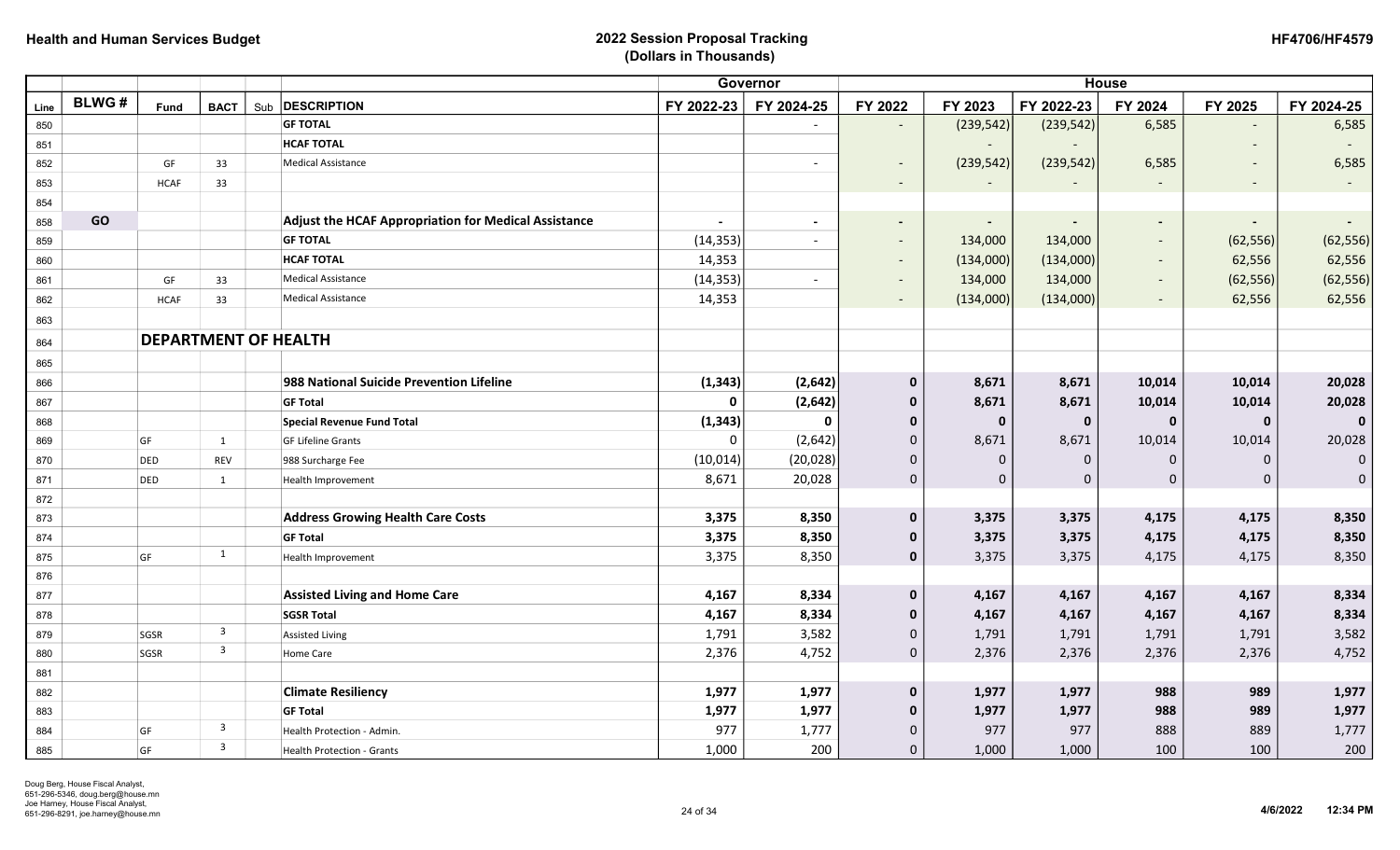|      |                |      |                         |     |                                                       | <b>House</b> |            |              |             |              |              |              |                     |
|------|----------------|------|-------------------------|-----|-------------------------------------------------------|--------------|------------|--------------|-------------|--------------|--------------|--------------|---------------------|
| Line | <b>BLWG#</b>   | Fund | <b>BACT</b>             | Sub | <b>DESCRIPTION</b>                                    | FY 2022-23   | FY 2024-25 | FY 2022      | FY 2023     | FY 2022-23   | FY 2024      | FY 2025      | FY 2024-25          |
| 886  |                |      |                         |     |                                                       |              |            |              |             |              |              |              |                     |
| 887  |                |      |                         |     | <b>Community Healing</b>                              | 2,019        | 3,028      | $\mathbf 0$  | $\mathbf 0$ | $\mathbf 0$  | $\mathbf 0$  | $\mathbf 0$  | $\mathbf 0$         |
| 888  |                |      |                         |     | <b>GF Total</b>                                       | 2,019        | 3,028      | $\mathbf 0$  | $\mathbf 0$ | $\mathbf{0}$ | 0            | $\mathbf 0$  | $\mathbf{0}$        |
| 889  |                | GF   | $\mathbf{1}$            |     | Health Improvement - Admin.                           | 313          | 620        | $\mathbf{0}$ | $\mathbf 0$ | $\Omega$     | $\Omega$     | $\Omega$     | $\mathbf{0}$        |
| 890  |                | GF   | $\mathbf{1}$            |     | Health Improvement - Grants                           | 1,706        | 2,408      | $\pmb{0}$    | $\mathbf 0$ | $\mathbf{0}$ | 0            | $\Omega$     | $\pmb{0}$           |
| 891  |                |      |                         |     |                                                       |              |            |              |             |              |              |              |                     |
| 892  |                |      |                         |     | <b>Community Health Workers</b>                       | 1,462        | 2,195      | $\mathbf 0$  | 1,462       | 1,462        | 1,097        | 1,098        | 2,195               |
| 893  |                |      |                         |     | <b>GF Total</b>                                       | 1,462        | 2,195      | $\mathbf 0$  | 1,462       | 1,462        | 1,097        | 1,098        | 2,195               |
| 894  |                | GF   | $\mathbf{1}$            |     | Health Improvement - Admin.                           | 462          | 675        | $\mathbf 0$  | 462         | 462          | 337          | 338          | 675                 |
| 895  |                | GF   | $\mathbf{1}$            |     | Health Improvement - Grants                           | 1,000        | 1,520      | $\mathbf 0$  | 1,000       | 1,000        | 760          | 760          | 1,520               |
| 896  |                |      |                         |     |                                                       |              |            |              |             |              |              |              |                     |
| 897  | <b>HF 4099</b> |      |                         |     | <b>Community Solutions</b>                            | 10,000       | 20,000     | $\pmb{0}$    | 10,000      | 10,000       | 10,000       | 10,000       | 20,000              |
| 898  |                |      |                         |     | <b>GF Total</b>                                       | 10,000       | 20,000     | $\mathbf{0}$ | 10,000      | 10,000       | 10,000       | 10,000       | 20,000              |
|      |                |      | 1                       |     |                                                       |              |            |              |             |              |              |              |                     |
| 899  |                | GF   |                         |     | Health Improvement - Admin.                           | 1,250        | 2,500      | $\mathbf 0$  | 8,750       | 8,750        | 8,750        | 8,750        | 17,500              |
| 900  |                | GF   | 1                       |     | Health Improvement - Grants                           | 8,750        | 17,500     | $\mathbf 0$  | 1,250       | 1,250        | 1,250        | 1,250        | 2,500               |
| 901  |                |      |                         |     |                                                       |              |            |              |             |              |              |              |                     |
| 902  |                |      |                         |     | Disability as a Health Equity Issue                   | 1,575        | 3,170      | $\mathbf 0$  | 1,575       | 1,575        | 1,585        | 1,585        | 3,170               |
| 903  |                |      |                         |     | <b>GF Total</b>                                       | 1,575        | 3,170      | $\mathbf 0$  | 1,575       | 1,575        | 1,585        | 1,585        | 3,170               |
| 904  |                | GF   | 1                       |     | Health Improvement - Admin.                           | 1,130        | 2,280      | $\mathbf 0$  | 1,130       | 1,130        | 1,140        | 1,140        | 2,280               |
| 905  |                | GF   | $\mathbf{1}$            |     | Health Improvement - Grants                           | 445          | 890        | $\mathbf{0}$ | 445         | 445          | 445          | 445          | 890                 |
| 906  |                |      |                         |     |                                                       |              |            |              |             |              |              |              |                     |
| 907  |                |      |                         |     | <b>Drinking Water and Wastewater Advisory Council</b> | $\mathbf 0$  | 0          | $\mathbf 0$  | $\mathbf 0$ | $\mathbf{0}$ | $\mathbf{0}$ | $\mathbf{0}$ | $\mathbf 0$         |
| 908  |                |      |                         |     | <b>SGSR Total</b>                                     | $\mathbf 0$  | 0          | $\mathbf 0$  | $\mathbf 0$ | $\bf{0}$     | 0            | 0            | $\mathbf 0$         |
| 909  |                | SGSR | $\overline{\mathbf{3}}$ |     | Health Protection (No-Cost Reinstatement)             | $\Omega$     | $\Omega$   | $\mathbf 0$  | $\mathbf 0$ | $\mathbf{0}$ | 0            | $\Omega$     | $\mathsf{O}\xspace$ |
| 910  |                |      |                         |     |                                                       |              |            |              |             |              |              |              |                     |
| 911  |                |      |                         |     | <b>Drug Overdose and Substance Abuse Prevention</b>   | 5,042        | 10,084     | $\mathbf 0$  | 5,042       | 5,042        | 5,042        | 5,042        | 10,084              |
| 912  |                |      |                         |     | <b>GF Total</b>                                       | 5,042        | 10,084     | $\mathbf 0$  | 5,042       | 5,042        | 5,042        | 5,042        | 10,084              |
| 913  |                | GF   | $\mathbf{1}$            |     | Health Improvement - Admin.                           | 921          | 1,842      | $\mathbf 0$  | 921         | 921          | 921          | 921          | 1,842               |
| 914  |                | GF   | 1                       |     | Health Improvement - Grants                           | 4,121        | 8,242      | $\mathsf{O}$ | 4,121       | 4,121        | 4,121        | 4,121        | 8,242               |
| 915  |                |      |                         |     |                                                       |              |            |              |             |              |              |              |                     |
| 916  |                |      |                         |     | <b>Engineering Plan Review Fees</b>                   | (170)        | (340)      | $\bf{0}$     | (170)       | (170)        | (170)        | (170)        | (340)               |
| 917  |                |      |                         |     | <b>SGSR Total</b>                                     | (170)        | (340)      | $\mathbf{0}$ | (170)       | (170)        | (170)        | (170)        | (340)               |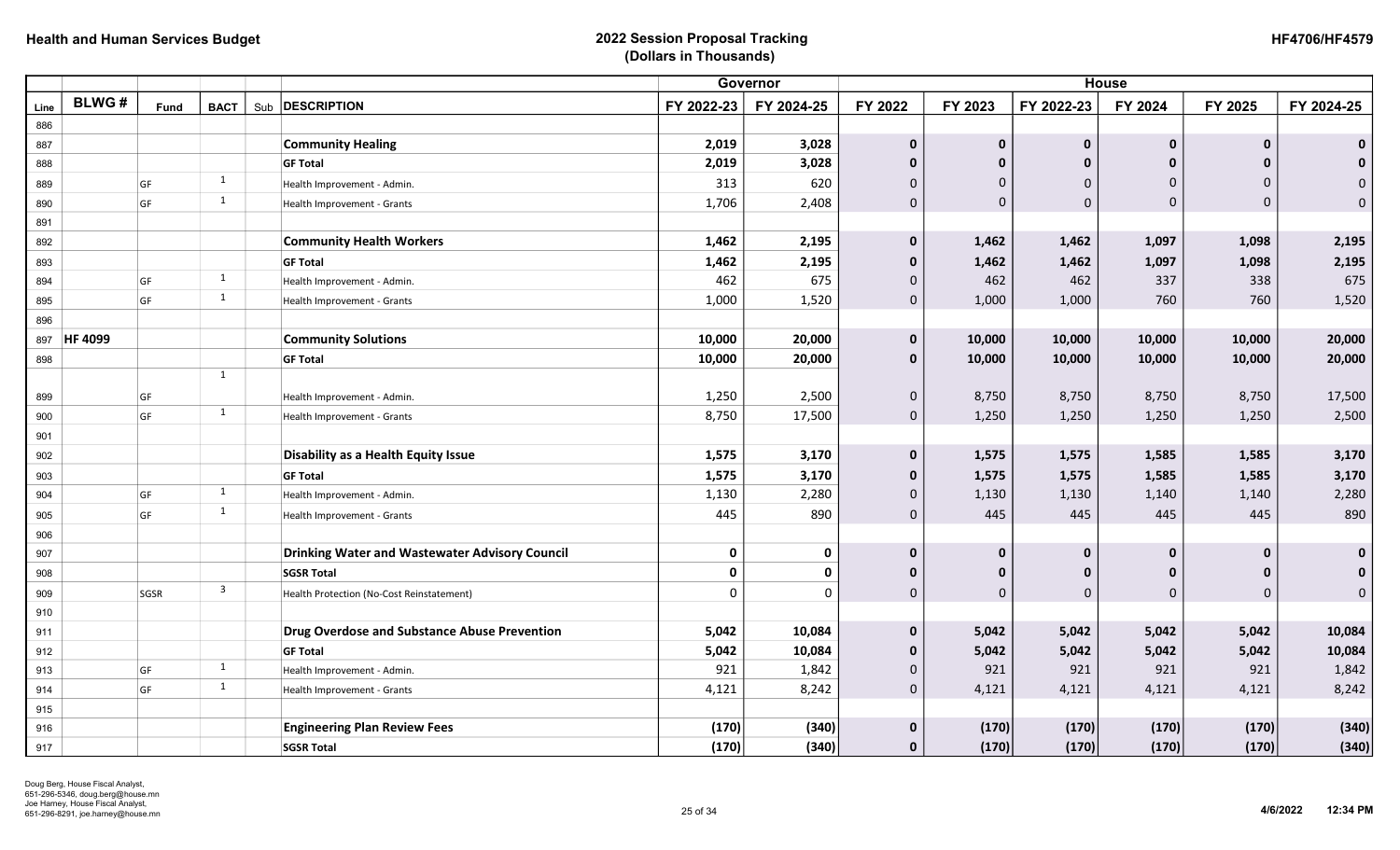| <b>HF4706/HF4579</b> |
|----------------------|
|----------------------|

|      |              |      |                         |     |                                                              | <b>House</b> |            |                     |          |             |             |              |              |
|------|--------------|------|-------------------------|-----|--------------------------------------------------------------|--------------|------------|---------------------|----------|-------------|-------------|--------------|--------------|
| Line | <b>BLWG#</b> | Fund | <b>BACT</b>             | Sub | <b>DESCRIPTION</b>                                           | FY 2022-23   | FY 2024-25 | FY 2022             | FY 2023  | FY 2022-23  | FY 2024     | FY 2025      | FY 2024-25   |
| 918  |              | SGSR | <b>REV</b>              |     | <b>Engineering Plan Review Fees</b>                          | (170)        | (340)      | $\mathsf{O}\xspace$ | (170)    | (170)       | (170)       | (170)        | (340)        |
| 919  |              |      |                         |     |                                                              |              |            |                     |          |             |             |              |              |
|      | 920 HF 258   |      |                         |     | <b>Family Planning Special Projects</b>                      | 3,467        | 6,934      | $\mathbf 0$         | 3,467    | 3,467       | 3,467       | 3,467        | 6,934        |
| 921  |              |      |                         |     | <b>GF Total</b>                                              | 3,467        | 6,934      | $\mathbf{0}$        | 3,467    | 3,467       | 3,467       | 3,467        | 6,934        |
| 922  |              | GF   | 1                       |     | Health Improvement - Admin.                                  | 307          | 614        | 0                   | 307      | 307         | 307         | 307          | 614          |
| 923  |              | GF   | 1                       |     | Health Improvement - Grants                                  | 3,160        | 6,320      | $\overline{0}$      | 3,160    | 3,160       | 3,160       | 3,160        | 6,320        |
| 924  |              |      |                         |     |                                                              |              |            |                     |          |             |             |              |              |
| 925  |              |      |                         |     | <b>Health Provider Directory</b>                             | 1,000        | 9,000      | $\mathbf 0$         | $\bf{0}$ | $\mathbf 0$ | $\bf{0}$    | $\mathbf{0}$ | $\mathbf 0$  |
| 926  |              |      |                         |     | <b>GF Total</b>                                              | 1,000        | 9,000      | $\mathbf{0}$        | $\Omega$ | $\mathbf 0$ | $\Omega$    | $\bf{0}$     | $\mathbf 0$  |
| 927  |              | GF   | 1                       |     | Health Improvement                                           | 1,000        | 9,000      | 0                   |          | $\mathbf 0$ |             |              | $\mathbf 0$  |
| 928  |              |      |                         |     |                                                              |              |            |                     |          |             |             |              |              |
| 929  |              |      |                         |     | <b>Healthy Beginnings, Healthy Families</b>                  | 11,700       | 23,581     | $\mathbf 0$         | 11,700   | 11,700      | 11,818      | 11,763       | 23,581       |
| 930  |              |      |                         |     | <b>GF Total</b>                                              | 11,700       | 23,581     | $\mathbf 0$         | 11,700   | 11,700      | 11,818      | 11,763       | 23,581       |
| 931  |              | GF   | 1                       |     | Minnesota Collaborative to Prevent Infant Mortality - Admin. | 1,535        | 3,052      | 0                   | 1,535    | 1,535       | 1,526       | 1,526        | 3,052        |
| 932  |              | GF   | 1                       |     | Minnesota Collaborative to Prevent Infant Mortality - Grants | 5,975        | 11,950     | $\overline{0}$      | 5,975    | 5,975       | 5,975       | 5,975        | 11,950       |
| 933  |              | GF   | $\mathbf{1}$            |     | <b>Help Me Connect</b>                                       | 340          | 1,326      | 0                   | 340      | 340         | 663         | 663          | 1,326        |
| 934  |              | GF   | 1                       |     | Screenings and Follow Up Services - Admin.                   | 1,190        | 2,028      | 0                   | 1,190    | 1,190       | 1,014       | 1,014        | 2,028        |
| 935  |              | GF   | $\mathbf{1}$            |     | Screenings and Follow Up Services - Grants                   | 750          | 1,500      | $\overline{0}$      | 750      | 750         | 750         | 750          | 1,500        |
| 936  |              | GF   | 1                       |     | Model Jails Practices for Incarcerated Parents - Admin.      | 485          | 875        | 0                   | 485      | 485         | 465         | 410          | 875          |
| 937  |              | GF   | 1                       |     | Model Jails Practices for Incarcerated Parents - Grants      | 1,425        | 2,850      | $\overline{0}$      | 1,425    | 1,425       | 1,425       | 1,425        | 2,850        |
| 938  |              |      |                         |     |                                                              |              |            |                     |          |             |             |              |              |
| 939  | HF 3886      |      |                         |     | <b>Home Visiting</b>                                         | 126,700      | 524,100    | $\pmb{0}$           | 62,386   | 62,386      | 62,386      | 62,386       | 124,772      |
| 940  |              |      |                         |     | <b>GF Total</b>                                              | 126,700      | 524,100    | $\mathbf 0$         | 62,386   | 62,386      | 62,386      | 62,386       | 124,772      |
| 941  |              | GF   | 1                       |     | Health Improvement - Admin.                                  | 11,525       | 47,660     | 0                   | $\Omega$ | $\Omega$    | $\mathbf 0$ | $\Omega$     | $\mathbf{0}$ |
| 942  |              | GF   | $\mathbf{1}$            |     | Health Improvement - Grants                                  | 115,175      | 476,440    | $\mathbf 0$         | 62,386   | 62,386      | 62,386      | 62,386       | 124,772      |
| 943  |              |      |                         |     |                                                              |              |            |                     |          |             |             |              |              |
| 944  |              |      |                         |     | <b>Lead Remediation in Schools and Childcare Settings</b>    | 2,054        | 3,081      | $\mathbf{0}$        | 2,054    | 2,054       | 1,540       | 1,541        | 3,081        |
| 945  |              |      |                         |     | <b>GF Total</b>                                              | 2,054        | 3,081      | $\mathbf 0$         | 2,054    | 2,054       | 1,540       | 1,541        | 3,081        |
| 946  |              | GF   | $\overline{\mathbf{3}}$ |     | Health Protection - Admin.                                   | 454          | 741        | 0                   | 454      | 454         | 370         | 371          | 741          |
| 947  |              | GF   | $\overline{\mathbf{3}}$ |     | Health Protection - Grants                                   | 1,600        | 2,340      | $\mathbf 0$         | 1,600    | 1,600       | 1,170       | 1,170        | 2,340        |
| 948  |              |      |                         |     |                                                              |              |            |                     |          |             |             |              |              |
|      | 949 HF 4429  |      |                         |     | <b>Lead Service Line Inventory</b>                           | 4,029        | 4,169      | $\mathbf 0$         | 4,029    | 4,029       | 4,029       | 140          | 4,169        |
| 950  |              |      |                         |     | <b>GF Total</b>                                              | 4,029        | 4,169      | 0                   | 4,029    | 4,029       | 4,029       | 140          | 4,169        |
| 951  |              | GF   | $\overline{\mathbf{3}}$ |     | Health Protection - Admin.                                   | 279          | 419        | $\overline{0}$      | 279      | 279         | 279         | 140          | 419          |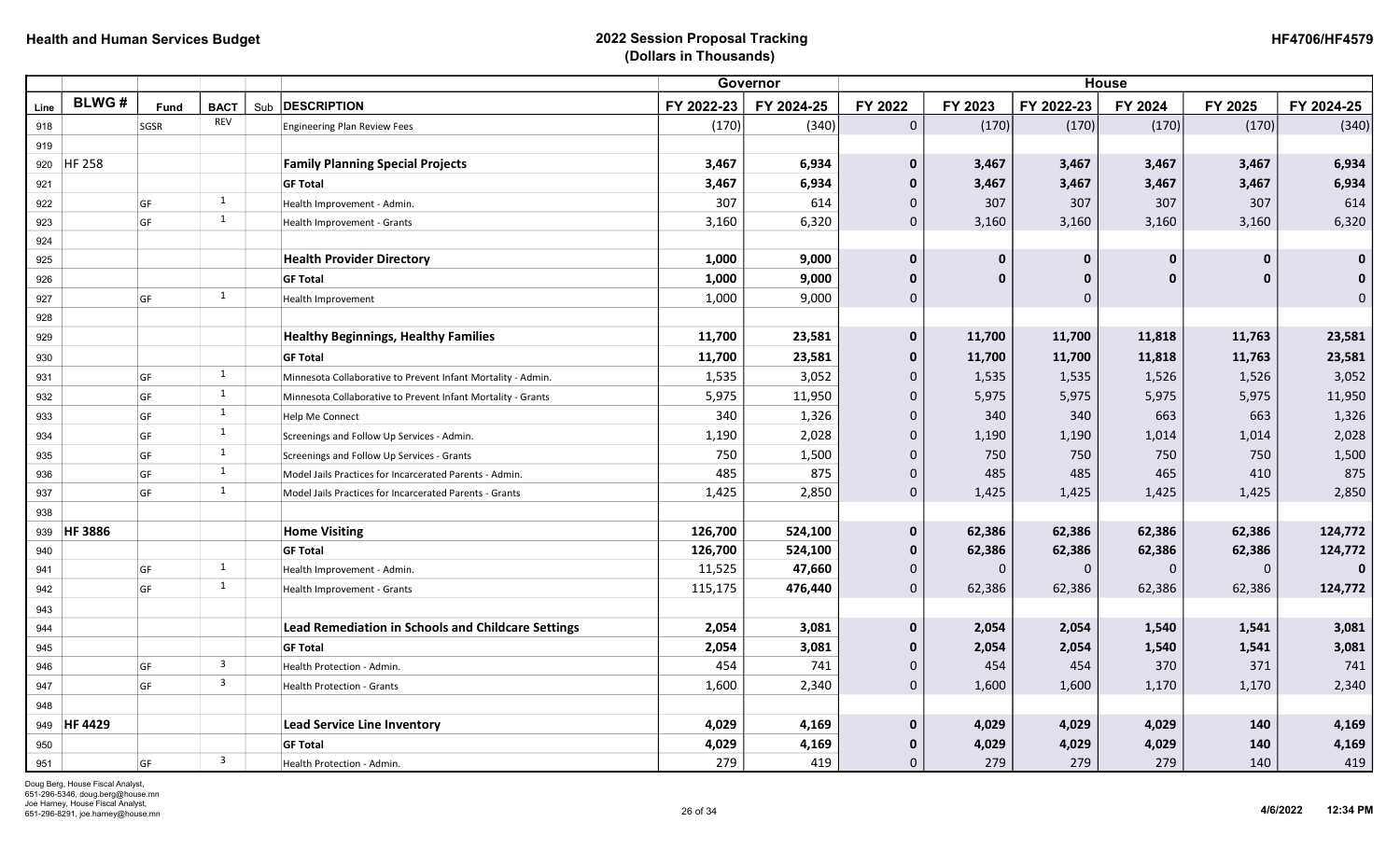|      |              |      |                         |                                                                |              | Governor   |                |              |              | <b>House</b> |                     |              |
|------|--------------|------|-------------------------|----------------------------------------------------------------|--------------|------------|----------------|--------------|--------------|--------------|---------------------|--------------|
| Line | <b>BLWG#</b> | Fund | <b>BACT</b>             | Sub <b>DESCRIPTION</b>                                         | FY 2022-23   | FY 2024-25 | FY 2022        | FY 2023      | FY 2022-23   | FY 2024      | FY 2025             | FY 2024-25   |
| 952  |              | GF   | $\overline{\mathbf{3}}$ | Health Protection - Grants                                     | 3,750        | 3,750      | $\overline{0}$ | 3,750        | 3,750        | 3,750        | $\mathsf{O}\xspace$ | 3,750        |
| 953  |              |      |                         |                                                                |              |            |                |              |              |              |                     |              |
| 954  |              |      |                         | Legalizing Adult-Use Cannabis (Revised)                        | 15,962       | 20,086     | $\mathbf{0}$   | $\bf{0}$     | $\mathbf 0$  | $\Omega$     | $\mathbf 0$         | $\mathbf{0}$ |
| 955  |              |      |                         | <b>GF Total</b>                                                | 9,951        | 16,748     | $\mathbf 0$    | $\mathbf{0}$ | $\mathbf{0}$ | $\Omega$     | $\mathbf{0}$        | $\mathbf{0}$ |
| 956  |              |      |                         | <b>SGSR Total</b>                                              | 6,011        | 3,338      | $\mathbf{0}$   | $\mathbf{0}$ | $\mathbf{0}$ | $\Omega$     | $\bf{0}$            | $\Omega$     |
| 957  |              | GF   | 1                       | Pregnant and Breastfeeding Education - Admin.                  | 3,114        | 6,228      | $\mathbf{0}$   | 0            | $\mathbf{0}$ |              | $\Omega$            |              |
| 958  |              | GF   | 1                       | Pregnant and Breastfeeding Education - Grants                  | 210          | 420        | $\mathbf 0$    | $\mathbf 0$  | $\Omega$     |              | $\mathbf 0$         | $\Omega$     |
| 959  |              | GF   | 1                       | Data Collection and Reports                                    | 399          | 611        | $\mathbf 0$    | $\mathbf 0$  | $\Omega$     |              | $\mathbf 0$         | $\Omega$     |
| 960  |              | GF   | $\overline{3}$          | <b>Contaminant Testing</b>                                     | 901          | 1,829      | $\pmb{0}$      | $\mathbf 0$  | $\mathbf{0}$ |              | $\mathbf 0$         | $\Omega$     |
| 961  |              | GF   | 1                       | Youth Prevention Education - Admin.                            | 3,611        | 7,222      | $\mathbf 0$    | $\pmb{0}$    | $\theta$     | $\Omega$     | $\Omega$            | $\Omega$     |
| 962  |              | GF   | 1                       | Youth Prevention Education - Grants                            | 1,000        | 2,000      | $\mathbf 0$    | $\mathbf 0$  | $\theta$     |              | $\Omega$            | $\Omega$     |
| 963  |              | GF   | 1                       | <b>Estimated GF Transfer Out</b>                               | 716          | $\Omega$   | $\mathbf 0$    | $\pmb{0}$    | $\theta$     |              | $\Omega$            |              |
| 964  |              | SGSR | 1                       | <b>Estimated SGSR Transfer Out</b>                             | 3,139        | $\Omega$   | $\pmb{0}$      | $\mathbf 0$  | $\mathbf{0}$ |              | $\Omega$            | $\Omega$     |
| 965  |              | GF   | 1                       | Office of Medical Cannabis GF Base Eliminated                  | 0            | (1, 562)   | $\mathbf 0$    | $\mathbf 0$  | $\theta$     |              | $\mathbf 0$         |              |
| 966  |              | SGSR | 1                       | Office of Medical Cannabis SGSR Base Eliminated                | 0            | (6, 848)   | $\mathbf 0$    | $\mathbf 0$  | $\Omega$     |              | $\Omega$            |              |
| 967  |              | SGSR | REV                     | Revenue Credited to Cannabis Licensing Board                   | 2,872        | 10,186     | $\mathbf 0$    | $\Omega$     | $\Omega$     | $\Omega$     | $\Omega$            | $\Omega$     |
| 968  |              |      |                         |                                                                |              |            |                |              |              |              |                     |              |
| 969  |              |      |                         | Long COVID                                                     | 2,669        | 7,412      | $\mathbf{0}$   | 2,669        | 2,669        | 3,706        | 3,706               | 7,412        |
| 970  |              |      |                         | <b>GF Total</b>                                                | 2,669        | 7,412      | $\mathbf{0}$   | 2,669        | 2,669        | 3,706        | 3,706               | 7,412        |
| 971  |              | GF   | 1                       | Health Improvement - Admin.                                    | 2,119        | 6,312      | $\mathbf{0}$   | 2,119        | 2,119        | 3,156        | 3,156               | 6,312        |
| 972  |              | GF   | 1                       | Health Improvement - Grants                                    | 550          | 1,100      | $\mathbf 0$    | 550          | 550          | 550          | 550                 | 1,100        |
| 973  |              |      |                         |                                                                |              |            |                |              |              |              |                     |              |
| 974  |              |      |                         | <b>Medical Cannabis Patient Fee Reduction (New)</b>            | 5,614        | 15,885     |                |              |              |              |                     |              |
| 975  |              |      |                         | <b>GF Total</b>                                                | 5,614        | 15,885     | $\mathbf 0$    | 0            | $\mathbf 0$  | 0            | $\mathbf 0$         | $\bf{0}$     |
| 976  |              | SGSR | 1                       | Health Improvement                                             | 4            | $\Omega$   | $\mathbf{0}$   | 0            | $\Omega$     | $\Omega$     | $\Omega$            |              |
| 977  |              | SGSR | REV                     | Medical Cannabis Patient Fee Reduction                         | 5,610        | 15,885     | $\mathbf 0$    | $\mathbf 0$  | $\mathbf 0$  | $\mathbf 0$  | $\mathbf 0$         | $\Omega$     |
|      |              |      |                         |                                                                |              |            |                |              |              |              |                     |              |
| 978  |              |      |                         |                                                                |              |            |                |              |              |              |                     |              |
| 979  |              |      |                         | <b>Medical Education and Research Cost Fund Administration</b> | $\mathbf 0$  | 0          | $\mathbf 0$    | $\bf{0}$     | $\mathbf 0$  |              | $\mathbf 0$         | $\Omega$     |
| 980  |              |      |                         | <b>GF Total</b>                                                | $\mathbf{0}$ | O          | $\mathbf{0}$   | $\bf{0}$     | $\mathbf{0}$ | $\bf{0}$     | $\bf{0}$            |              |
| 981  |              | GF   | 1                       | Health Improvement - Admin.                                    | 150          | 300        | $\mathbf 0$    | 150          | 150          | 150          | 150                 | 300          |
| 982  |              | GF   | 1                       | Health Improvement - Grants                                    | (150)        | (300)      | $\Omega$       | (150)        | (150)        | (150)        | (150)               | (300)        |
| 983  |              |      |                         |                                                                |              |            |                |              |              |              |                     |              |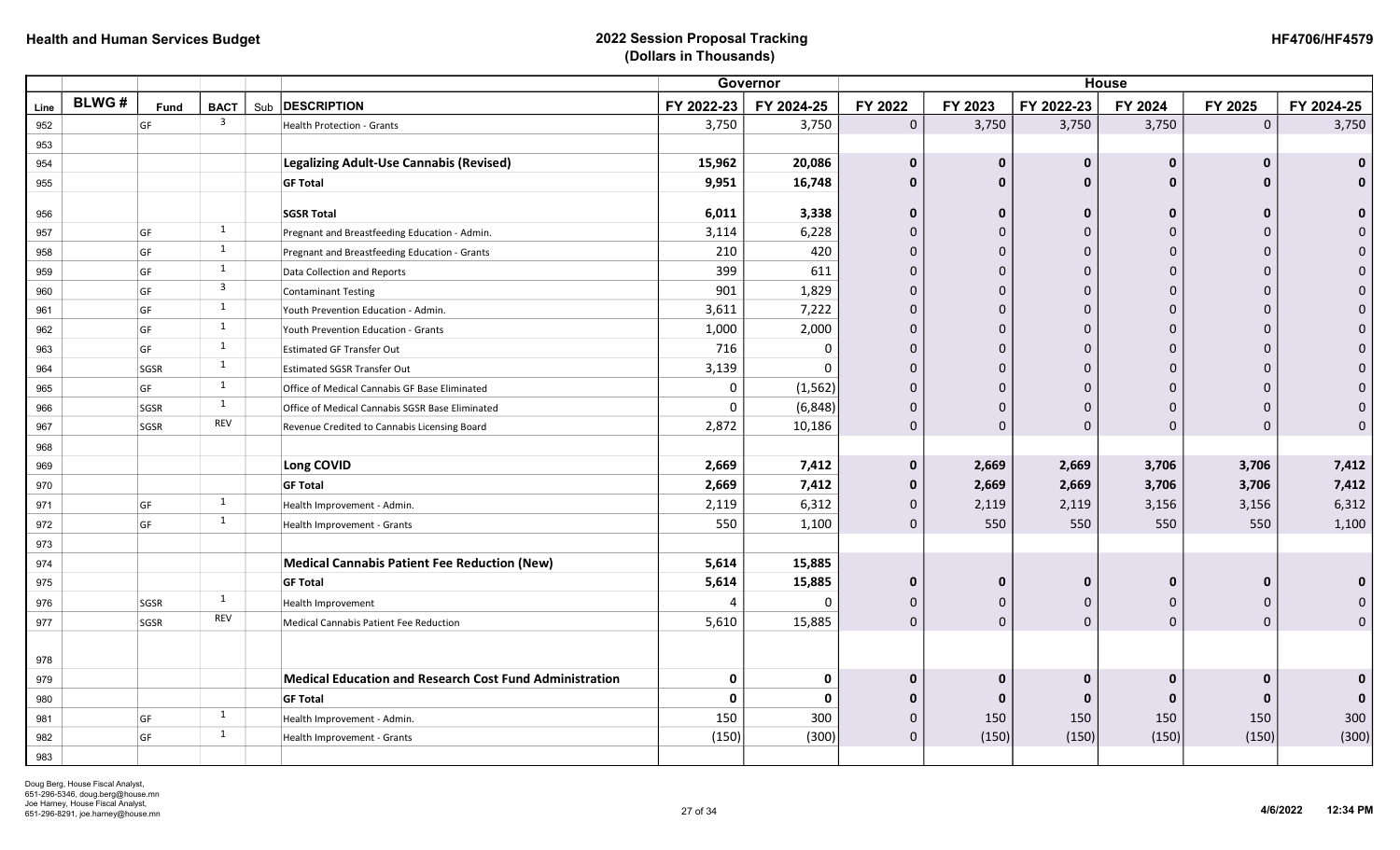|      |              |             |                         |                                                      | Governor   |            | <b>House</b> |              |              |              |              |              |
|------|--------------|-------------|-------------------------|------------------------------------------------------|------------|------------|--------------|--------------|--------------|--------------|--------------|--------------|
| Line | <b>BLWG#</b> | <b>Fund</b> | <b>BACT</b>             | Sub <b>DESCRIPTION</b>                               | FY 2022-23 | FY 2024-25 | FY 2022      | FY 2023      | FY 2022-23   | FY 2024      | FY 2025      | FY 2024-25   |
| 984  |              |             |                         | <b>Mercury in Skin Lightening Products</b>           | 300        | 600        | $\mathbf 0$  | $\mathbf 0$  | $\mathbf{0}$ | $\mathbf 0$  | $\mathbf{0}$ | $\mathbf{0}$ |
| 985  |              |             |                         | <b>GF Total</b>                                      | 300        | 600        | $\mathbf 0$  | $\mathbf 0$  | $\mathbf{0}$ | $\mathbf{0}$ | $\mathbf{0}$ | $\mathbf 0$  |
| 986  |              | GF          | $\overline{\mathbf{3}}$ | Health Protection - Admin.                           | 150        | 300        | $\mathbf{0}$ | $\mathbf{0}$ | $\Omega$     | $\Omega$     | $\Omega$     | $\mathbf{0}$ |
| 987  |              | GF          | $\overline{\mathbf{3}}$ | Health Protection - Grants                           | 150        | 300        | $\mathbf 0$  | $\Omega$     | $\Omega$     | $\mathbf 0$  | $\Omega$     | $\mathbf 0$  |
| 988  |              |             |                         |                                                      |            |            |              |              |              |              |              |              |
| 989  |              |             |                         | <b>No Surprises Act Enforcement</b>                  | 964        | 1,520      | $\pmb{0}$    | 964          | 964          | 763          | 757          | 1,520        |
| 990  |              |             |                         | <b>GF Total</b>                                      | 964        | 1,520      | $\pmb{0}$    | 964          | 964          | 763          | 757          | 1,520        |
| 991  |              | GF          | 1                       | Health Improvement                                   | 964        | 1,520      | $\mathbf{0}$ | 964          | 964          | 763          | 757          | 1,520        |
| 992  |              |             |                         |                                                      |            |            |              |              |              |              |              |              |
|      |              |             |                         | <b>Opioid Overdose Prevention and HIV Prevention</b> |            |            |              |              |              |              |              |              |
| 993  |              |             |                         | for People Experiencing Homelessness                 | 1,129      | 2,258      | $\mathbf 0$  | 1,129        | 1,129        | 1,129        | 1,129        | 2,258        |
| 994  |              |             |                         | <b>GF Total</b>                                      | 1,129      | 2,258      | $\mathbf 0$  | 1,129        | 1,129        | 1,129        | 1,129        | 2,258        |
| 995  |              | GF          | $\overline{\mathbf{3}}$ | Health Protection - Admin.                           | 169        | 338        | $\mathbf 0$  | 169          | 169          | 169          | 169          | 338          |
| 996  |              | GF          | $\overline{3}$          | <b>Health Protection - Grants</b>                    | 960        | 1,920      | $\mathbf{0}$ | 960          | 960          | 960          | 960          | 1,920        |
| 997  |              |             |                         |                                                      |            |            |              |              |              |              |              |              |
| 998  |              |             |                         | <b>Public Health System Transformation (New)</b>     | 23,531     | 47,062     | $\mathbf 0$  | 23,531       | 23,531       | 23,531       | 23,531       | 47,062       |
| 999  |              |             |                         | <b>GF Total</b>                                      | 23,531     | 47,062     | $\mathbf 0$  | 23,531       | 23,531       | 23,531       | 23,531       | 47,062       |
| 1000 |              | GF          | $\mathbf{1}$            | <b>Community Health Board Grants</b>                 | 20,000     | 40,000     | $\mathbf 0$  | 20,000       | 20,000       | 20,000       | 20,000       | 40,000       |
| 1001 |              | GF          | $\mathbf{1}$            | <b>Tribal Government Grants</b>                      | 1,000      | 2,000      | $\mathbf 0$  | 1,000        | 1,000        | 1,000        | 1,000        | 2,000        |
| 1002 |              | GF          | $\mathbf{1}$            | AmeriCorps Grant                                     | 1,000      | 2,000      | $\mathbf 0$  | 1,000        | 1,000        | 1,000        | 1,000        | 2,000        |
| 1003 |              | GF          | 1                       | Health Improvement - Admin.                          | 1,531      | 3,062      | $\mathbf 0$  | 1,531        | 1,531        | 1,531        | 1,531        | 3,062        |
| 1004 |              |             |                         |                                                      |            |            |              |              |              |              |              |              |
| 1005 |              |             |                         | <b>Revitalize Health Care Workforce</b>              | 22,000     | 44,000     | $\mathbf 0$  | 21,575       | 21,575       | 21,575       | 21,575       | 43,150       |
| 1006 |              |             |                         | <b>HCAF Total</b>                                    | 22,000     | 44,000     | $\mathbf 0$  | 21,575       | 21,575       | 21,575       | 21,575       | 43,150       |
| 1007 |              | <b>HCAF</b> | $\mathbf{1}$            | Rural Clinical Training - Admin.                     | 423        | 846        | $\mathbf 0$  | 423          | 423          | 423          | 423          | 846          |
| 1008 |              | <b>HCAF</b> | $\mathbf{1}$            | Rural Clinical Training - Grants                     | 1,650      | 3,300      | $\mathbf 0$  | 1,650        | 1,650        | 1,650        | 1,650        | 3,300        |
| 1009 |              | <b>HCAF</b> | $\mathbf{1}$            | Primary Care Residency Training - Admin.             | 207        | 414        | $\mathbf 0$  | 207          | 207          | 207          | 207          | 414          |
| 1010 |              | <b>HCAF</b> | 1                       | Primary Care Residency Training - Grants             | 4,300      | 8,600      | $\Omega$     | 4,300        | 4,300        | 4,300        | 4,300        | 8,600        |
| 1011 |              | <b>HCAF</b> | $\mathbf{1}$            | <b>Workforce Research</b>                            | 425        | 850        | $\Omega$     | $\Omega$     | $\Omega$     | $\mathbf{0}$ | $\Omega$     | $\mathbf 0$  |
| 1012 |              | <b>HCAF</b> | $\mathbf{1}$            | International Immigrant Medical Training - Admin.    | 55         | 110        | $\mathbf{0}$ | 55           | 55           | 55           | 55           | 110          |
| 1013 |              | <b>HCAF</b> | $\mathbf{1}$            | International Immigrant Medical Training - Grants    | 375        | 750        | $\mathbf{0}$ | 375          | 375          | 375          | 375          | 750          |
| 1014 |              | <b>HCAF</b> | $\mathbf{1}$            | Site-Based Clinical Training - Admin.                | 565        | 1,130      | $\mathbf 0$  | 565          | 565          | 565          | 565          | 1,130        |
| 1015 |              | <b>HCAF</b> | 1                       | Site-Based Clinical Training - Grants                | 12,000     | 24,000     | $\mathbf{0}$ | 12,000       | 12,000       | 12,000       | 12,000       | 24,000       |
| 1016 |              | <b>HCAF</b> | $\mathbf{1}$            | Mental Health Occupation Training - Grants           | 460        | 920        | $\mathbf{0}$ | 460          | 460          | 460          | 460          | 920          |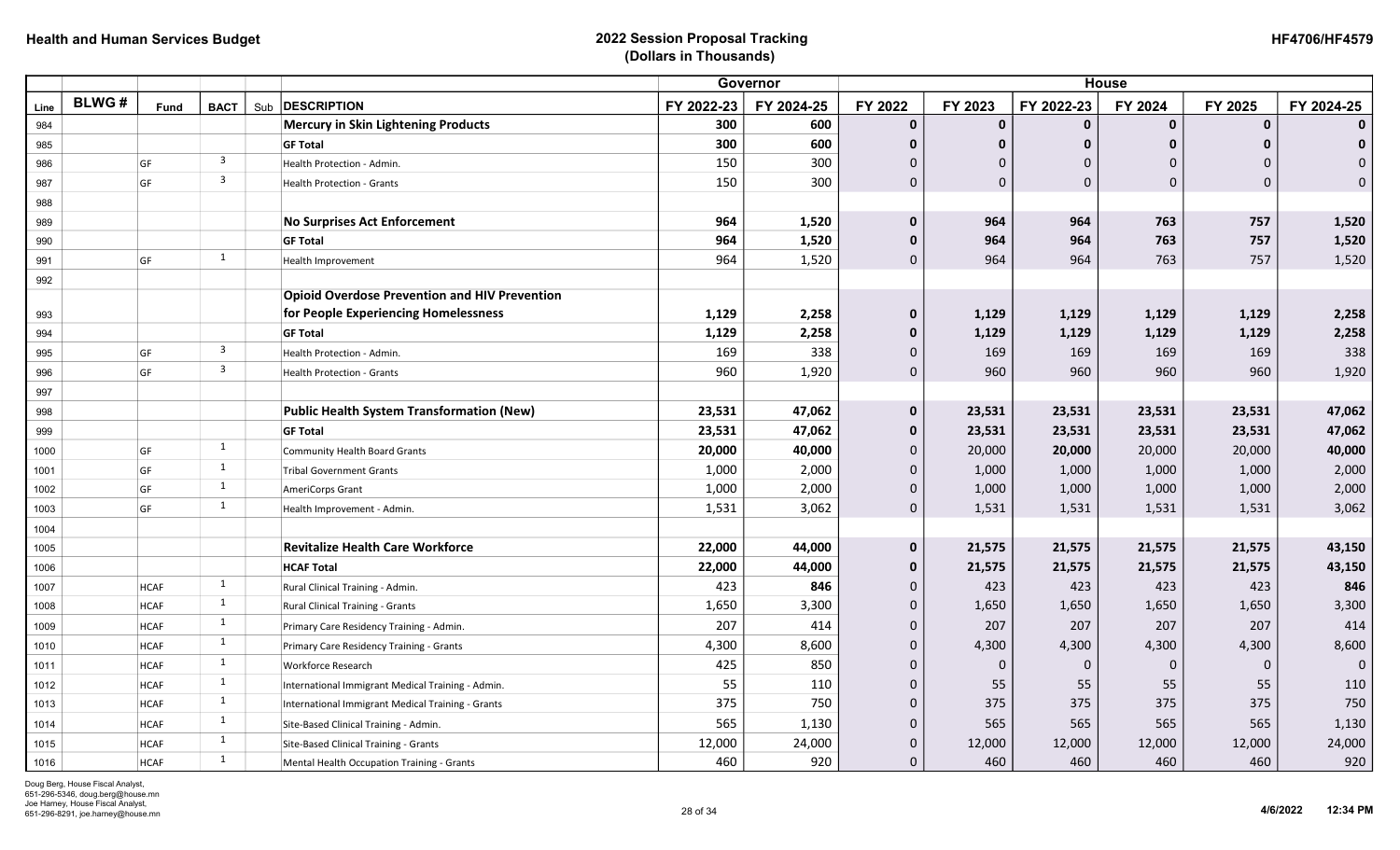| <b>HF4706/HF4579</b> |
|----------------------|
|----------------------|

|      |                |             |                         |                                                          |            | Governor    |              |              |             | <b>House</b>   |                         |              |
|------|----------------|-------------|-------------------------|----------------------------------------------------------|------------|-------------|--------------|--------------|-------------|----------------|-------------------------|--------------|
| Line | <b>BLWG#</b>   | Fund        | <b>BACT</b>             | Sub <b>DESCRIPTION</b>                                   | FY 2022-23 | FY 2024-25  | FY 2022      | FY 2023      | FY 2022-23  | FY 2024        | FY 2025                 | FY 2024-25   |
| 1017 |                | <b>HCAF</b> | 1                       | Mental Health Occupation Training - Admin.               | 1,540      | 3,080       | $\mathbf 0$  | 1,540        | 1,540       | 1,540          | 1,540                   | 3,080        |
| 1018 |                |             |                         |                                                          |            |             |              |              |             |                |                         |              |
| 1019 |                |             |                         | <b>Safety Improvements for Long-Term Care Facilities</b> | 5,500      | 8,200       | $\mathbf{0}$ | 5,500        | 5,500       | 8,200          | $\bf{0}$                | 8,200        |
| 1020 |                |             |                         | <b>GF Total</b>                                          | 5,500      | 8,200       | $\mathbf{0}$ | 5,500        | 5,500       | 8,200          | $\bf{0}$                | 8,200        |
| 1021 |                | GF          | $\overline{\mathbf{3}}$ | Health Protection - Admin.                               | 500        | 700         | $\mathbf{0}$ | 500          | 500         | 700            | $\mathbf 0$             | 700          |
| 1022 |                | GF          | $\overline{\mathbf{3}}$ | <b>Health Protection - Grants</b>                        | 5,000      | 7,500       | $\mathbf 0$  | 5,000        | 5,000       | 7,500          | $\mathbf 0$             | 7,500        |
| 1023 |                |             |                         |                                                          |            |             |              |              |             |                |                         |              |
|      | 1024 HF 3114   |             |                         | <b>School Health</b>                                     | 837        | 6,749       | $\mathbf{0}$ | 837          | 837         | 3,462          | 3,287                   | 6,749        |
| 1025 |                |             |                         | <b>GF Total</b>                                          | 837        | 6,749       | $\mathbf{0}$ | 837          | 837         | 3,462          | 3,287                   | 6,749        |
| 1026 |                | GF          | $\mathbf{1}$            | Health Improvement - Admin.                              | 837        | 2,249       | $\mathbf 0$  | 837          | 837         | 1,212          | 1,037                   | 2,249        |
| 1027 |                | GF          | $\mathbf{1}$            | Health Improvement - Grants                              | 0          | 4,500       | $\mathbf 0$  | $\mathbf 0$  | $\mathbf 0$ | 2,250          | 2,250                   | 4,500        |
| 1028 |                |             |                         |                                                          |            |             |              |              |             |                |                         |              |
| 1029 |                |             |                         | <b>Deadly Force Encounters</b>                           | 494        | 988         | $\mathbf{0}$ | $\mathbf{0}$ | $\mathbf 0$ | $\bf{0}$       | $\mathbf 0$             | $\mathbf{0}$ |
| 1030 |                |             |                         | <b>GF Total</b>                                          | 494        | 988         | $\mathbf{0}$ | $\mathbf{0}$ | 0           | $\Omega$       | $\bf{0}$                | $\mathbf{0}$ |
| 1031 |                | GF          | 1                       | Health Improvement - Admin.                              | 444        | 888         | $\mathbf{0}$ | $\mathbf 0$  | $\Omega$    | $\Omega$       | $\mathbf 0$             | $\mathbf{0}$ |
| 1032 |                | GF          | 1                       | Health Improvement - Grants                              | 50         | 100         | $\mathbf 0$  | $\mathbf 0$  | $\mathbf 0$ | $\mathbf 0$    | $\pmb{0}$               | $\mathbf{0}$ |
| 1033 |                |             |                         |                                                          |            |             |              |              |             |                |                         |              |
| 1034 |                |             |                         | <b>Trauma System Fee Adjustment</b>                      | 415        | 830         | $\mathbf{0}$ | 415          | 415         | 415            | 415                     | 830          |
| 1035 |                |             |                         | <b>GF Total</b>                                          | 415        | 830         | $\mathbf{0}$ | 415          | 415         | 415            | 415                     | 830          |
| 1036 |                |             |                         | <b>SGSR Total</b>                                        | 0          | $\mathbf 0$ | $\mathbf{0}$ | $\mathbf 0$  | 0           | $\mathbf 0$    | $\mathbf 0$             | $\mathbf 0$  |
| 1037 |                | GF          | 1                       | Health Improvement                                       | 61         | 122         | $\mathbf 0$  | 61           | 61          | 61             | 61                      | 122          |
| 1038 |                | GF          | REV                     | Trauma System Fees (Non-Dedicated GF Revenue Eliminated) | 354        | 708         | $\mathbf 0$  | 354          | 354         | 354            | 354                     | 708          |
| 1039 |                | SGSR        | 1                       | Health Improvement                                       | 430        | 860         | $\mathbf{0}$ | 430          | 430         | 430            | 430                     | 860          |
| 1040 |                | SGSR        | REV                     | <b>Trauma System Fees</b>                                | (430)      | (860)       | $\mathbf{0}$ | (430)        | (430)       | (430)          | (430)                   | (860)        |
| 1041 |                |             |                         |                                                          |            |             |              |              |             |                |                         |              |
| 1042 | <b>HF 3696</b> |             |                         | <b>Health Data Collection Modified</b>                   |            |             | $\bf{0}$     | 342          | 342         | 283            | 158                     | 441          |
| 1043 |                |             |                         | <b>GF Total</b>                                          |            |             | $\Omega$     | 342          | 342         | 283            | 158                     | 441          |
| 1044 |                | GF          | $\overline{3}$          | Health Protection - Admin.                               |            |             | $\Omega$     | 342          | 342         | 283            | 158                     | 441          |
| 1045 |                | GF          | $\overline{\mathbf{3}}$ | Health Protection - Grants                               |            |             | $\mathbf{0}$ | $\mathbf 0$  | $\mathbf 0$ | $\mathbf 0$    | $\mathbf 0$             | $\mathbf{0}$ |
| 1046 |                |             |                         |                                                          |            |             |              |              |             |                |                         |              |
| 1047 | <b>HF 2663</b> |             |                         | <b>Change of Sex on Birth Certificate</b>                |            |             | $\mathbf{0}$ | 75           | 75          | 7              | $\overline{\mathbf{z}}$ | 14           |
| 1048 |                |             |                         | <b>SGSR Total</b>                                        |            |             | 0            | 75           | 75          | 7              | $\overline{7}$          | 14           |
| 1049 |                | SGSR        | 1                       | Health Improvement - Admin.                              |            |             | $\mathbf{0}$ | 75           | 75          | $\overline{7}$ | $\overline{7}$          | 14           |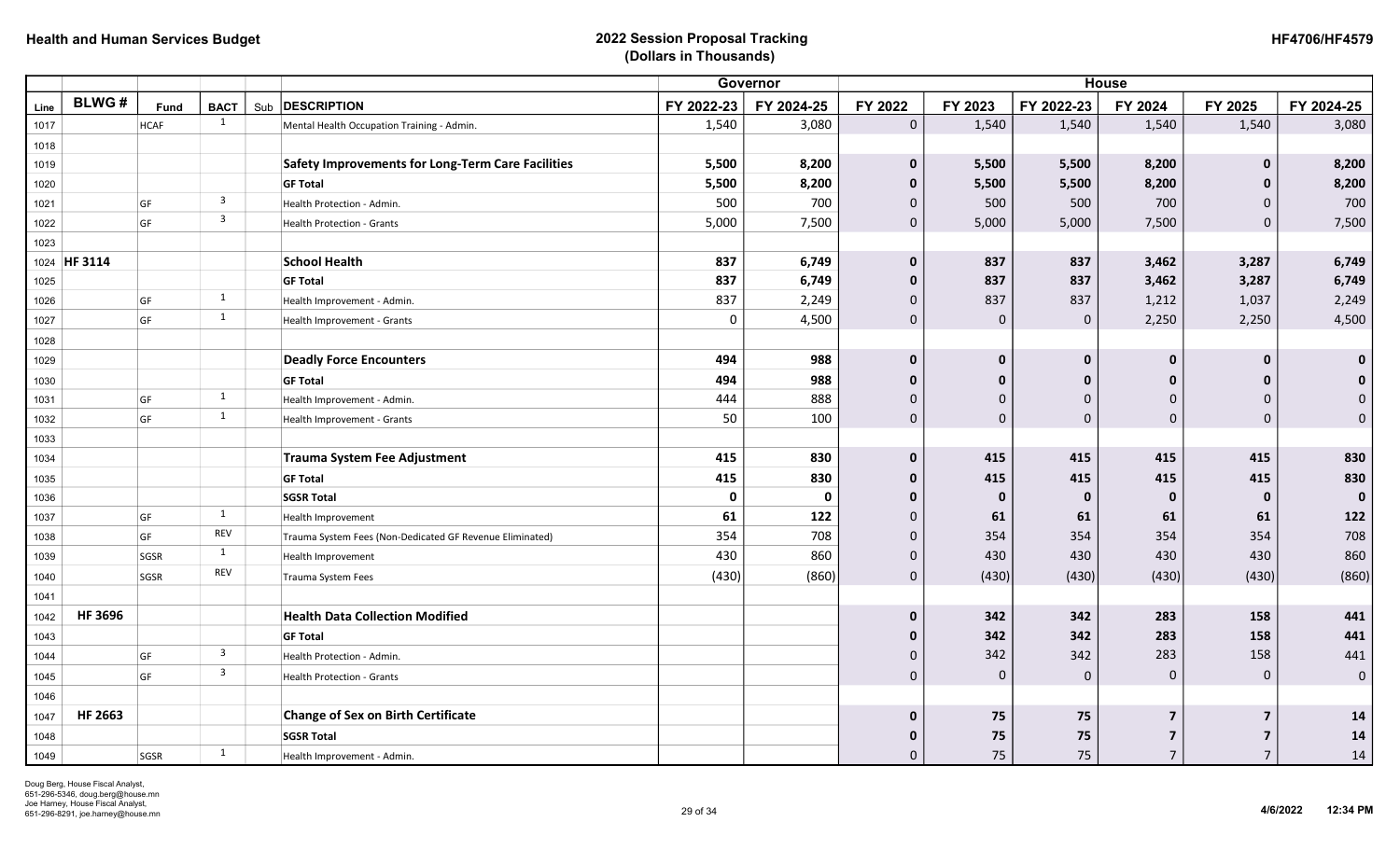|      |                   |      |                         |                                                            |            | Governor   |              |             |             | <b>House</b> |             |              |
|------|-------------------|------|-------------------------|------------------------------------------------------------|------------|------------|--------------|-------------|-------------|--------------|-------------|--------------|
| Line | <b>BLWG#</b>      | Fund | <b>BACT</b>             | Sub <b>DESCRIPTION</b>                                     | FY 2022-23 | FY 2024-25 | FY 2022      | FY 2023     | FY 2022-23  | FY 2024      | FY 2025     | FY 2024-25   |
| 1050 |                   | SGSR | 1                       | Health Improvement - Grants                                |            |            | $\mathbf 0$  | $\mathbf 0$ | $\mathbf 0$ | $\mathbf 0$  | $\mathbf 0$ | $\Omega$     |
| 1051 |                   |      |                         |                                                            |            |            |              |             |             |              |             |              |
| 1052 | <b>HF 2499</b>    |      |                         | Universal Health Reform Cost-Benefit Analysis              |            |            | $\mathbf 0$  | 461         | 461         | 288          | 0           | 288          |
| 1053 |                   |      |                         | <b>GF Total</b>                                            |            |            | $\mathbf 0$  | 461         | 461         | 288          | $\bf{0}$    | 288          |
| 1054 |                   | GF   | 1                       | Health Improvement - Admin.                                |            |            | $\Omega$     | 461         | 461         | 288          | $\Omega$    | 288          |
| 1055 |                   | GF   | $\mathbf{1}$            | Health Improvement - Grants                                |            |            | $\mathbf{0}$ | $\Omega$    | $\mathbf 0$ | $\mathbf 0$  | 0           | $\mathbf 0$  |
| 1056 |                   |      |                         |                                                            |            |            |              |             |             |              |             |              |
| 1057 | <b>HF 3898</b>    |      |                         | <b>Licensed Child/Daycare Lead Testing and Remediation</b> |            |            | $\mathbf 0$  | 1,000       | 1,000       | 1,000        | 1,000       | 2,000        |
| 1058 |                   |      |                         | <b>GF Total</b>                                            |            |            | $\mathbf 0$  | 1,000       | 1,000       | 1,000        | 1,000       | 2,000        |
| 1059 |                   | GF   | $\overline{3}$          | Health Protection - Admin.                                 |            |            | 0            | 1,000       | 1,000       | 1,000        | 1,000       | 2,000        |
| 1060 |                   | GF   | $\overline{\mathbf{3}}$ | Health Protection - Grants                                 |            |            | $\mathbf 0$  | $\Omega$    | $\mathbf 0$ | $\mathbf 0$  | $\Omega$    | $\mathbf{0}$ |
| 1061 |                   |      |                         |                                                            |            |            |              |             |             |              |             |              |
| 1062 | HF 1419-1A        |      |                         | <b>Skin Lightening Creams Containing Mecury</b>            |            |            | $\mathbf{0}$ | 100         | 100         | 100          | 100         | 200          |
| 1063 |                   |      |                         | <b>GF Total</b>                                            |            |            | 0            | 100         | 100         | 100          | 100         | 200          |
| 1064 |                   | GF   | $\overline{3}$          | Health Protection - Admin.                                 |            |            | 0            | 24          | 24          | 24           | 24          | 48           |
| 1065 |                   | GF   | $\overline{3}$          | Health Protection - Grants                                 |            |            | $\mathbf 0$  | 76          | 76          | 76           | 76          | 152          |
| 1066 |                   |      |                         |                                                            |            |            |              |             |             |              |             |              |
| 1067 | HF 1888-2A        |      |                         | <b>Mortuary Science Scope of Practice</b>                  |            |            | $\mathbf 0$  | 219         | 219         | 132          | 61          | 193          |
| 1068 |                   |      |                         | <b>SGSR Total</b>                                          |            |            | 0            | 219         | 219         | 132          | 61          | 193          |
| 1069 |                   | SGSR | $\overline{3}$          | Health Protection - Admin.                                 |            |            | $\Omega$     | 219         | 219         | 132          | 61          | 193          |
| 1070 |                   | SGSR | $\overline{\mathbf{3}}$ | <b>Health Protection - Grants</b>                          |            |            | $\Omega$     | $\Omega$    | 0           | $\Omega$     | $\mathbf 0$ | $\mathbf 0$  |
| 1071 |                   |      |                         |                                                            |            |            |              |             |             |              |             |              |
| 1072 | HF 2586-1A        |      |                         | <b>Emmett Louis Till Victims Recovery Program</b>          |            |            | $\mathbf 0$  | 500         | 500         | O            | $\bf{0}$    | $\mathbf 0$  |
| 1073 |                   |      |                         | <b>GF Total</b>                                            |            |            | $\bf{0}$     | 500         | 500         | $\Omega$     |             | $\mathbf 0$  |
| 1074 |                   | GF   | 1                       | Health Improvement - Admin.                                |            |            | 0            | 250         | 250         | $\Omega$     | $\Omega$    | $\mathbf 0$  |
| 1075 |                   | GF   | 1                       | Health Improvement - Grants                                |            |            | 0            | 250         | 250         | $\Omega$     | $\Omega$    | $\mathbf{0}$ |
| 1076 |                   |      |                         |                                                            |            |            |              |             |             |              |             |              |
| 1077 | HF 3119           |      |                         | <b>Medical Cannabis Patient Enrollment Fees Modified</b>   |            |            | $\bf{0}$     | 5,614       | 5,614       | 7,165        | 8,720       | 15,885       |
| 1078 |                   |      |                         | <b>GF Total</b>                                            |            |            | $\mathbf 0$  | 5,614       | 5,614       | 7,165        | 8,720       | 15,885       |
| 1079 |                   | SGSR | 1                       | Health Improvement - Admin.                                |            |            | $\Omega$     |             | 4           | $\Omega$     | 0           | - 0          |
| 1080 |                   | SGSR | REV                     | Health Improvement - Revenue Reduction                     |            |            | $\mathbf{0}$ | 5,610       | 5,610       | 7,165        | 8,720       | 15,885       |
| 1081 |                   |      |                         |                                                            |            |            |              |             |             |              |             |              |
|      | 1107   HF 3162-1A |      |                         | <b>Tribal Medical Cannabis Board and Program</b>           |            |            | $\mathbf 0$  | 596         | 596         | 220          | 220         | 440          |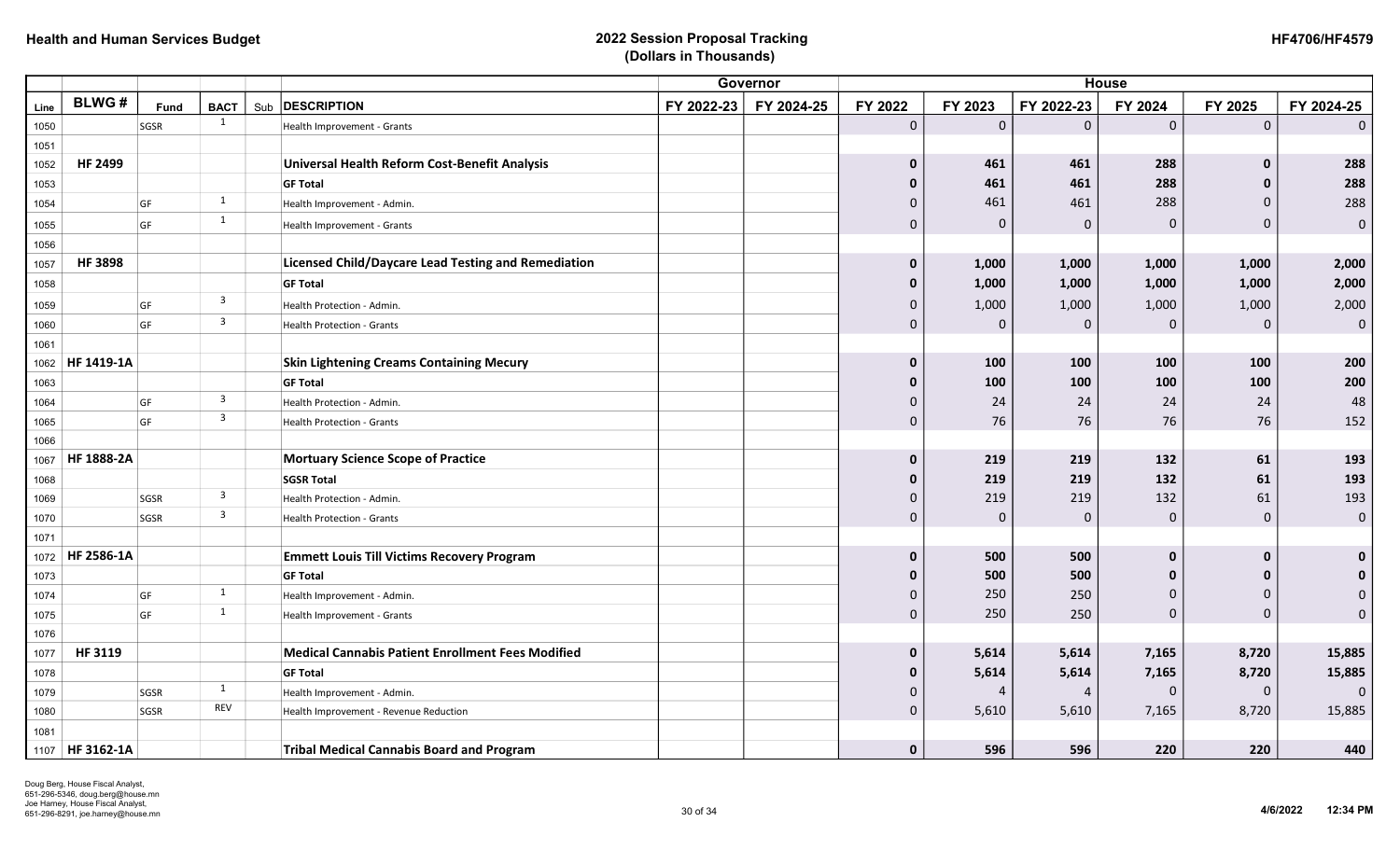|      |                   |                        |                         | <b>House</b><br>Governor                                   |            |            |                |          |             |              |                     |                |
|------|-------------------|------------------------|-------------------------|------------------------------------------------------------|------------|------------|----------------|----------|-------------|--------------|---------------------|----------------|
| Line | <b>BLWG#</b>      | <b>Fund</b>            | <b>BACT</b>             | Sub <b>DESCRIPTION</b>                                     | FY 2022-23 | FY 2024-25 | FY 2022        | FY 2023  | FY 2022-23  | FY 2024      | FY 2025             | FY 2024-25     |
| 1108 |                   |                        |                         | <b>SGSR Total</b>                                          |            |            | $\mathbf 0$    | 596      | 596         | 220          | 220                 | 440            |
| 1109 |                   | GF                     | 1                       | Health Improvement - Admin.                                |            |            | 0              | 596      | 596         | 220          | 220                 | 440            |
| 1110 |                   | GF                     | 1                       | Health Improvement - Grants                                |            |            | 0              | 0        | $\mathbf 0$ | $\mathbf{0}$ | $\mathbf 0$         | $\mathbf{0}$   |
| 1111 |                   |                        |                         |                                                            |            |            |                |          |             |              |                     |                |
| 1112 | <b>HF3360</b>     |                        |                         | <b>POLST Form Study</b>                                    |            |            | $\mathbf 0$    | 292      | 292         | n            | 0                   | $\mathbf 0$    |
| 1113 |                   |                        |                         | <b>GF Total</b>                                            |            |            | 0              | 292      | 292         | n            | 0                   | $\mathbf{0}$   |
| 1114 |                   | GF                     | 1                       | Health Improvement - Admin.                                |            |            | 0              | 292      | 292         | <sup>0</sup> | 0                   | $\Omega$       |
| 1115 |                   | GF                     | 1                       | Health Improvement - Grants                                |            |            | 0              | $\Omega$ | $\mathbf 0$ | $\mathbf 0$  | 0                   | $\mathbf 0$    |
| 1116 |                   |                        |                         |                                                            |            |            |                |          |             |              |                     |                |
| 1117 | <b>HF 3418</b>    |                        |                         | Mental Health Professionals Grant/Loan Forgiveness Program |            |            | $\mathbf 0$    | 1,275    | 1,275       | 1,264        | 1,264               | 2,528          |
| 1118 |                   |                        |                         | <b>GF Total</b>                                            |            |            | 0              | 1,275    | 1,275       | 1,264        | 1,264               | 2,528          |
| 1119 |                   | $\mathsf{G}\mathsf{F}$ | $\mathbf{1}$            | Health Improvement - Admin. Loan Forgiveness               |            |            | $\Omega$       | 199      | 199         | 199          | 199                 | 398            |
| 1120 |                   | GF                     | 1                       | Health Improvement - Admin. Provider Supervision           |            |            | 0              |          | $\mathbf 0$ |              |                     | $\overline{0}$ |
| 1121 |                   | GF                     | 1                       | Health Improvement - Admin. Professional Scholarship       |            |            | $\Omega$       | 75       | 75          | 75           | 75                  | 150            |
| 1122 |                   | GF                     | 1                       | Health Improvement - Admin. Information Clearinghouse      |            |            | $\Omega$       | 25       | 25          | 14           | 14                  | 28             |
| 1123 |                   | GF                     | 1                       | Health Improvement - Grants Loan Forgiveness               |            |            | 0              | 801      | 801         | 801          | 801                 | 1,602          |
| 1124 |                   | GF                     | 1                       | Health Improvement - Grants Provider Supervision           |            |            | $\Omega$       |          | $\mathbf 0$ |              |                     | $\overline{0}$ |
| 1125 |                   | GF                     | 1                       | Health Improvement - Grants Professional Scholarship       |            |            | $\Omega$       | 175      | 175         | 175          | 175                 | 350            |
| 1126 |                   | GF                     | 1                       | Health Improvement - Grants Information Clearinghouse      |            |            | 0              | $\Omega$ | $\mathbf 0$ | $\mathbf 0$  | $\mathsf{O}\xspace$ | $\mathbf 0$    |
| 1127 |                   |                        |                         |                                                            |            |            |                |          |             |              |                     |                |
|      | HF 853,           |                        |                         |                                                            |            |            |                |          |             |              |                     |                |
|      | 1310, 3860        |                        |                         |                                                            |            |            |                |          |             |              |                     |                |
|      | (sec. 3),         |                        |                         |                                                            |            |            |                |          |             |              |                     |                |
| 1128 | 4213, and<br>4398 |                        |                         | <b>Health Care Professional Loan Forgiveness Program</b>   |            |            | $\mathbf 0$    | 22,000   | 22,000      | 22,000       | 22,000              | 44,000         |
| 1129 |                   |                        |                         | <b>GF Total</b>                                            |            |            | $\mathbf 0$    | 22,000   | 22,000      | 22,000       | 22,000              | 44,000         |
| 1130 |                   | GF                     | 1                       | Health Improvement - Admin. Loan Forgiveness               |            |            | 0              | 22,000   | 22,000      | 22,000       | 22,000              | 44,000         |
| 1131 |                   |                        |                         |                                                            |            |            |                |          |             |              |                     |                |
| 1132 | HF 3989           |                        |                         | <b>Elevated Blood Level &amp; LPH Response</b>             |            |            | $\mathbf 0$    | 16,172   | 16,172      | 5,000        | 5,000               | 10,000         |
| 1133 |                   |                        |                         | <b>GF Total</b>                                            |            |            | $\mathbf{0}$   | 16,172   | 16,172      | 5,000        | 5,000               | 10,000         |
| 1134 |                   | GF                     | $\overline{\mathbf{3}}$ | Health Protection - Admin.                                 |            |            | $\Omega$       | 172      | 172         | $\Omega$     | 0                   |                |
| 1135 |                   | GF                     | $\overline{\mathbf{3}}$ | Health Protection - Grants                                 |            |            | $\overline{0}$ | 16,000   | 16,000      | 5,000        | 5,000               | 10,000         |
| 1136 |                   |                        |                         |                                                            |            |            |                |          |             |              |                     |                |
| 1137 | <b>HF 2517</b>    |                        |                         | <b>Pallative Care Advisory Council</b>                     |            |            | $\mathbf 0$    | 44       | 44          | 44           | 44                  | 88             |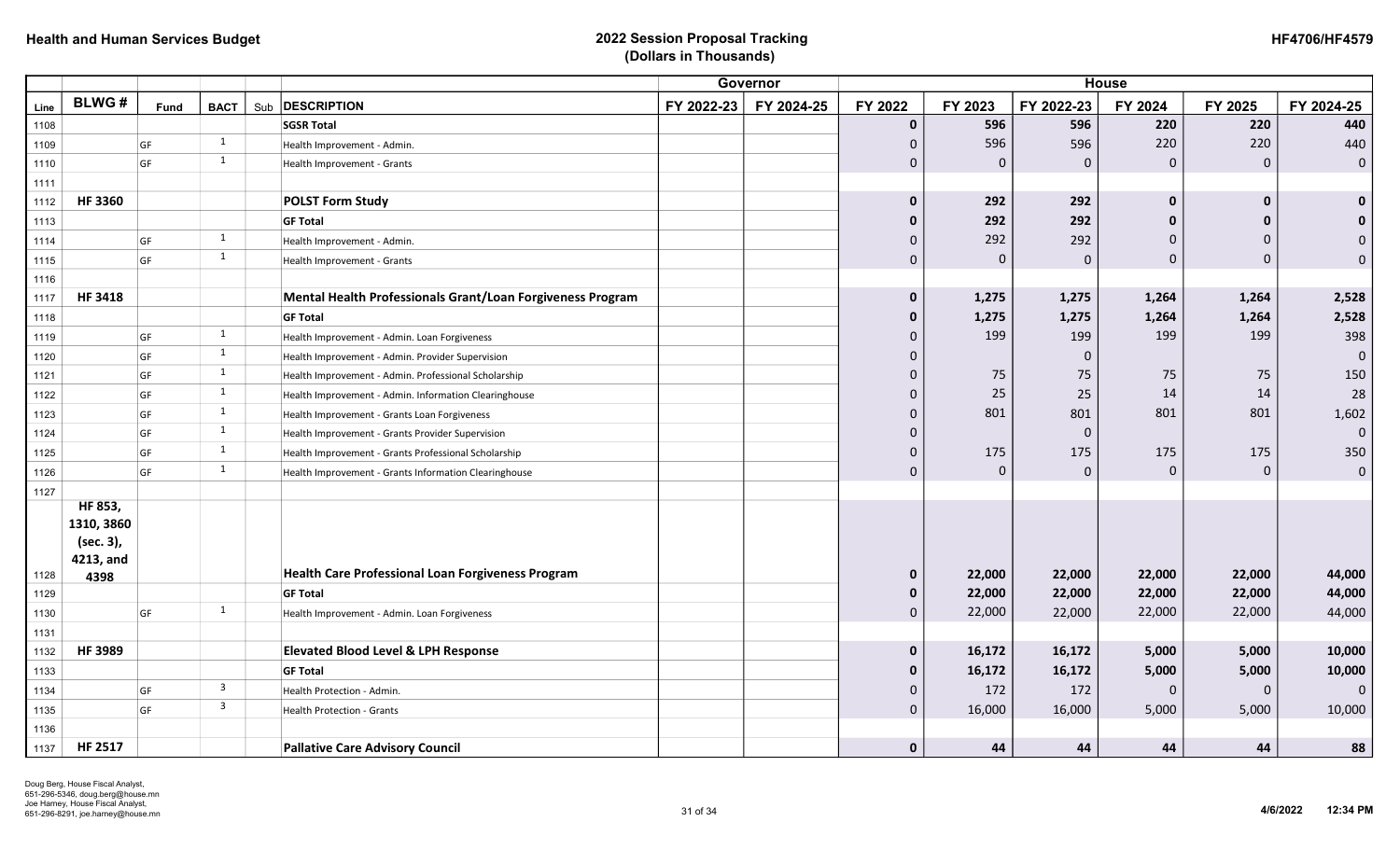|      |                |             |                         | Governor                                                        |            |            | <b>House</b> |              |              |              |              |                     |  |
|------|----------------|-------------|-------------------------|-----------------------------------------------------------------|------------|------------|--------------|--------------|--------------|--------------|--------------|---------------------|--|
| Line | <b>BLWG#</b>   | <b>Fund</b> | <b>BACT</b>             | Sub <b>DESCRIPTION</b>                                          | FY 2022-23 | FY 2024-25 | FY 2022      | FY 2023      | FY 2022-23   | FY 2024      | FY 2025      | FY 2024-25          |  |
| 1138 |                |             |                         | <b>GF Total</b>                                                 |            |            | $\mathbf{0}$ | 44           | 44           | 44           | 44           | 88                  |  |
| 1139 |                | GF          | 1                       | Health Improvement - Admin                                      |            |            | $\mathbf{0}$ | 44           | 44           | 44           | 44           | 88                  |  |
| 1140 |                | GF          | 1                       | Health Improvement - Grants                                     |            |            | $\mathbf{0}$ |              | $\mathbf 0$  | $\mathbf 0$  | $\mathbf 0$  | $\mathbf 0$         |  |
| 1141 |                |             |                         |                                                                 |            |            |              |              |              |              |              |                     |  |
| 1142 | <b>HF4387</b>  |             |                         | <b>Medical Cannabis Manufacturer</b>                            |            |            | $\Omega$     | $\mathbf 0$  | $\mathbf{0}$ | 0            | $\Omega$     | $\mathbf 0$         |  |
| 1143 |                |             |                         | <b>SGSR Total</b>                                               |            |            | ŋ            | O            | $\mathbf{0}$ | $\Omega$     |              | $\mathbf 0$         |  |
| 1144 |                | sgsr        | REV                     | <b>Health Protection - License Revenue</b>                      |            |            | 0            | $\Omega$     | $\Omega$     | $\Omega$     |              | $\Omega$            |  |
| 1145 |                | SGSR        | $\overline{3}$          | <b>Health Protection - Admin</b>                                |            |            | $\mathbf{0}$ | $\Omega$     | $\Omega$     | $\Omega$     | $\Omega$     | $\Omega$            |  |
| 1146 |                |             |                         |                                                                 |            |            |              |              |              |              |              |                     |  |
| 1147 | <b>HF3242</b>  |             |                         | <b>Nurse Staffing</b>                                           |            |            | $\mathbf 0$  | 9,847        | 9,847        | 9,937        | 9,964        | 19,901              |  |
| 1148 |                |             |                         | <b>GF Total</b>                                                 |            |            | $\mathbf{0}$ | 9,847        | 9,847        | 9,937        | 9,964        | 19,901              |  |
| 1149 |                | GF          | $\overline{\mathbf{3}}$ | <b>Health Protection - Admin</b>                                |            |            | $\Omega$     | 3,847        | 3,847        | 3,937        | 3,964        | 7,901               |  |
| 1150 |                | GF          | $\overline{\mathbf{3}}$ | Health Protection - Grants (Loan Forgiveness and Mental Health) |            |            | $\mathbf{0}$ | 6,000        | 6,000        | 6,000        | 6,000        | 12,000              |  |
| 1151 |                |             |                         |                                                                 |            |            |              |              |              |              |              |                     |  |
| 1152 | <b>HF 4430</b> |             |                         | <b>Health Care Affordability Board</b>                          |            |            | $\mathbf 0$  | 5,000        | 5,000        | 5,000        | 5,000        | 10,000              |  |
| 1153 |                |             |                         | <b>GF Total</b>                                                 |            |            | 0            | 5,000        | 5,000        | 5,000        | 5,000        | 10,000              |  |
| 1154 |                | GF          | $\mathbf{1}$            | Health Improvement - Admin                                      |            |            | $\Omega$     | 5,000        | 5,000        | 5,000        | 5,000        | 10,000              |  |
| 1155 |                | GF          | $\mathbf{1}$            | <b>Health Improvement - Grants</b>                              |            |            | $\mathbf{0}$ | $\Omega$     | $\Omega$     | $\mathbf 0$  | $\mathbf{0}$ | $\mathbf 0$         |  |
| 1156 |                |             |                         |                                                                 |            |            |              |              |              |              |              |                     |  |
| 1157 | <b>HF 3242</b> |             |                         | <b>Antigen Testing and KN95 Masks</b>                           |            |            | $\mathbf{0}$ | 15,000       | 15,000       | $\Omega$     | $\Omega$     | $\mathbf 0$         |  |
| 1158 |                |             |                         | <b>GF Total</b>                                                 |            |            | $\bf{0}$     | 15,000       | 15,000       | $\Omega$     |              | $\bf{0}$            |  |
| 1159 |                | GF          | $\overline{\mathbf{3}}$ | Health Protection - Admin                                       |            |            | $\mathbf 0$  | 15,000       | 15,000       | $\Omega$     |              | $\mathbf 0$         |  |
| 1160 |                | GF          | $\overline{\mathbf{3}}$ | Health Protection - Grants                                      |            |            | $\mathbf{0}$ | $\mathbf{0}$ | $\Omega$     | $\mathbf 0$  | $\mathbf{0}$ | $\mathbf 0$         |  |
| 1161 |                |             |                         |                                                                 |            |            |              |              |              |              |              |                     |  |
| 1162 | <b>HF XXXX</b> |             |                         | <b>Public Health Response Contingency Account</b>               |            |            | $\mathbf 0$  | $\mathbf 0$  | $\mathbf{0}$ | $\bf{0}$     | $\Omega$     | $\mathbf 0$         |  |
| 1163 |                |             |                         | <b>GF Total</b>                                                 |            |            | $\mathbf{0}$ | 20,000       | 20,000       | $\mathbf{0}$ |              | $\mathbf 0$         |  |
| 1164 |                |             |                         | <b>Special Revenue Total</b>                                    |            |            | $\mathbf{0}$ | (20,000)     | (20,000)     |              |              |                     |  |
| 1165 |                | GF          | $\overline{\mathbf{3}}$ | General Fund Reduction - Transfer                               |            |            | $\mathbf{0}$ | 20,000       | 20,000       | $\mathbf 0$  | $\Omega$     | $\mathbf 0$         |  |
| 1166 |                | DED         | $\overline{\mathbf{3}}$ | Public Health Response Contingency Account                      |            |            | $\mathbf 0$  | (20,000)     | (20,000)     | $\mathbf 0$  | $\mathbf{0}$ | $\mathsf{O}\xspace$ |  |
| 1167 |                |             |                         |                                                                 |            |            |              |              |              |              |              |                     |  |
| 1168 | <b>HF 4115</b> |             |                         | <b>Lead Service Line Grant Administration</b>                   |            |            | $\mathbf 0$  | 5,000        | 5,000        | 0            | $\bf{0}$     | $\mathbf 0$         |  |
| 1169 |                |             |                         | <b>GF Total</b>                                                 |            |            | $\bf{0}$     | 5,000        | 5,000        | $\bf{0}$     |              | $\mathbf 0$         |  |
| 1170 |                | GF          | $\mathbf{1}$            | <b>Health Protection - Admin.</b>                               |            |            | O            | 5,000        | 5,000        | $\Omega$     |              | $\pmb{0}$           |  |
| 1171 |                | GF          | 1                       | <b>Health Protection - Grants</b>                               |            |            | $\Omega$     | $\mathbf{0}$ | $\Omega$     | $\Omega$     |              | $\Omega$            |  |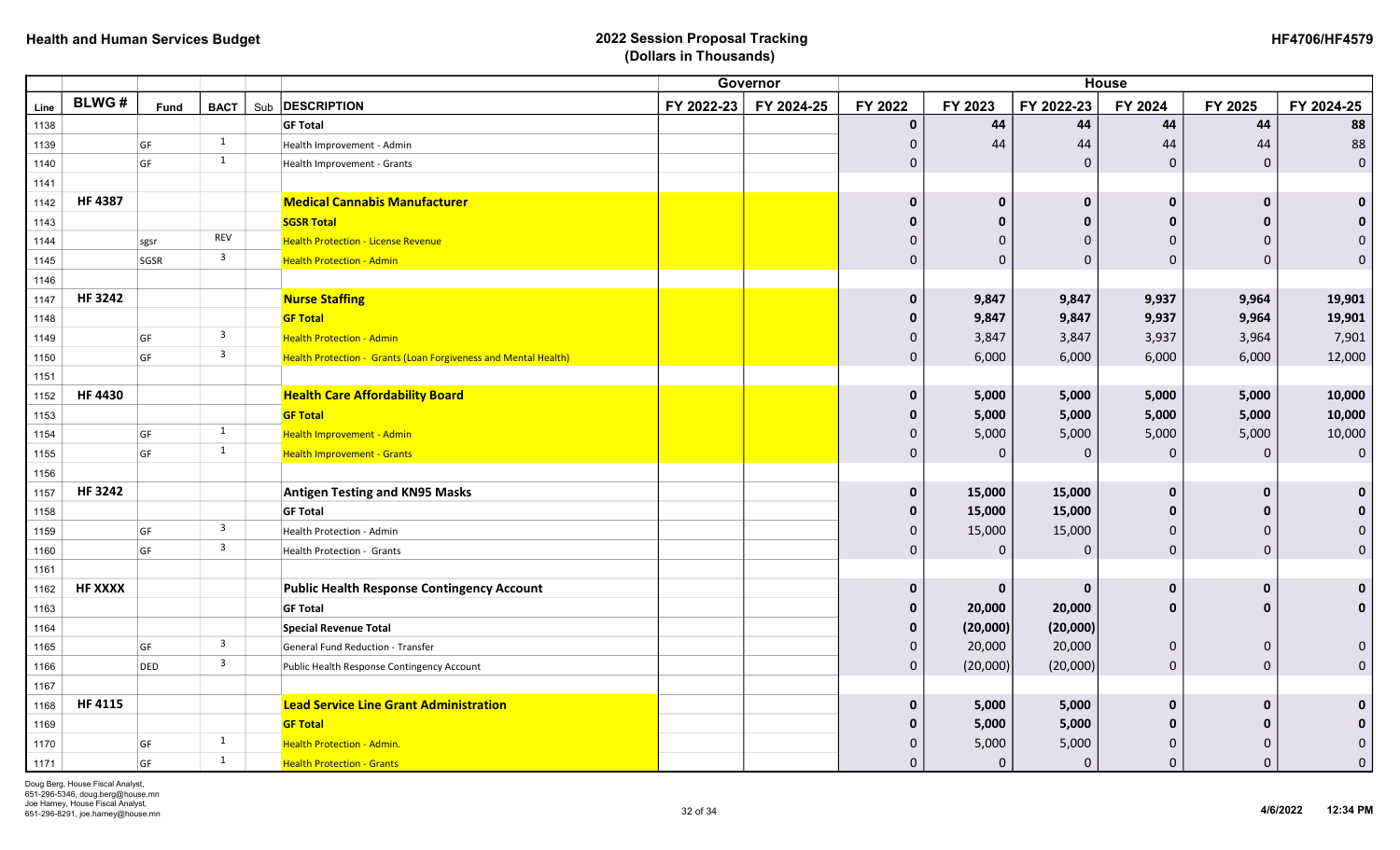| <b>HF4706/HF4579</b> |
|----------------------|
|----------------------|

|      |                              |      |                |                                                                     |             | Governor    | <b>House</b>             |                         |              |              |              |             |  |
|------|------------------------------|------|----------------|---------------------------------------------------------------------|-------------|-------------|--------------------------|-------------------------|--------------|--------------|--------------|-------------|--|
| Line | <b>BLWG#</b>                 | Fund | <b>BACT</b>    | Sub <b>DESCRIPTION</b>                                              | FY 2022-23  | FY 2024-25  | FY 2022                  | FY 2023                 | FY 2022-23   | FY 2024      | FY 2025      | FY 2024-25  |  |
| 1172 |                              |      |                |                                                                     |             |             |                          |                         |              |              |              |             |  |
| 1173 | <b>HF 4103</b>               |      |                | <b>Local and Tribal Public Health</b>                               |             |             | $\mathbf 0$              | 9,900                   | 9,900        | 9,900        | 9,900        | 19,800      |  |
| 1174 |                              |      |                | <b>GF Total</b>                                                     |             |             | $\bf{0}$                 | 9,900                   | 9,900        | 9,900        | 9,900        | 19,800      |  |
| 1175 |                              | GF   | 1              | Health Protection - Admin.                                          |             |             | $\mathbf{0}$             | 9,000                   | 9,000        | 9,000        | 9,000        | 18,000      |  |
| 1176 |                              | GF   | 1              | <b>Health Protection - Grants</b>                                   |             |             | $\mathbf{0}$             | 900                     | 900          | 900          | 900          | 1,800       |  |
| 1177 |                              |      |                |                                                                     |             |             |                          |                         |              |              |              |             |  |
| 1178 | <b>HF 3599</b>               |      |                | <b>Safe Harbor Grants</b>                                           |             |             | $\blacksquare$           | 2,169                   | 2,169        | 1,856        | 1,856        | 3,712       |  |
| 1179 |                              |      |                | <b>GF TOTAL</b>                                                     |             |             | $\overline{\phantom{a}}$ | 2,169                   | 2,169        | 1,856        | 1,856        | 3,712       |  |
| 1180 |                              | GF   | 1              | Health Improvement - Admin                                          |             |             | $\overline{\phantom{a}}$ | 469                     | 469          | 156          | 156          | 312         |  |
| 1181 |                              | GF   | $\mathbf{1}$   | Health Improvement - Service Provider and Regional Navigator Grants |             |             | $\overline{\phantom{a}}$ | 1,700                   | 1,700        | 1,700        | 1,700        | 3,400       |  |
| 1182 |                              |      |                |                                                                     |             |             |                          |                         |              |              |              |             |  |
| 1189 | <b>Health Related Boards</b> |      |                |                                                                     |             |             |                          |                         |              |              |              |             |  |
| 1200 |                              |      |                | <b>Board of Dentistry</b>                                           | 0           | $\mathbf 0$ | $\mathbf{0}$             | $\overline{\mathbf{3}}$ | $\mathbf{3}$ | $\mathbf 0$  | $\mathbf 0$  | $\mathbf 0$ |  |
| 1201 |                              |      |                | <b>SGSR TOTAL</b>                                                   | 0           | $\mathbf 0$ | $\Omega$                 | 3                       | $\mathsf{3}$ | $\Omega$     | $\Omega$     | $\pmb{0}$   |  |
| 1202 | <b>HF 3631</b>               | SGSR | $\overline{3}$ | Operations                                                          | $\Omega$    | $\mathbf 0$ | $\mathsf{O}\xspace$      | 3                       | $\mathbf{3}$ | $\mathbf 0$  | $\mathbf{0}$ | $\mathbf 0$ |  |
| 1206 |                              |      |                |                                                                     |             |             |                          |                         |              |              |              |             |  |
| 1207 |                              |      |                | <b>Board of Dietetics and Nutrition Practice</b>                    | 25          | 50          | $\mathbf 0$              | 25                      | 25           | 25           | 25           | 50          |  |
| 1208 |                              |      |                | <b>SGSR TOTAL</b>                                                   | 25          | 50          | $\Omega$                 | 25                      | 25           | 25           | 25           | ${\bf 50}$  |  |
| 1209 |                              | SGSR | 4              | MN.IT Cost Reduction and Appropriation Transfer                     | 25          | 50          |                          | 25                      | 25           | 25           | 25           | 50          |  |
| 1210 |                              |      |                |                                                                     |             |             |                          |                         |              |              |              |             |  |
| 1265 | <b>HF3924</b>                |      |                | <b>Board of Pharmacy</b>                                            |             |             | $\mathbf 0$              | 175                     | 175          | 175          | 175          | 350         |  |
| 1266 |                              |      |                | <b>GF TOTAL</b>                                                     |             |             | 0                        | 175                     | 175          | 175          | 175          | 350         |  |
| 1267 |                              |      | $GF$ 11        | MN.IT Cost Reduction and Appropriation Transfer                     |             |             | $\mathsf{O}\xspace$      | 175                     | 175          | 175          | 175          | 350         |  |
| 1268 |                              |      |                |                                                                     |             |             |                          |                         |              |              |              |             |  |
| 1269 | <b>HF4430</b>                |      |                | <b>Health Care Affordability Board</b>                              |             |             | $\mathbf{0}$             | 1,000                   | 1,000        | 1,500        | 2,500        | 4,000       |  |
| 1270 |                              |      |                | <b>GF TOTAL</b>                                                     |             |             | 0                        | 1,000                   | 1,000        | 1,500        | 2,500        | 4,000       |  |
| 1271 |                              | GF   | $\overline{1}$ | <b>Board Operational Costs</b>                                      |             |             | $\mathbf{0}$             | 1,000                   | 1,000        | 1,500        | 2,500        | 4,000       |  |
| 1272 |                              |      |                |                                                                     |             |             |                          |                         |              |              |              |             |  |
| 1278 | <b>Other Agencies</b>        |      |                |                                                                     |             |             |                          |                         |              |              |              |             |  |
| 1279 |                              |      |                |                                                                     |             |             |                          |                         |              |              |              |             |  |
| 1280 |                              |      |                | <b>Council on Disability</b>                                        | 375         | 750         | $\mathbf 0$              | 375                     | 375          | 375          | 375          | 750         |  |
| 1281 |                              |      |                | <b>GF TOTAL</b>                                                     | 375         | 750         | $\mathbf{0}$             | 375                     | 375          | 375          | 375          | 750         |  |
| 1282 |                              | GF   | $\mathbf{1}$   | <b>Capacity Building</b>                                            | 375         | 750         |                          | 375                     | 375          | 375          | 375          | 750         |  |
| 1283 |                              |      |                |                                                                     |             |             |                          |                         |              |              |              |             |  |
| 1284 |                              |      |                | <b>Emergency Medical Services Regulatory Board</b>                  | $\mathbf 0$ | $\mathbf 0$ | $\mathbf{0}$             | 200                     | 200          | $\mathbf 0$  | $\mathbf 0$  | $\mathbf 0$ |  |
| 1285 |                              |      |                | <b>GF TOTAL</b>                                                     | 0           | 0           | $\Omega$                 | 200                     | 200          | $\mathbf{0}$ | $\mathbf{0}$ | $\pmb{0}$   |  |
| 1286 | <b>HF 3691</b>               | GF   | $\overline{2}$ | Space/rent                                                          | 0           | $\Omega$    |                          | 200                     | 200          |              |              | $\mathbf 0$ |  |
| 1301 |                              |      |                |                                                                     |             |             |                          |                         |              |              |              |             |  |